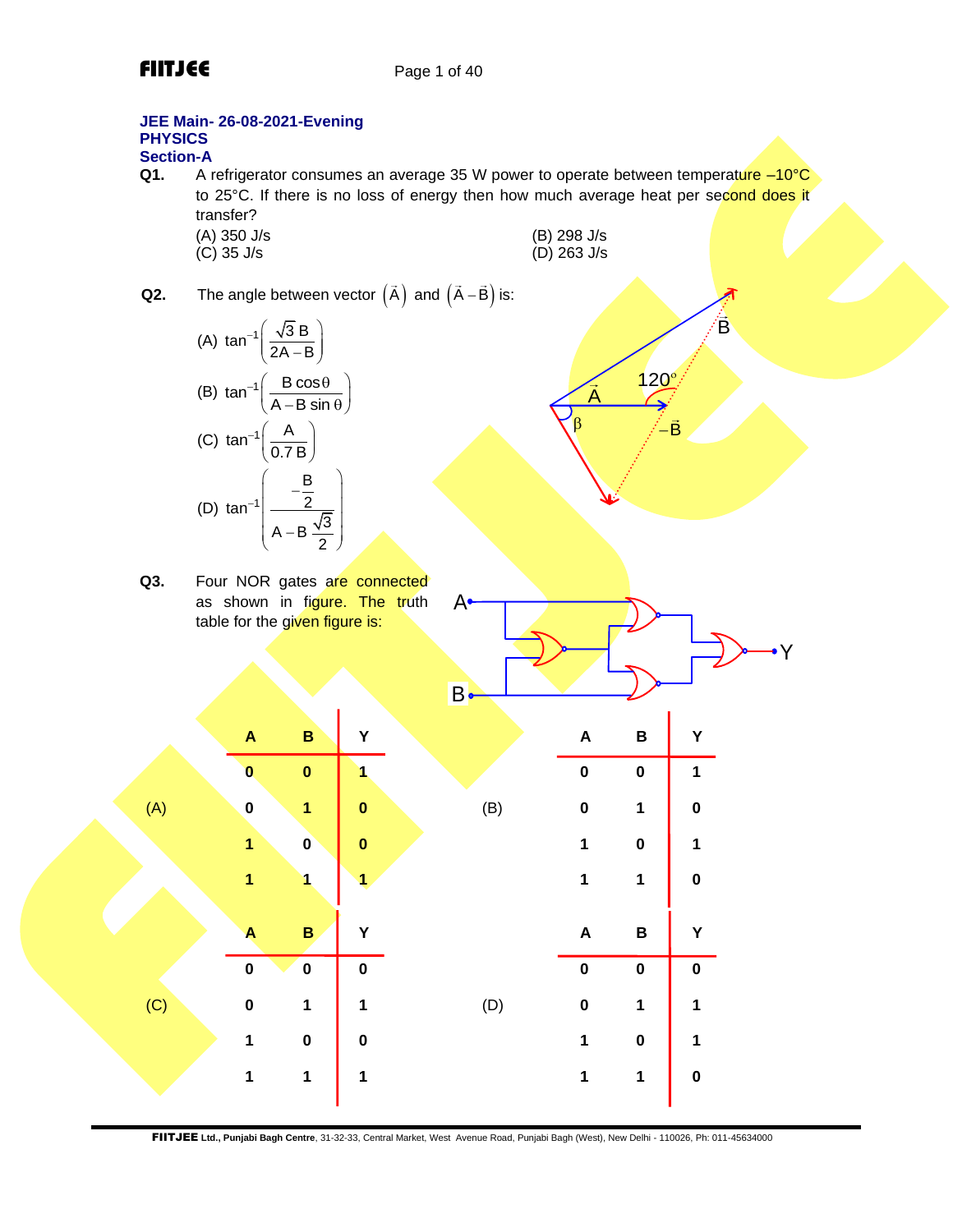## **FIITJEE** Page 2 of 40

**Q4.** An electric bulb of 500 watt at 100 volt is used in a circuit having a 200 V supply. Calculate the resistance R to be connected in series with the bulb so that the power delivered by the bulb is 500 W.

| (A) 20 $\Omega$ | (B) 5 $\Omega$  |
|-----------------|-----------------|
| (C) 10 $\Omega$ | (D) 30 $\Omega$ |

**Q5.** If you are provided a set of resistances  $2\Omega$ ,  $4\Omega$ ,  $6\Omega$  and  $8\Omega$ . Connect these resistances so as to obtain an equivalent resistance of 46  $\Omega$  .

3 (A) 4  $\Omega$  and 6  $\Omega$  are in parallel with 2  $\Omega$  and 8  $\Omega$  in series. (B) 6  $\Omega$  and 8  $\Omega$  are in parallel with 2  $\Omega$  and 4  $\Omega$  in series. (C) 2  $\Omega$  and 4  $\Omega$  are in parallel with 6  $\Omega$  and 8  $\Omega$  in series. (D) 2  $\Omega$  and 6  $\Omega$  are in parallel with 4  $\Omega$  and 8  $\Omega$  in series.

**Q6.** The de-Broglie wavelength of a particle having kinetic energy E is  $\lambda$ . How much extra energy must be given to this particle so that the de-Broglie wavelength reduces to 75% of the initial value?

| (A) | $\frac{1}{9}E$        |
|-----|-----------------------|
| (C) | $\frac{16}{1}$ E<br>9 |

**Q7.** Match List-I with List-II:

| $List - 1$ | $List - II$                                                      |                        |
|------------|------------------------------------------------------------------|------------------------|
| (a)        | <b>Magnetic Induction</b>                                        | (i) $ML^2T^{-2}A^{-1}$ |
| (b)        | <b>Magnetic Flux</b>                                             | (ii) $M^0L^{-1}A$      |
| (c)        | <b>Magnetic Permeability</b>                                     | (iii) $MT^{-2}A^{-1}$  |
| (d)        | <b>Magnetization</b>                                             | (iv) $MLT^{-2}A^{-2}$  |
|            | Choose the most appropriate answer from the options given below: |                        |

 $(B) E$ 

 $(D) \frac{7}{6}$ E 9

 $(A) (a) - (ii), (b) - (iv), (c) - (i), (d) - (iii)$  (B) (a) – (iii), (b) – (ii), (c) – (iv), (d) – (i)

(C) (a) – (ii), (b) – (i), (c) – (iv), (d) – (iii) (D) (a) – (iii), (b) – (i), (c) – (iv), (d) – (ii)

**Q8.** A cylindrical container of volume 4.0×10<sup>-3</sup> m<sup>3</sup> contains one mole of hydrogen and two moles of carbon dioxide. Assume the temperature of the mixture is 400 K. The pressure of the mixture of gases is: [Take gas constant as 8.3 J mol<sup>-1</sup> K<sup>-1</sup>]

 $(C)$  24.9 x 10<sup>5</sup> Pa (D) 249 x 10<sup>1</sup> Pa

(A) 24.9 Pa (B) 24.9 × 10<sup>3</sup> Pa

- **Q9.** In the given circuit the AC source has  $\omega = 100$ rad s<sup>-1</sup>. Considering the inductor and capacitor to be ideal, what will be the current I flowing through the circuit?
	- (A) 5.9 A (B) 4.24 A (C) 6 A
	- (D) 0.94 A

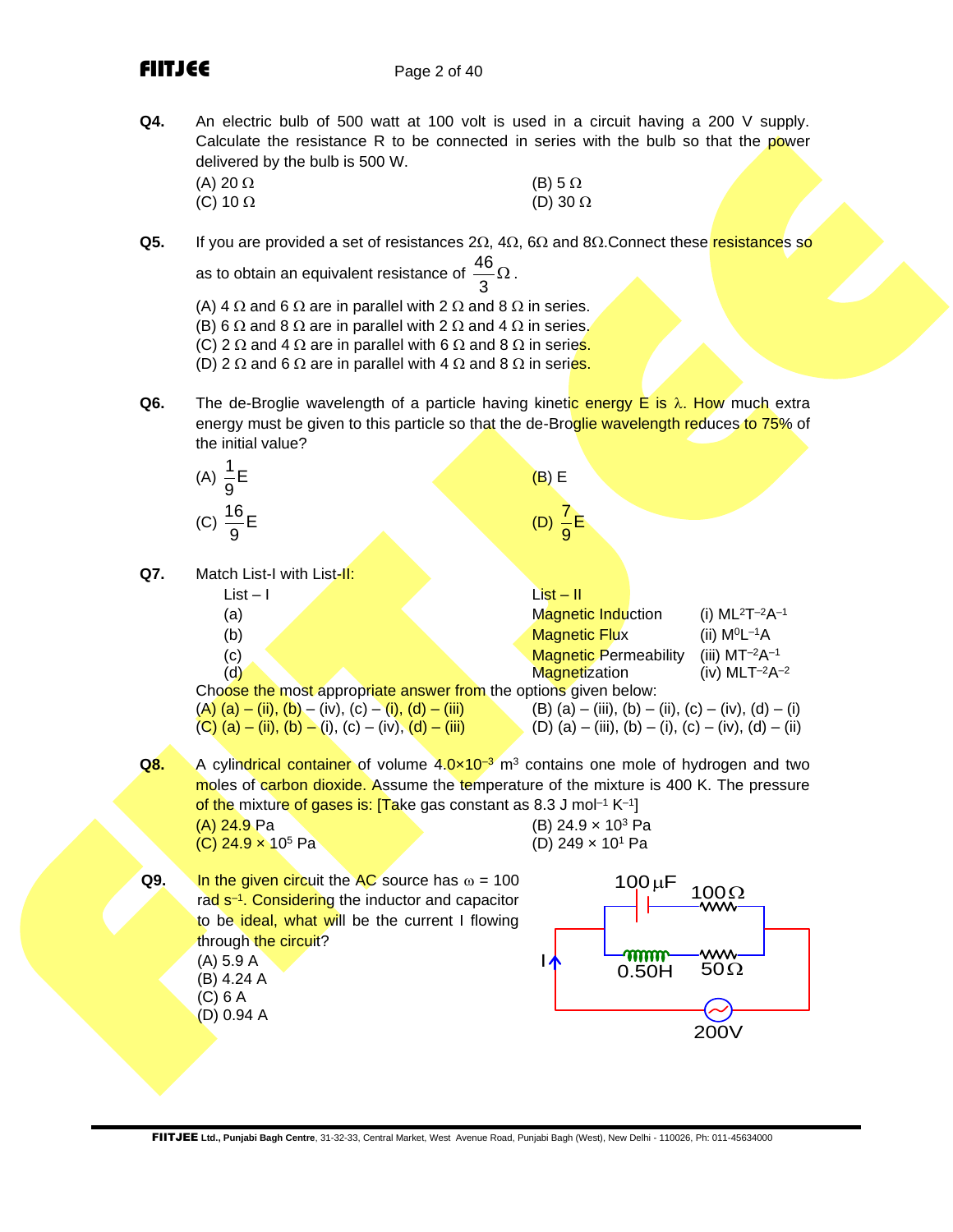**Q10.** A particle of mass m is suspended form a ceiling through a string of length L. The particle moves in a horizontal circle of radius r such that  $r = \frac{L}{\sqrt{2}}$ .  $=\frac{1}{\sqrt{2}}$ . The speed of particle will be:

(A) 
$$
\sqrt{rg}
$$
  
\n(B)  $\sqrt{\frac{rg}{2}}$   
\n(C)  $2\sqrt{rg}$   
\n(D)  $\sqrt{2rg}$ 

**Q11.** At time t = 0, a material is composed of two radioactive atoms A and B, where  $N_A(0)$  =  $2N_B(0)$ . The decay constant of both kind of radioactive atoms is  $\lambda$ . However, A disintegrates to B and B disintegrates to C. Which of the following figures represents the evolution of  $N_B(t)/N_B(0)$  with respect to time t ?



**Q12.** The two thin coaxial rings, each of radius 'a' and having charges +Q and –Q respectively are separated by a distance of 's'. The potential difference between the centres of the two rings is:

| (A) $\frac{Q}{2\pi\varepsilon_0} \left[ \frac{1}{a} - \frac{1}{\sqrt{s^2 + a^2}} \right]$ | (B) $\frac{Q}{4\pi\varepsilon_0} \left[ \frac{1}{a} - \frac{1}{\sqrt{s^2 + a^2}} \right]$ |
|-------------------------------------------------------------------------------------------|-------------------------------------------------------------------------------------------|
| (C) $\frac{Q}{2\pi\varepsilon_0} \left[ \frac{1}{a} + \frac{1}{\sqrt{s^2 + a^2}} \right]$ | (D) $\frac{Q}{4\pi\varepsilon_0} \left[ \frac{1}{a} + \frac{1}{\sqrt{s^2 + a^2}} \right]$ |

- **Q13.** A bomb is dropped by a fighter plane flying horizontally. To an observer sitting in the plane, the trajectory of the bomb is a:
	- (A) hyperbola
	- (B) parabola in the direction of motion of plane
	- (C) straight line vertically down the plane
	- (D) parabola in a direction opposite of the motion of plane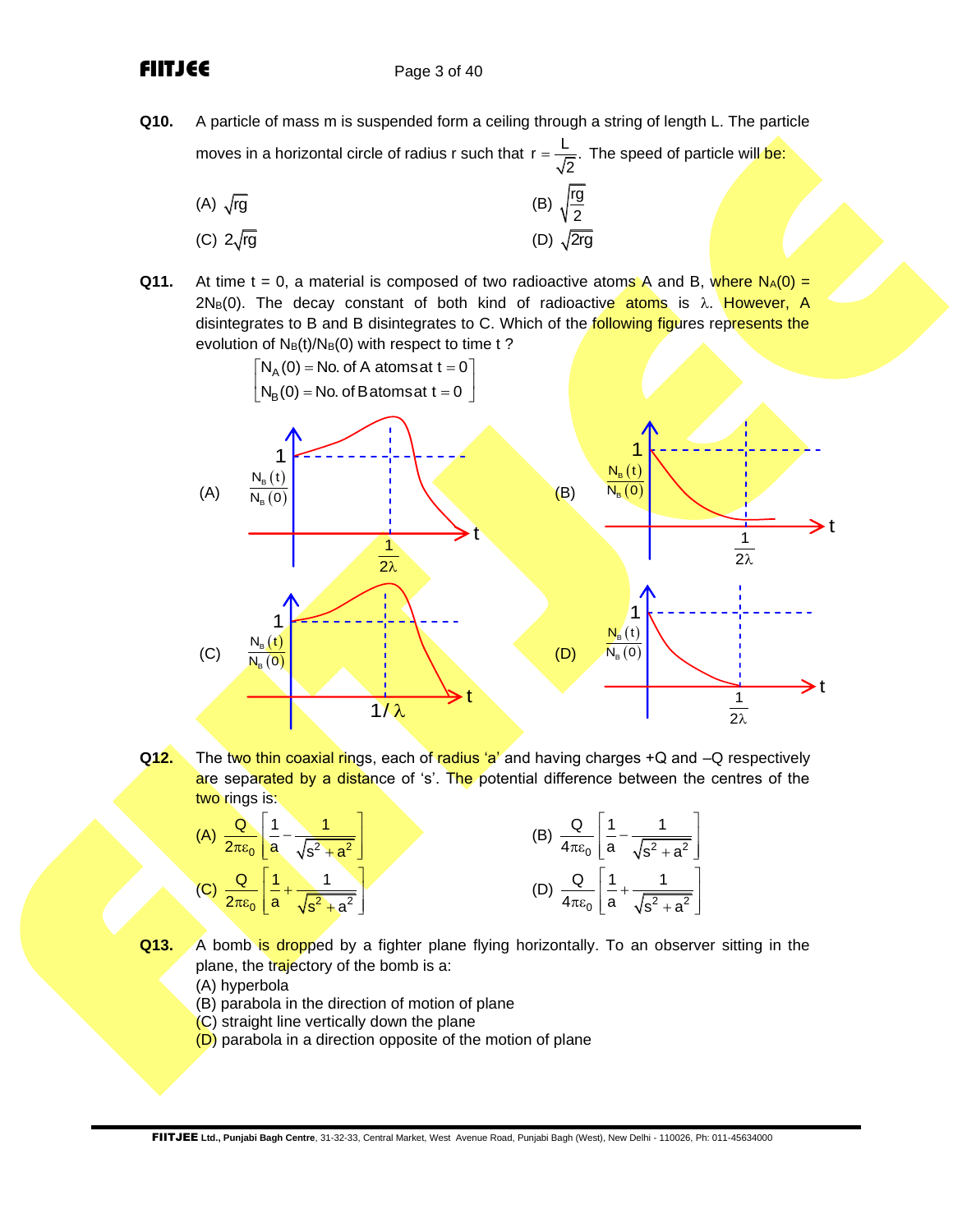



- **Q15.** A light beam is described by  $E = 800 \sin \omega \left( t \frac{x}{c} \right)$ .  $= 800 \sin \omega \left( t - \frac{x}{c} \right)$ . An electron is allowed to move normal to the propagation of light beam with a speed of 3 x 10<sup>7</sup> ms<sup>-1</sup>. What is the maximum magnetic force exerted on the electron? (A)  $1.28 \times 10^{-21}$  N<br>
(C)  $12.8 \times 10^{-17}$  N<br>
(D)  $12.8 \times 10^{-18}$  N (D)  $12.8 \times 10^{-18}$  N
- **Q16.** If the length of the pendulum in pendulum clock increases by 0.1%, then the error in time per day is (A) 8.64 s (B) 43.2 s (C) 86.4 s (D)  $\frac{4.32 \text{ s}}{2}$
- **Q17.** Two blocks of masses 3 kg and 5 kg are connected by a metal wire going over a smooth pulley. The breaking stress of the metal is  $\frac{24}{3}$  × 10<sup>2</sup> Nm<sup>-2</sup>  $\frac{1}{\pi}$   $\times$ 10<sup>2</sup> Nm<sup>-2</sup> . What is the minimum radius of the wire? (take g = 10 ms<sup>-2</sup>) (A) 1250 cm (B) 125 cm (C) 12.5 cm (D) 1.25 cm 3 kg 5 kg
- **Q18.** A transmitting antenna at top of a tower has a height of 50 m and the height of receiving antenna is 80 m. What is the range of communication for Line of Sight (LoS) mode? [use radius of earth  $= 6400$  km (A) 144.1 km (B) 57.28 km (C) 45.5 km (D) 80.2 km
- **Q19.** A parallel-plate capacitor with plate area A has separation d between the plates. Two dielectric slabs of dielectric constant  $K_1$ and  $K_2$  of same area A/2 and thickness  $d/2$ are inserted in the space between the plates. The capacitance of the capacitor will be given by:



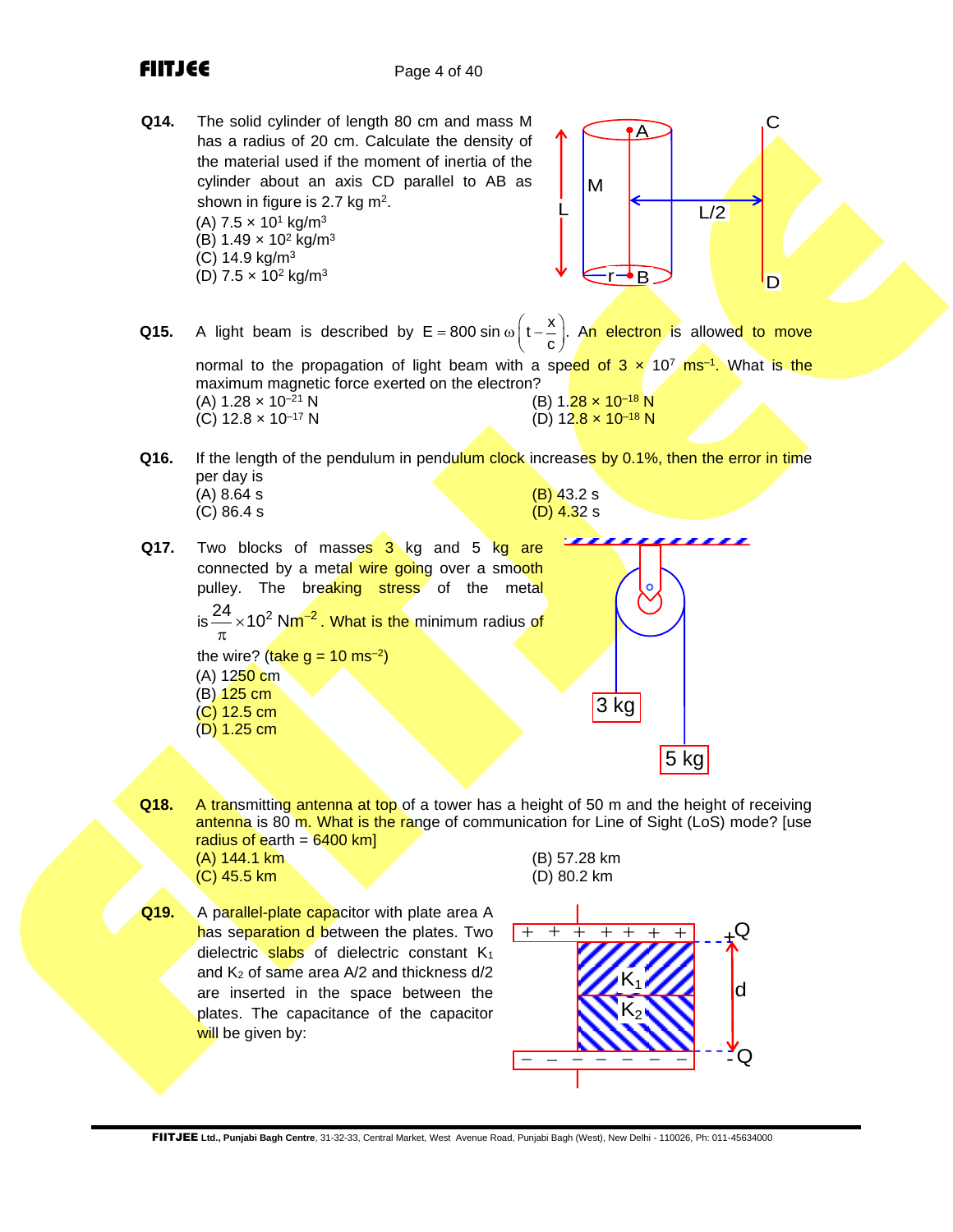- (A)  $\frac{60^{11}}{1}$   $\frac{1}{2} + \frac{101 + 10}{16}$  $1 \mathsf{R}_2$  $A \left( 1 \right) K_1 + K$ d  $\langle 2 \rangle$  K<sub>1</sub>K  $\varepsilon_0 A$  ( 1 | K<sub>1</sub> + K<sub>2</sub> )  $\frac{1}{2}+\frac{1}{K}$  $(2 \quad K_1K_2)$ (B)  $\frac{\epsilon_0 A}{I} \left( \frac{1}{2} + \frac{2(h_1 + h_2)}{I} \right)$  $\mathsf{1}\,$  N<sub>2</sub> A  $(1 \ 2(K_1 + K_2))$  $\overline{d}$   $\overline{2}$  K<sub>1</sub>K  $\epsilon_0$ A  $(1 \ 2(K_1 + K_2))$  $\frac{1}{2} + \frac{2(N_1 + N_2)}{K}$  $(2 \tK_1K_2)$ (C)  $\frac{\epsilon_0 A}{I}$   $\frac{1}{2} + \frac{R_1 R_2}{I}$  $_1$  +  $n_2$  $\mathsf{A} \left( \begin{array}{ccc} 1 & \mathsf{K}_1 \mathsf{K}_1 \end{array} \right)$  $\frac{\varepsilon_0 A}{d} \left( \frac{1}{2} + \frac{K_1 K_2}{K_1 + K_2} \right)$  $(2 K_1 + K_2)$ (D)  $\frac{\epsilon_0 A}{1} \left| \frac{1}{2} + \frac{R_1 R_2}{2(16-1)} \right|$  $\cdot_1$  +  $\mathsf{n}_2$  $A \begin{pmatrix} 1 & K_1 K \end{pmatrix}$  $\frac{\varepsilon_0 A}{d} \left( \frac{1}{2} + \frac{K_1 K_2}{2(K_1 + K_2)} \right)$  $(2 \t2(K_1 + K_2))$
- **Q20.** The temperature of equal masses of three different liquids x, y and z are 10°C, 20°C and 30 $\degree$ C respectively. The temperature of mixture when x is mixed with y is  $16\degree$ C and that when y is mixed with z is  $26^{\circ}$ C. The temperature of mixture when x and z are mixed will be:

(A)  $28.32^{\circ}$ C (B)  $23.84^{\circ}$ C (C) 25.62°C (D) 20.28°C

1kg  $2$  kg

 $\mu = 0.5$ 

### **Section-B**

- **Q1.** The coefficient of static friction between two blocks is 0.5 and the table is smooth. The maximum horizontal force that can be applied to move the blocks together is  $\frac{1}{2}$  N.(take g = 10ms<sup>-2</sup>) **Table**
- **Q2.** A source of light is placed in front of a screen. Intensity of light on the screen is I. Two Polaroids  $P_1$  and  $P_2$  are so placed in between the source of light and screen that the intensity of light on screen is  $\frac{1}{2}$ . P2 should be rotated by an angle of \_\_\_\_\_\_\_\_

(degrees) so that the intensity of light on the screen becomes  $\frac{3!}{8}$ .

- **Q3.** If the maximum value of accelerating potential provided by a radio frequency oscillator is 12 kV. The number of revolution made by proton in a cyclotron to achieve one sixth of the speed <mark>of light is \_\_\_\_\_\_\_\_\_</mark>. [m<sub>p</sub> = 1.67  $\times$  10<sup>–27</sup> kg, e = 1.6  $\times$  10<sup>–19</sup> C, Speed of light = 3  $\times$  10<sup>8</sup> m/s]
- **Q4.** The acceleration due to gravity is found upto an accuracy of 4% on a planet. The energy supplied to a simple pendulum of known mass 'm' to undertake oscillations of time period T is being estimated. If time period is measured to an accuracy of 3%, the accuracy to which  $E$  is known as  $\sim$  %.

**Q5.** An object is placed at a distance of 12 cm from a convex lens. A convex mirror of focal length 15 cm is placed on other side of lens at 8 cm as shown in the figure. Image of object coincides with the object. When the convex mirror is removed, a real and inverted image is formed at a position. The distance of the image from the object will be (cm).

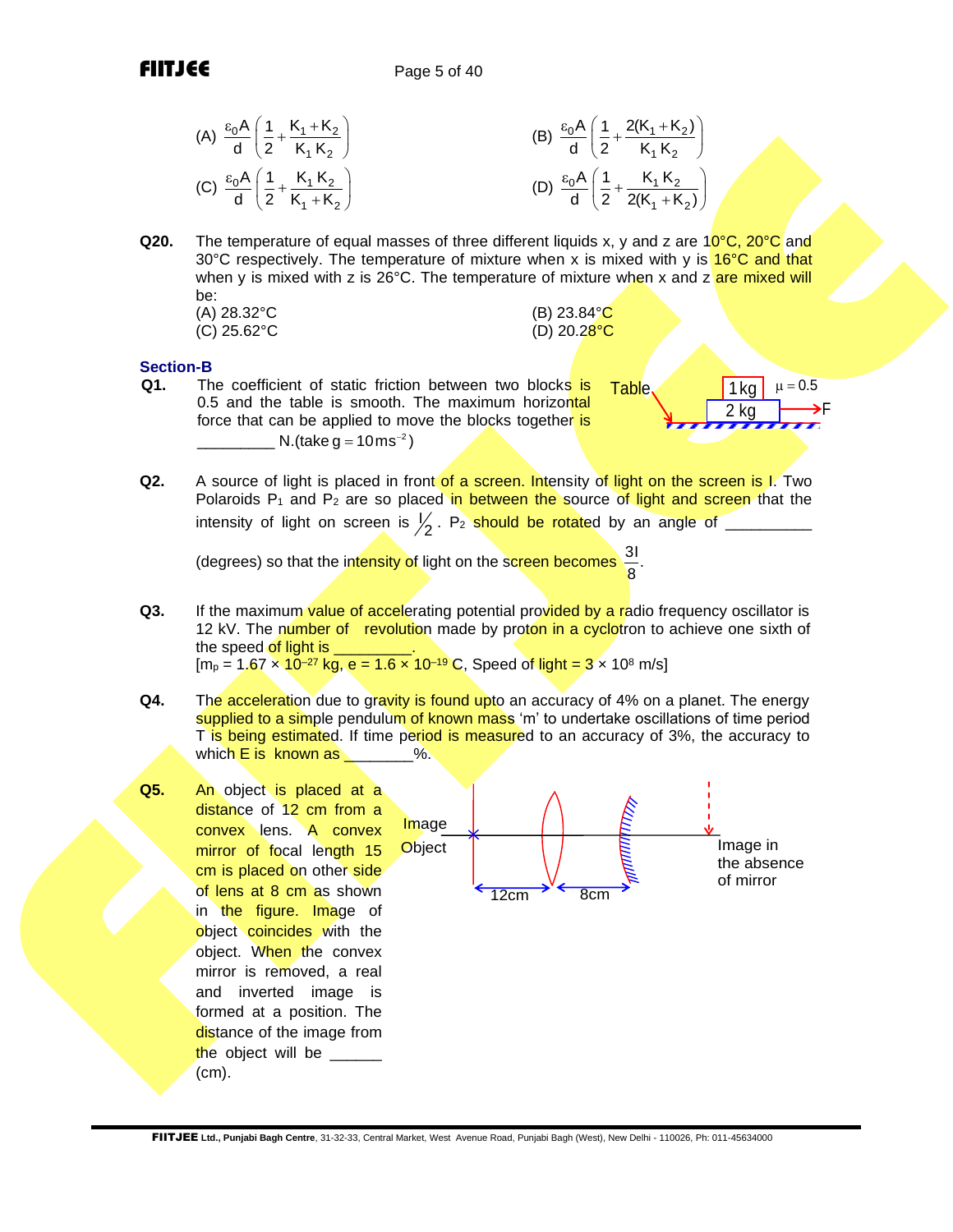$\overline{\phantom{a}}$ 

**Q6.** Two simple harmonic motions are represented by the equations  $x_1 = 5 \sin \left( 2\pi t + \frac{\pi}{4} \right)$  $= 5 \sin \left( 2 \pi t + \frac{\pi}{4} \right)$  and

 $x_2 = 5\sqrt{2}$ (sin 2 $\pi t$  +  $\cos 2\pi t$ ). The amplitude of second motion is \_\_\_\_\_\_\_\_\_ times the amplitude in first motion.

- **Q7.** A circular coil of radius 8.0 cm and 20 turns is rotated about its vertical diameter with an angular speed of 50 rad s<sup>-1</sup> in a uniform horizontal magnetic field of 3.0 x 10<sup>-2</sup> T. The maximum emf induced in the coil will be  $x$  10<sup>-2</sup> volt (rounded off to the nearest integer).
- **Q8.** A coil in the shape of an equilateral triangle of side 10 cm lies in a vertical plane between the pole pieces of permanent magnet producing a horizontal magnetic field 20 mT. The torque acting on the coil when a current of 0.2 A is passed through it and its plane becomes parallel to the magnetic field will be  $\sqrt{x} \times 10^{-5}$  Nm. The value of x is
- **Q9.** Two waves are simultaneously passing through a string and their equations are: Two waves are simultaneously passing through a string and their equations are:<br><sub>Y<sub>1</sub> = A<sub>1</sub> sin k(x – vt), y<sub>2</sub> = A<sub>2</sub> sin k(x – vt + x<sub>0</sub>). Given amplitudes A<sub>1</sub> = 12 mm and A<sub>2</sub> = 5</sub> mm,  $x_0 = 3.5$  cm and wave number  $k = 6.28$  cm $^{-1}$ . The amplitude of resulting wave will be  $mm.$

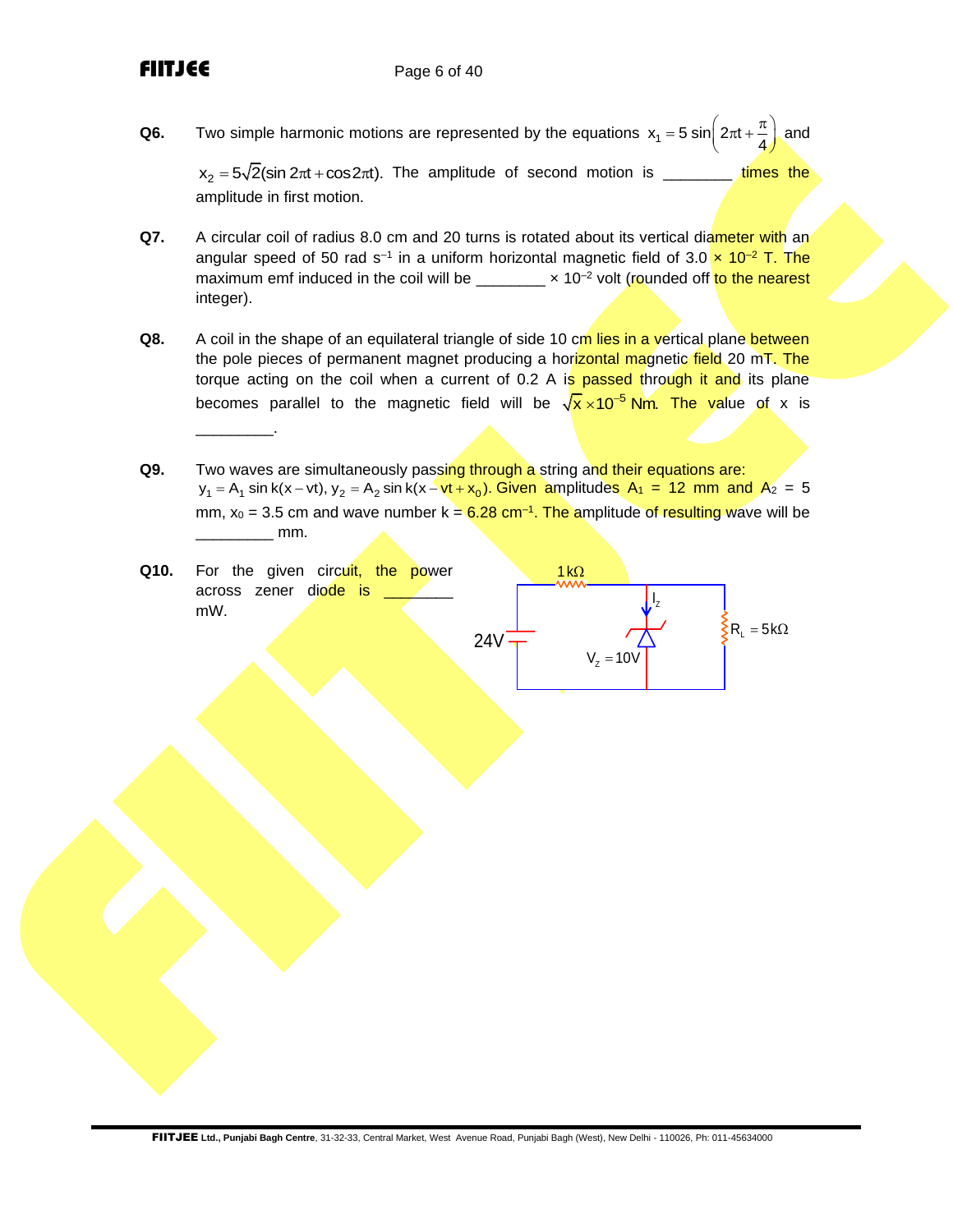### **CHEMISTRY Section-A**



**Q2.** Given below are two statements: one is labelled as Assertion (A) and the other is labelled as Reason (R).

Assertion (A): Barium carbonate is insoluble in water and is highly stable.

**Reason (R):** The thermal stability of the carbonates increases with increasing cationic size.

Choose the most appropriate answer from the options given below:

- (A) (A) is false but (R) is true.
- (B) (A) is true but (R) is false.
- (C) Both (A) and (R) are true but (R) is not the true explanation of (A).
- (D) Both  $(A)$  and  $(R)$  are true and  $(R)$  is the true explanation of  $(A)$ .

**Q3.** The interaction energy of London forces between two particles is proportional to r<sup>x</sup>, where r is the distance between the particles. The value of x is:

| $(A) -3$ | $(B) -6$ |
|----------|----------|
| $(C)$ 6  | $(D)$ 3  |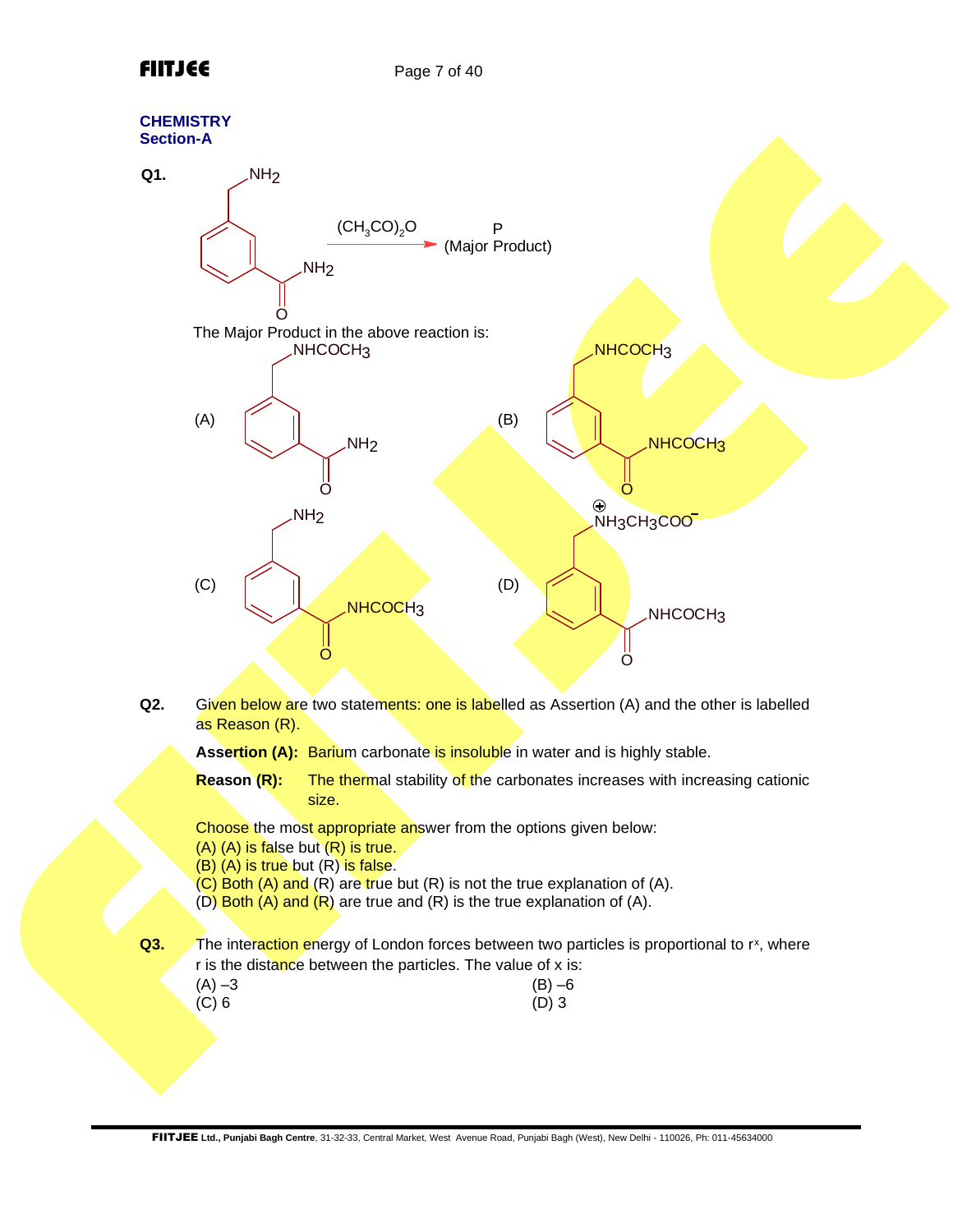**Q4.** Which one for the following phenols does not give colour when condensed with phthalic anhydride in presence of conc. H2SO4?



**Q5.** Given below are two statements: one is labelled as Assertion (A) and the other is labelled as Reason (R).

Assertion (A): Sucrose is a disaccharide and a non-reducing sugar.

Reason (R): Sucrose involves glycosidic linkage between  $C_1$  of  $\beta$ -glucose and  $C_2$  of  $\alpha$ -fructose.

Choose the most appropriate answer from the options given below:

- (A) Both (A) and  $(R)$  are true but  $(R)$  is the true explanation of  $(R)$ .
- (B) (A) is true but  $(R)$  is false.
- $(C)$  (A) is false but  $(R)$  is true.
- (D) Both  $(A)$  and  $(R)$  are true but  $(R)$  is not the true explanation of  $(A)$ .
- **Q6.** Arrange the following Cobalt complexes in the order of increasing Crystal Field Stabilization Energy (CFSE) value.

Complexes: [CoF<sub>6</sub>]<sup>3–</sup>, [Co(H<sub>2</sub>O)<sub>6</sub>]<sup>2+</sup>, [Co(NH<sub>3</sub>)<sub>6</sub>]<sup>3+</sup> and [Co(en)<sub>3</sub>]3+ A B C D Choose the correct option:  $(A) B < A < C < D$  (B)  $A < B < C < D$  $(C) B < C < D < A$  (D)  $C < D < B < A$ **Q7.**  $C<sup>2</sup>$ N N C C N O H CH<sub>3</sub> H Cl H Chlorodiazepoxide

The class of drug to which chlordiazepoxide with above structure belongs is: (A) Analgesic (B) Tranquilizer

FIITJEE **Ltd., Punjabi Bagh Centre**, 31-32-33, Central Market, West Avenue Road, Punjabi Bagh (West), New Delhi - 110026, Ph: 011-45634000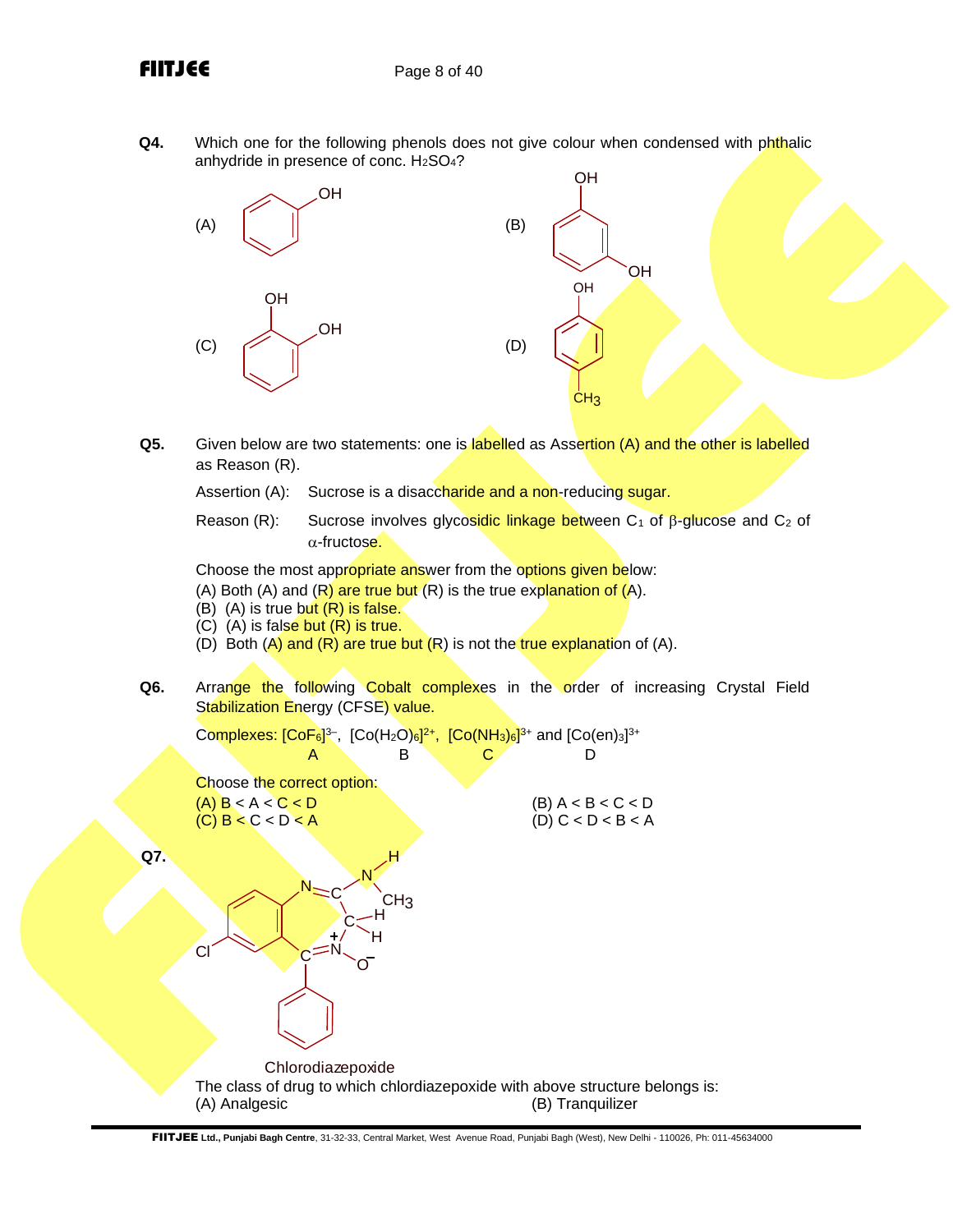FIITJEE Page 9 of 40

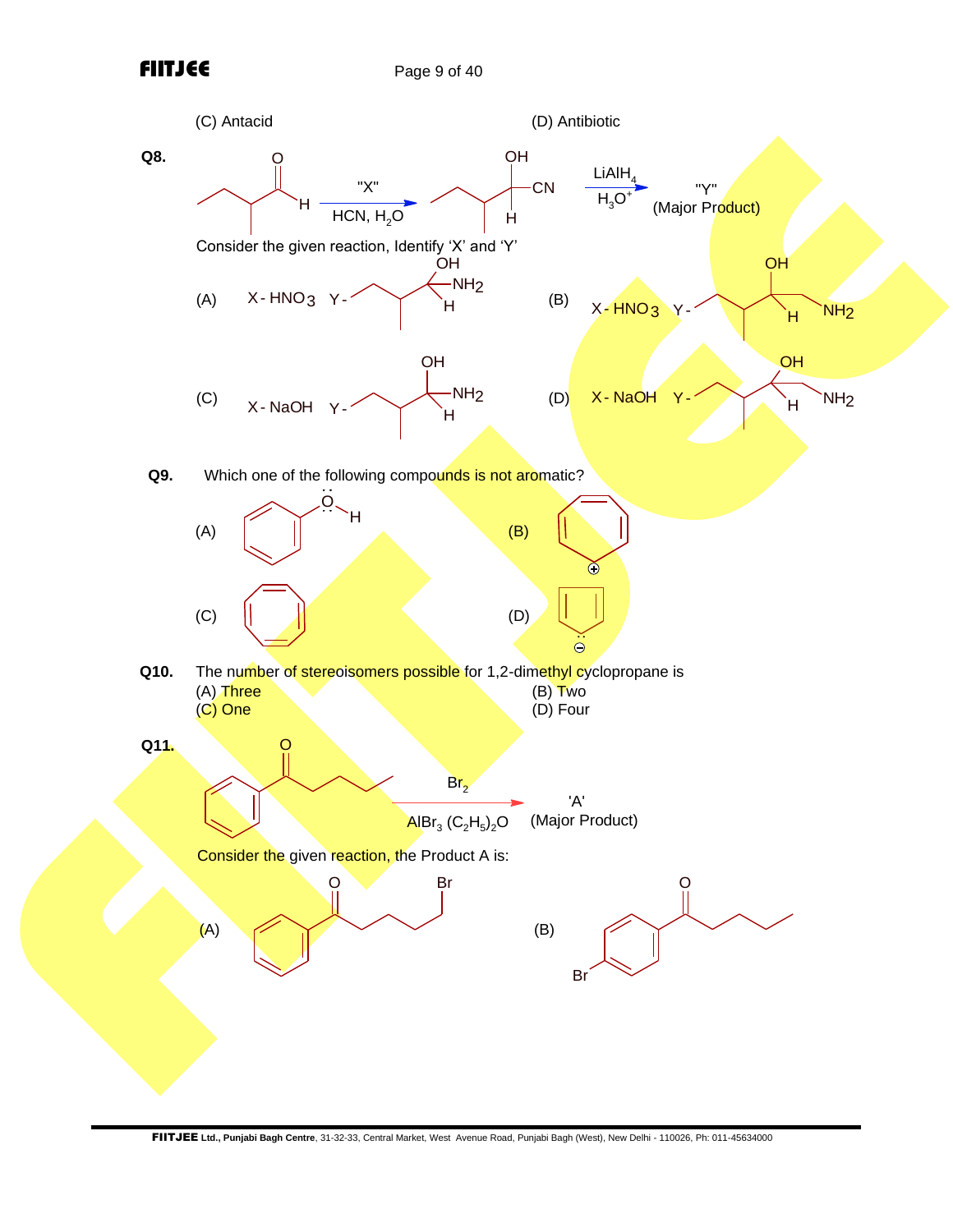

(D) Both (A) and (R) are true and (R) is not the true explanation of (A).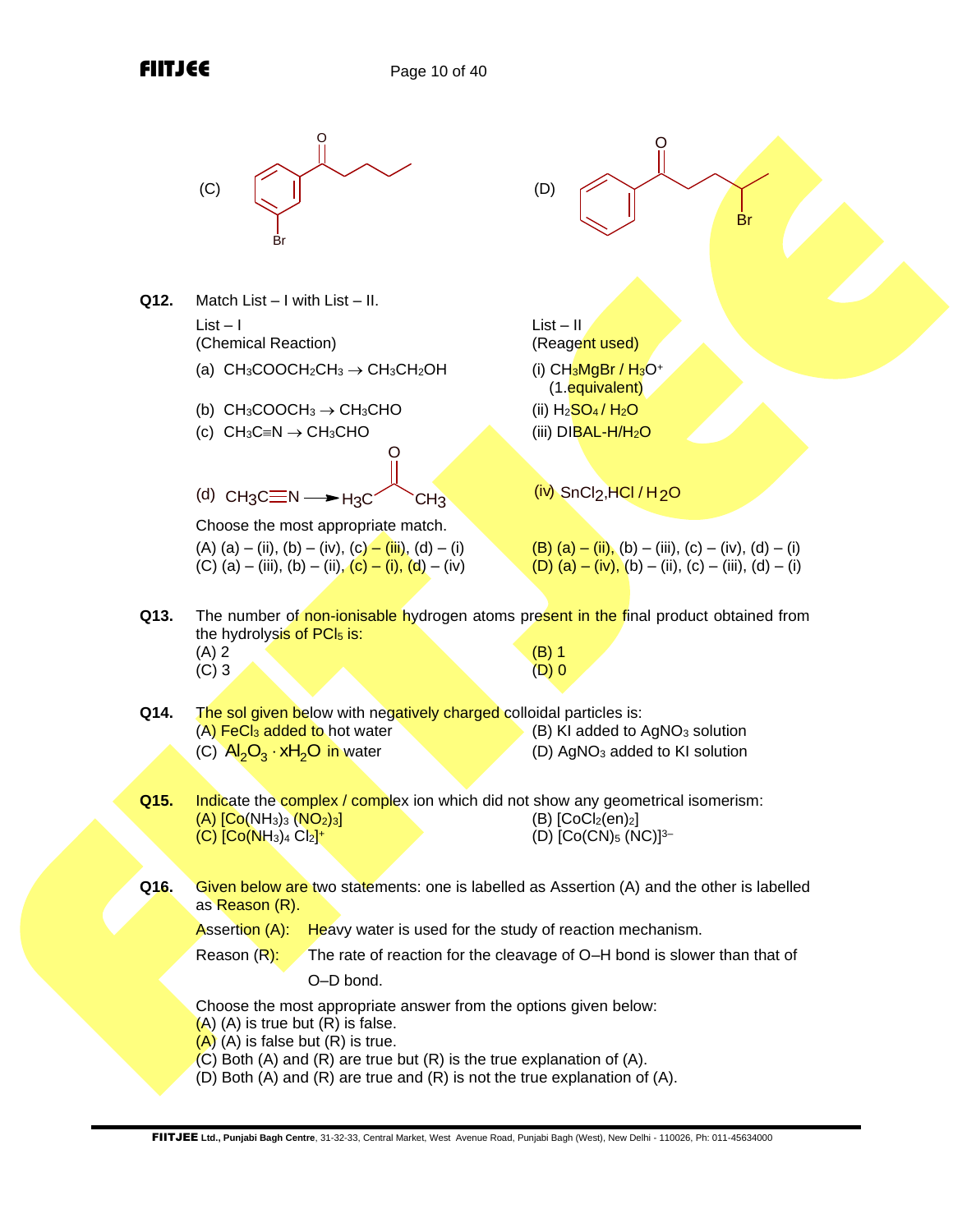- **Q17.** The bond order and magnetic behaviour of  $O_2^-$  ion are, respectively:
	- (A) 2 and diamagnetic. (B) 1 and paramagnetic.
		-
	- (C) 1.5 and diamagnetic. (D) 1.5 and paramagnetic
- 
- **Q18.** Given below are two statements: one is labelled as Assertion (A) and the other is labelled as Reason (R).

Assertion (A): Photochemical smog causes cracking of rubber.

Reason (R): Presence of ozone, nitric oxide, acrolein, formaldehyde and peroxyacetyl nitrate in photochemical smog makes it oxidizing.

Choose the most appropriate answer from the options given below:  $(A)$   $(A)$  is false but  $(R)$  is true. (B) Both (A) and (R) are true but  $(R)$  is the true explanation of  $(A)$ .

(C) (A) is true but (R) is false.

(D) Both (A) and (R) are true and (R) is not the true explanation of  $(A)$ .

**Q19.** Chalcogen group elements are: (A) Se, Tb and Pu  $(B)$  O, Ti and Po  $(B)$  O, Ti and Po  $(B)$  O, Ti and Po  $(B)$  Se, Te and Po  $(C)$  S, Te and Pm

- **Q20.** Given below are two statements:
	- Statement I: Sphalerite is a sulphide ore of zinc and copper glance is a sulphide ore of copper.

Statement II: It is possible to separate two sulphide ores by adjusting proportion of oil to water or by using 'depressants' in a froth flotation method.

Choose the most appropriate answer from the options given below:

- (A) Both Statement I and Statement II are false.
- (B) Both Statement I and Statement II are true.
- (C) Statement I is true but Statement II is false.
- (D) Statement I is false but Statement II is true.

### **Section-B**

- **Q1.** For water  $\Delta_{\text{van}}$  H = 41 kJ mol<sup>-1</sup> at 373 K and 1 bar pressure. Assuming that water vapour is an ideal gas that occupies a much larger volume than liquid water, the internal energy change during evaporation of water is \_\_\_\_\_\_\_\_ kJ mol<sup>-1</sup>. [Use: R = 8.3 J mol<sup>-1</sup> K<sup>-1</sup>]
- **Q2.** 83 g of ethylene glycol dissolved in 625 g of water. The freezing point of the solution is K. (Nearest integer).

[Use: Molal Freezing point depression constant of water = 1.86 K kg mol<sup>-1</sup>

Freezing point of water  $= 273 K$ 

Atomic masses: C : 12.0 u, O : 16.0 u, H : 1.0 u]

**Q3.** In the sulphur estimation, 0.471 g of an organic compound gave 1.44 g of barium sulphate. The percentage of sulphur in the compound is \_\_\_\_\_\_\_\_\_%. (Nearest integer)  $(A$ tomic mass of Ba = 137u).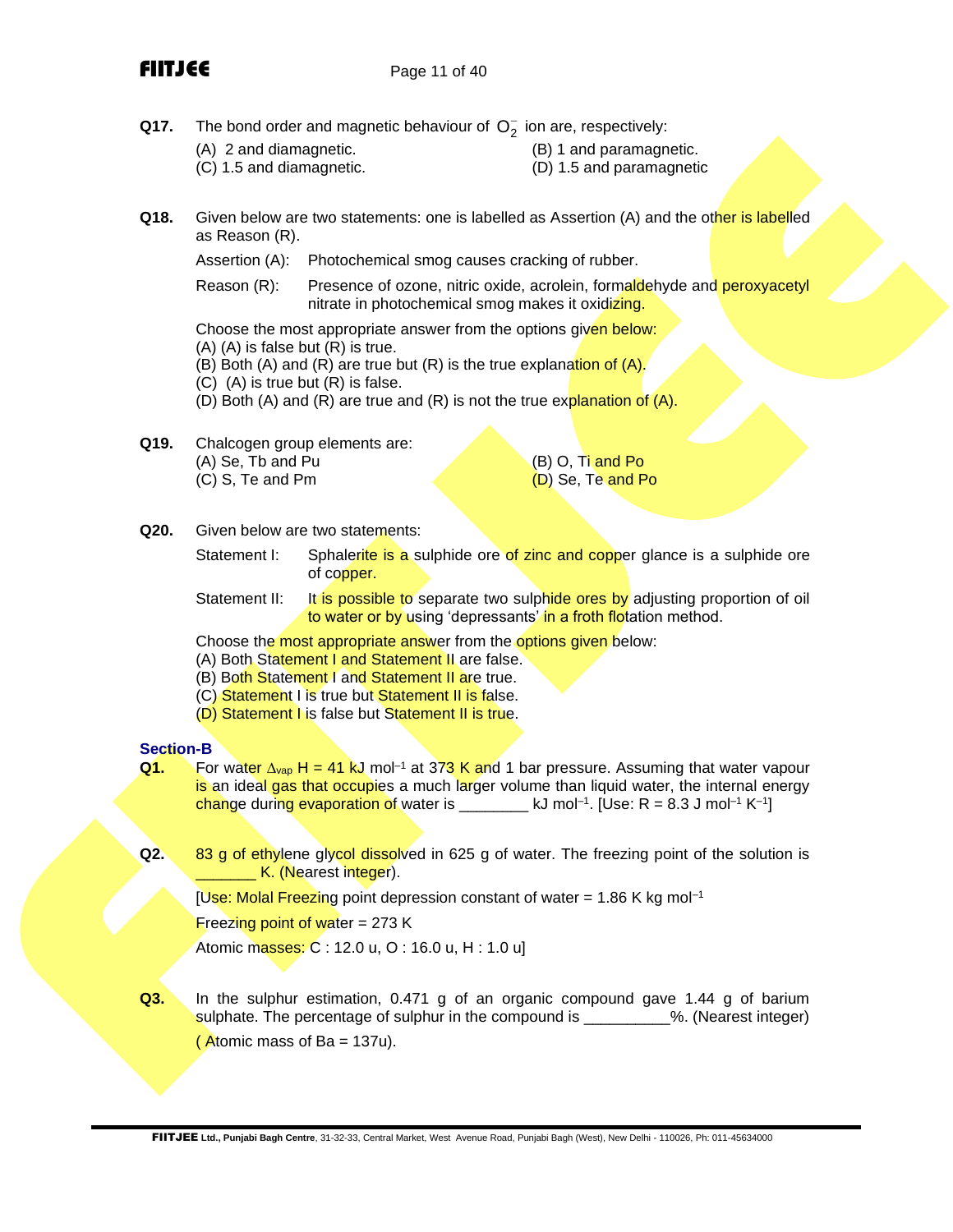**Q4.** A metal surface is exposed to 500 nm radiation. The threshold frequency of the metal for photoelectric current is 4.3  $\times$  10<sup>14</sup> Hz. The velocity of ejected electron is  $\times$  10<sup>5</sup> ms–1 . (Nearest integer)

[Use: h =  $6.63 \times 10^{-34}$  Js, m<sub>e</sub> =  $9.0 \times 10^{-31}$  kg]

**Q5.** The equilibrium constant K<sub>c</sub> at 298 K for the reaction

 $A + B \rightleftharpoons C + D$ 

is 100. Starting with an equimolar solution with concentrations of A, B, C and D all equal to

1 M, the equilibrium concentration of D is  $\frac{1}{2}$  × 10<sup>-2</sup> M. (Nearest integer)

**Q6.** The reaction rate for the reaction

2  $[PtCl<sub>4</sub>]<sup>2-</sup> + H<sub>2</sub>O \xrightarrow{\longrightarrow} [Pt(H<sub>2</sub>O)Cl<sub>3</sub>]<sup>-</sup> + Cl<sup>-</sup>$ 

was measured as a function of concentrations of different species. It was observed that 
$$
\frac{-d[[PtCl_4]^{2-}]}{dt} = 4.8 \times 10^{-5} [[PtCl_4]^{2-}] - 2.4 \times 10^{-3} [[Pt(H_2O)Cl_3]^-][Cl^-]
$$

where square brackets are used to denote molar concentrations. The equilibrium constant  $K_c =$  \_\_\_\_\_\_\_\_\_\_\_\_. (Nearest integer)

**Q7.** For the galvanic cell,

-or the galvanic cell,<br>Zn(s) + Cu<sup>2+</sup>(0.0<mark>2M) → Zn<sup>2+</sup> (0</mark>.04M) + Cu(s) ,

 $E_{\text{cell}} = \sqrt{2 \times 10^{-2} \text{ V}}$ .

( Nearest integer)

( Nearest integer)<br>[Use: E°<sub>cu/Cu<sup>2</sup>\*</sub> = –0.34V, E°<sub>zn/zn<sup>2\*</sup> = +0.76V, <sup>2.303RT</sup> = 0.059V ]</sub>

**Q8.** A chloro compound "A"

(i) forms aldehydes on ozonolysis followed by the hydrolysis.

(ii) when vaporized completely 1.53 g of A, gives 448 mL of vapour at STP.

The number of carbon atoms in a molecule of compound A is

**Q9.** The overall stability constant of the complex ion  $[Cu(NH<sub>3</sub>)<sub>4</sub>]<sup>2+</sup>$  is 2.1 x 10<sup>13</sup>. The overall dissociation constant is  $y \times 10^{-14}$ . Then  $y$  is \_\_\_\_\_\_\_\_. (Nearest integer)

**Q10.** 100 mL of Na<sub>3</sub>PO<sub>4</sub> solution contains 3.45 g of sodium. The molarity of the solution is **\_\_\_\_\_\_\_\_\_ × 1**0<sup>-2</sup> mol L<sup>-1</sup>, (Nearest integer) [Atomic Masses – Na : 23.0 u, O : 16.0 u, P : 31.0 u]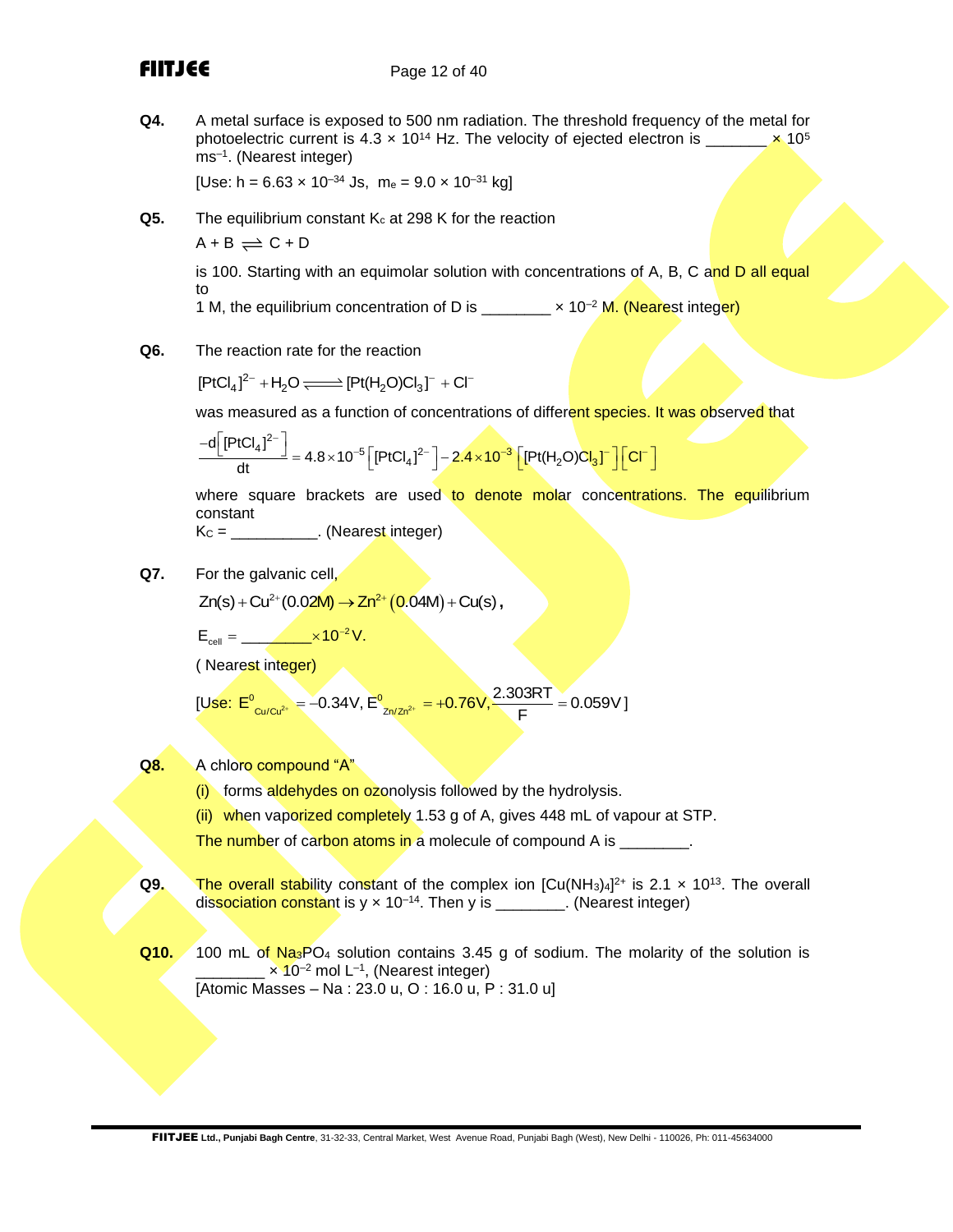### **MATHEMATICS Section-A**

**Q1.** Let P be the plane passing through the point (1, 2, 3) and the line of intersection of the planes  $\vec{r} \cdot (\hat{i} + \hat{j} + 4\hat{k}) = 16$  and  $\vec{r} \cdot (-\hat{i} + \hat{j} + \hat{k}) = 6$ . Then which of the following points does NOT lie on P?  $(A)$   $(3, 3, 2)$   $(B)$   $(6, -6, 2)$  $(C)$  (–8, 8, 6) (D) (4, 2, 2)

**Q2.** A fair die is tossed until six is obtained on it. Let X be the number of required tosses, then the conditional probability  $P(X \ge 5 | X > 2)$  is:

| (A) $\frac{5}{6}$ |                       | (B) $\frac{25}{36}$ |
|-------------------|-----------------------|---------------------|
|                   | (C) $\frac{125}{216}$ | (D) $\frac{11}{36}$ |

**Q3.** A 10 inches long pencil AB with mid point C and a small eraser P are placed on the horizontal top of a table such that PC =  $\sqrt{5}$  inches and  $\angle$ PCB = tan<sup>-1</sup>(2). The acute angle through which the pencil must be rotated about C so that the perpendicular distance between eraser and pencil becomes exactly 1 inch is: r distance A 5 in C 5 in B<br>tly 1 inch<br>--1( $\frac{4}{3}$ )<br>--1( $\frac{3}{4}$ )

(A) 
$$
\tan^{-1}\left(\frac{1}{2}\right)
$$
   
\n(B)  $\tan^{-1}\left(\frac{4}{3}\right)$   
\n(C)  $\tan^{-1}(1)$    
\n(D)  $\tan^{-1}\left(\frac{3}{4}\right)$ 



 $x + y + z = 5$ 

 $x + 2y + 3z = \mu$  $x + 3y + \lambda z = 1$ 

is constructed. If  $\rho$  is the probability that the system has a unique solution q is the probability that the system has no solution, then

Q

 $5$  in in

P

| (A) $p = \frac{5}{6}$ and $q = \frac{5}{36}$ | (B) $p = \frac{1}{6}$ and $q = \frac{1}{36}$ |
|----------------------------------------------|----------------------------------------------|
| (C) $p = \frac{1}{6}$ and $q = \frac{5}{36}$ | (D) $p = \frac{5}{6}$ and $q = \frac{1}{36}$ |

**Q5.** The locus of the mid points of the chords of the hyperbola  $x^2 - y^2 = 4$ , which touch the parabola  $y^2 = 8x$ , is:

| (A) $y^3(x-2) = x^2$ | (B) $y^2(x-2) = x^3$ |
|----------------------|----------------------|
| (C) $x^3(x-2) = y^2$ | (D) $x^2(x-2) = y^3$ |

**Q6.** The local maximum value of the function

$$
\mathbf{f}(\mathbf{x}) = \left(\frac{2}{\mathbf{x}}\right)^{x^2}, \ \mathbf{x} > 0, \text{ is:}
$$
\n(A) 
$$
\left(2\sqrt{e}\right)^{\frac{1}{e}}
$$

\n(B) 
$$
(e)^{\frac{2}{e}}
$$

FIITJEE **Ltd., Punjabi Bagh Centre**, 31-32-33, Central Market, West Avenue Road, Punjabi Bagh (West), New Delhi - 110026, Ph: 011-45634000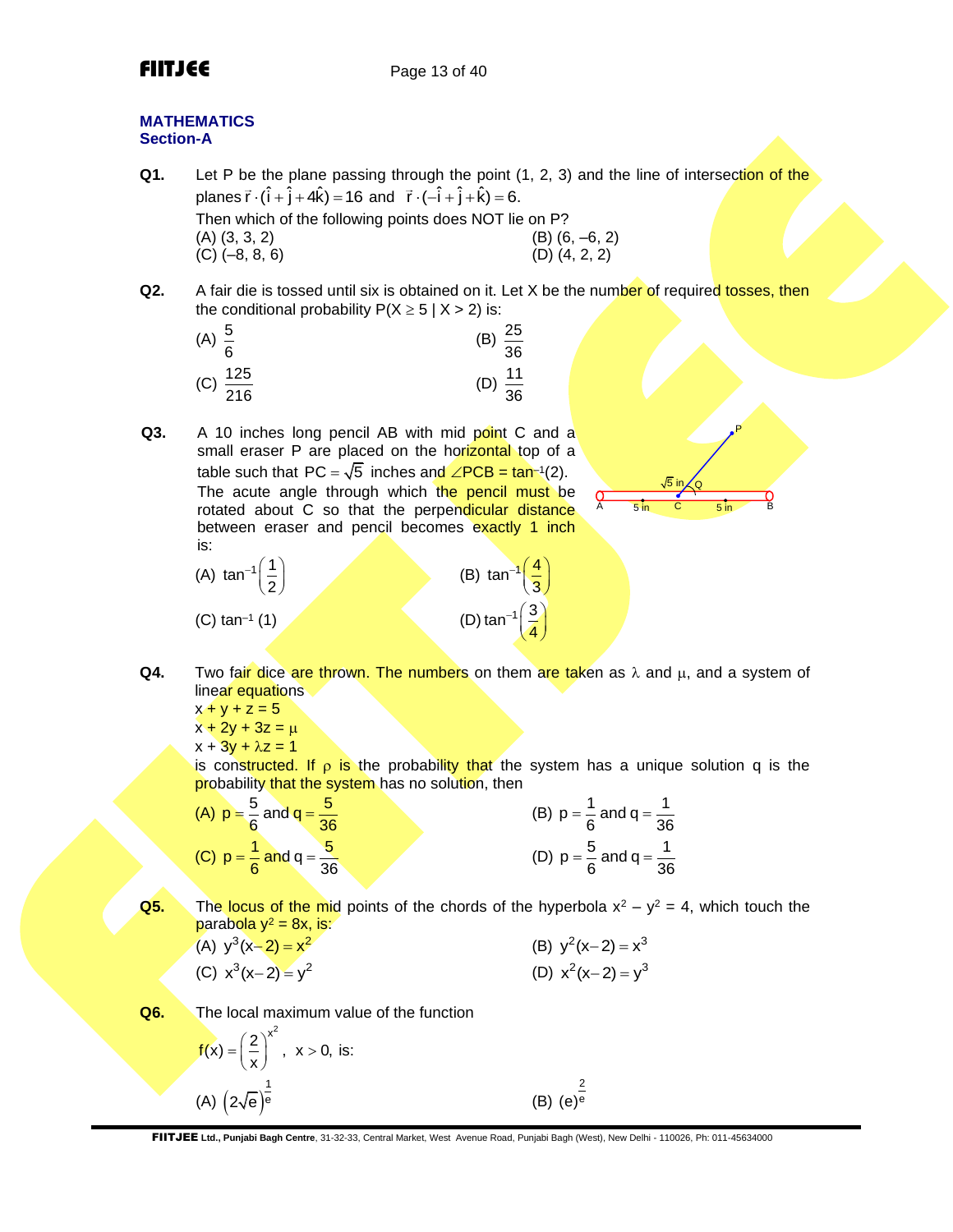(C) 
$$
\left(\frac{4}{\sqrt{e}}\right)^{\frac{e}{4}}
$$
 (D) 1

**Q7.** Let [t] denote the greatest integer less than or equal to t. Let (f) denote the greatest integer less than or equal to t.<br>  $f(x) = x - [x], g(x) = 1 - x + [x],$  and  $h(x) = min{f(x), g(x)}, x \in [-2, 2]$ Then h is: (A) not continuous at exactly three points in [–2, 2] (B) not continuous at exactly four points in [–2, 2] (C) Continuous in  $[-2, 2]$  but not differentiable at exactly three points in  $(-2, 2)$ (D) Continuous in  $[-2, 2]$  but not differentiable at more than four points in  $(-2, 2)$ **Q8.** The domain of the function  $\csc^{-1} \left( \frac{1+x}{x} \right)$  $_{-1}$  $(1+x)$  $\left(\frac{1+x}{x}\right)$  is: (A)  $\left(-1, -\frac{1}{2}\right] \cup (0, \infty)$ (B)  $\left[-\frac{1}{2}, \infty\right] - \{0\}$  $\left[-\frac{1}{2},\infty\right] (C)\left[-\frac{1}{2},0\right] \cup [1,\infty)$  $\begin{pmatrix} 1 & 1 \end{pmatrix}$  $\left[-\frac{1}{2},0\right]$ ∪ [1, ∞) (D)  $\left(-\frac{1}{2}, \infty\right) - \{0\}$  $\left(-\frac{1}{2},\infty\right)-$ **Q9.** If the value of the integral  $\int_{0}^{5} \frac{x + [x]}{e^{x-[x]}} dx = \alpha e^{-1}$  $\frac{x + [x]}{x - [x]}dx = \alpha e^{-1} + \beta,$ e − −  $\int_{0}^{3} \frac{x + [x]}{x^{x-[x]}} dx = \alpha e^{-1} + \beta$ , where  $\alpha$ ,  $\beta \in R$ ,  $5\alpha + 6\beta = 0$ , and [x] denotes the greatest integer less than or equal to x; then the value of  $(\alpha + \beta)^2$  is equal to (A) 16 (B) 100<br>
(C) 25 (D) 36  $(D)$  36 **Q10.** The value of The value of<br>2sin  $\left(\frac{\pi}{8}\right)$ sin $\left(\frac{2\pi}{8}\right)$ sin  $\left(\frac{3\pi}{8}\right)$ sin  $\left(\frac{5\pi}{8}\right)$ sin  $\left(\frac{6\pi}{8}\right)$ sin  $\left(\frac{7\pi}{8}\right)$ value of<br> $(\pi)_{\sin}(\frac{2\pi}{\sin} )_{\sin}(\frac{3\pi}{\sin} )_{\sin}(\frac{5\pi}{\sin} )_{\sin}(\frac{6\pi}{\sin} )_{\sin}(\frac{7\pi}{\sin} )_{\sin}$ value of  $\left(\frac{\pi}{8}\right)\sin\left(\frac{2\pi}{8}\right)\sin\left(\frac{3\pi}{8}\right)\sin\left(\frac{5\pi}{8}\right)\sin\left(\frac{6\pi}{8}\right)\sin\left(\frac{7\pi}{8}\right)$  is : is :  $(A) -1$ 8√2  $(B) -1$  $4\sqrt{2}$  $(C) \frac{1}{2}$ 4 (D)  $\frac{1}{2}$ 8 **Q11.** Consider the two statements:  $(S1): (p \rightarrow q) \vee (\neg q \rightarrow p)$  is a tautology. (S2): ( $p \wedge \neg q$ )  $\wedge$  ( $\neg p \vee q$ ) is a fallacy. Then:  $(A)$  only  $(S1)$  is true.<br>
(C) both  $(S1)$  and  $(S2)$  are false.  $(B)$  both  $(S1)$  and  $(S2)$  are true.  $(C)$  both  $(S1)$  and  $(S2)$  are false. **Q12.** A circle C touches the line  $x = 2y$  at the point (2, 1) and intersects the circle C<sub>1</sub> :  $x^2 + y^2 +$  $2y - 5 = 0$  at two points P and Q such that PQ is a diameter of C<sub>1</sub>. Then the diameter of C is (A)  $7\sqrt{5}$  $(B)$  4 $\sqrt{15}$  $(C)$  15  $(D) \sqrt{285}$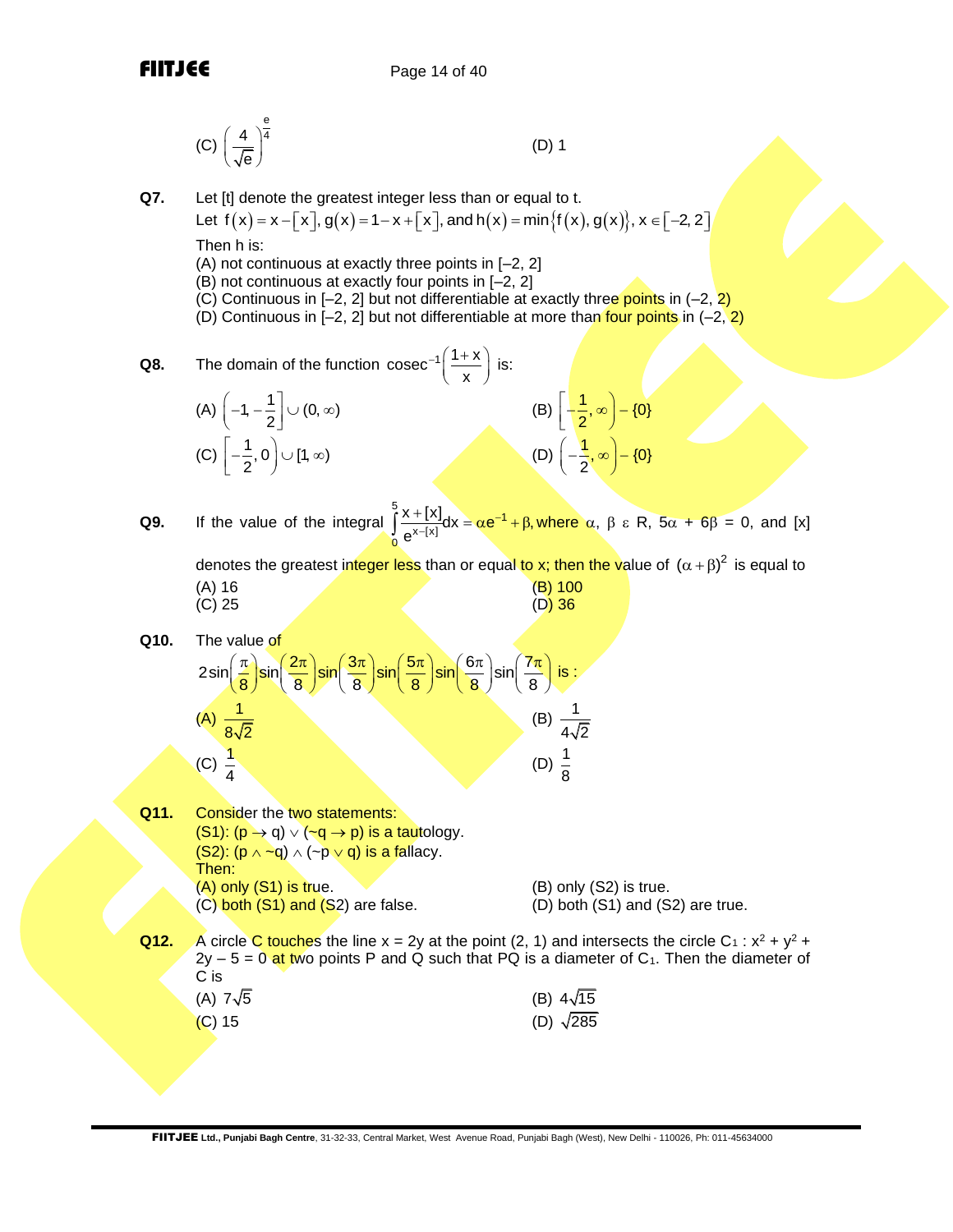| Q13. | Let $A = \begin{pmatrix} 1 & 0 & 0 \\ 0 & 1 & 1 \\ 1 & 0 & 0 \end{pmatrix}$ . Then $A^{2025} - A^{2020}$ is equal to:                                    |                                            |
|------|----------------------------------------------------------------------------------------------------------------------------------------------------------|--------------------------------------------|
|      | $(A)$ $A5$                                                                                                                                               |                                            |
|      | (C) $A^5 - A$                                                                                                                                            | $(B)$ A <sup>6</sup><br>(D) $A^6 - A$      |
|      |                                                                                                                                                          |                                            |
| Q14. | The value of $\int_{\pi}^{\frac{\pi}{2}} \left( \frac{1 + \sin^2 x}{1 + \pi^{\sin x}} \right) dx$ is:                                                    |                                            |
|      |                                                                                                                                                          |                                            |
|      | (A) $\frac{3\pi}{4}$                                                                                                                                     | (B) $\frac{5\pi}{4}$                       |
|      |                                                                                                                                                          |                                            |
|      | (C) $\frac{3\pi}{2}$                                                                                                                                     | (D) $\frac{\pi}{2}$                        |
|      |                                                                                                                                                          |                                            |
| Q15. | If $(\sqrt{3}+i)^{100} = 2^{99}$ (p + iq). then p and q are roots of the equation:                                                                       |                                            |
|      | (A) $x^2 + (\sqrt{3} + 1)x + \sqrt{3} = 0$                                                                                                               | (B) $x^2 - (\sqrt{3} + 1)x + \sqrt{3} = 0$ |
|      | (C) $x^2 + (\sqrt{3} - 1)x - \sqrt{3} = 0$                                                                                                               | (D) $x^2 - (\sqrt{3} - 1)x - \sqrt{3} = 0$ |
|      |                                                                                                                                                          |                                            |
| Q16. | $\lim_{x\to 2}\left(\sum_{n=1}^{9}\frac{x}{n(n+1)x^2+2(2n+1)x+4}\right)$ is equal to:                                                                    |                                            |
|      | (A) $\frac{9}{44}$                                                                                                                                       |                                            |
|      |                                                                                                                                                          | (B) $\frac{5}{24}$<br>(D) $\frac{1}{5}$    |
|      | (C) $\frac{7}{36}$                                                                                                                                       |                                            |
| Q17. | A hall has a square floor of dimension 10 m x 10 m                                                                                                       |                                            |
|      | (see the figure) and vertical walls. If the angle GPH                                                                                                    |                                            |
|      | between diagonals AG and BH is $cos^{-1} \frac{1}{5}$ , then the                                                                                         | G                                          |
|      | height of the hall (in meters) is:                                                                                                                       | B                                          |
|      | (B) $2\sqrt{10}$<br>(A) 5                                                                                                                                | $\frac{10 \text{ m}}{10 \text{ m}}$        |
|      | (C) $5\sqrt{3}$<br>(D) $5\sqrt{2}$                                                                                                                       |                                            |
| Q18. | The point P(-2 $\sqrt{6}$ , $\sqrt{3}$ ) lies on the hyperbola $\frac{x^2}{a^2} - \frac{y^2}{b^2} = 1$ having eccentricity $\frac{\sqrt{5}}{2}$ . If the |                                            |
|      | tangent and normal at P to the hyperbola intersect its conjugate axis at the points Q and                                                                |                                            |
|      | R respectively, then QR is equal to:                                                                                                                     |                                            |
|      | $(A)$ 4 $\sqrt{3}$<br>$(C)$ 3 $\sqrt{6}$                                                                                                                 | (B) 6<br>(D) $6\sqrt{3}$                   |
|      |                                                                                                                                                          |                                            |
| Q19. | Let y(x) be the solution of the differential equation $2x^2dy + (e^y - 2x)dx = 0$ , $x > 0$ .<br>If $y(e) = 1$ , then $y(1)$ is equal to:                |                                            |
|      | $(A)$ 2                                                                                                                                                  | $(B)$ 0                                    |
|      | (C) log $_e(2e)$                                                                                                                                         | $(D)$ log <sub>e</sub> $2$                 |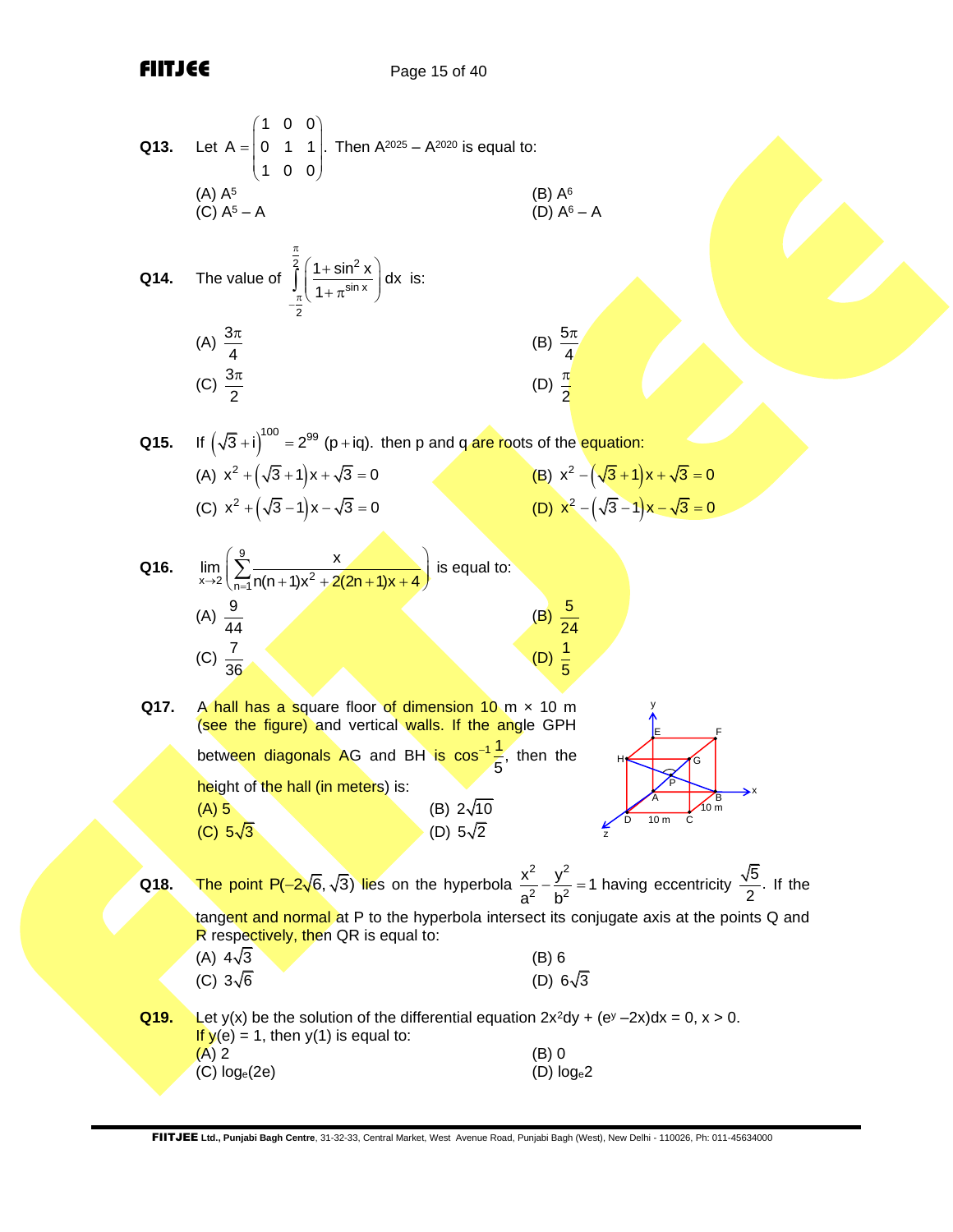| <b>Q20.</b> If $\sum_{n=1}^{50} \tan^{-1} \frac{1}{2r^2} = p$ , then the value of tan p is: |                    |
|---------------------------------------------------------------------------------------------|--------------------|
| $(A)$ 100                                                                                   | $\frac{101}{102}$  |
|                                                                                             | (D) $\frac{50}{5}$ |

### **Section-B**

- **Q1.** Let  $\binom{n}{k}$  denote  ${}^nC_k$  and  $\binom{n}{k} = \binom{\binom{n}{k}}{k}$ , if  $0 \le k \le n$ 0 , otherwise  $\begin{bmatrix} n \\ k \end{bmatrix} = \begin{cases} \binom{n}{k}, & \text{if } 0 \leq k \leq n \\ 0, & \text{otherwise} \end{cases}$  $\frac{9}{2}(9)$  12  $\frac{3}{2}$ If  $A_k = \sum_{i=0}^{9} {9 \choose i} \begin{bmatrix} 12 \\ 12 - k + i \end{bmatrix} + \sum_{i=0}^{8} {8 \choose i} \begin{bmatrix} 13 \\ 13 - k + i \end{bmatrix}$  and and  $A_4 - A_3 = 190$  p, then p is equal to \_\_\_\_\_\_\_\_\_.
- **Q2.** Let a and b respectively be the points of local maximum and local minimum of the function  $F(x) = 2x^3 - 3x^2 - 12x$ . If A is the total area of the region bounded by  $y = f(x)$ , the x-axis and the lines  $x = a$  and  $x = b$ , then 4 A is equal to
- **Q3.** Let  $\lambda \neq 0$  be in R. If  $\alpha$  and  $\beta$  are the roots of the equation  $x^2 x + 2\lambda = 0$ , and  $\alpha$  and  $\gamma$  are the roots of the equation  $3x^2 - 10x + 27\lambda = 0$ , then  $\frac{\beta \gamma}{\lambda}$  $\frac{\partial T}{\partial \lambda}$  is equal to \_\_\_\_\_\_\_\_\_.
- **Q4.** Let A be a 3 x 3 real matrix. If det(2 adj(2 Adj(adj  $(2A))$ ) =  $2^{41}$ , then the value of det (A<sup>2</sup>) equals \_\_\_\_\_\_\_\_\_.
- **Q5.** The sum of all 3-digit numbers less then or equal to 500, that are formed without using the digit "1" and they all are multiple of 11, is
- **Q6.** If the projection of the vector  $\hat{i} + 2\hat{j} + \hat{k}$  on the sum of the two vectors  $2\hat{i} + 4\hat{j} 5\hat{k}$  and  $-\lambda \hat{i} + 2\hat{j} + 3\hat{k}$  is 1, then  $\lambda$  is equal to \_\_\_\_\_\_\_\_\_\_
- **Q7.** The least positive integer n such that n  $\frac{(2i)^n}{(2i)^{n-2}}$ , i =  $\sqrt{-1}$ ,  $\frac{(2i)}{(1-i)^{n-2}}$ , i =  $\sqrt{-1}$ − is a positive integer, is  $\_\_$
- **Q8.** Let the mean and variance of four numbers 3, 7, x and y(x > y) be 5 and 10 respectively. Then the mean of four numbers  $3 + 2x$ ,  $7 + 2y$ ,  $x + y$  and  $x - y$  is \_\_\_\_\_\_\_\_\_.

**Q9.** Let Q be the foot of the perpendicular from the point P(7, –2, 13) on the plane containing the lines  $\frac{x+1}{2} = \frac{y-1}{7} = \frac{z-3}{3}$  $6 - 7 - 8$  $\frac{+1}{2} = \frac{y-1}{7} = \frac{z-3}{2}$  and  $\frac{x-1}{2} = \frac{y-2}{7} = \frac{z-3}{7}$  $\frac{1}{3}$  -  $\frac{1}{5}$  -  $\frac{1}{7}$  $\frac{-1}{2} = \frac{y-2}{5} = \frac{z-3}{7}$ . Then (PQ)<sup>2</sup>, is equal to \_\_\_\_\_\_\_\_.

**Q10.** Let  $a_1$ ,  $a_2$ ,  $a_3$ ,  $a_9$  be an AP with common difference  $-3$  and  $b_1$ ,  $b_2$ ,  $b_3$ ,  $b_{10}$  be a GP with common ratio 2. Let  $c_k = a_k + b_k$ ,  $k = 1, 2, ..., 10$ . If  $c_2 = 12$  and  $c_3 = 13$ , then 10 k  $k = 1$ c  $\sum_{k=1}^{\infty}$ c<sub>k</sub> is equal to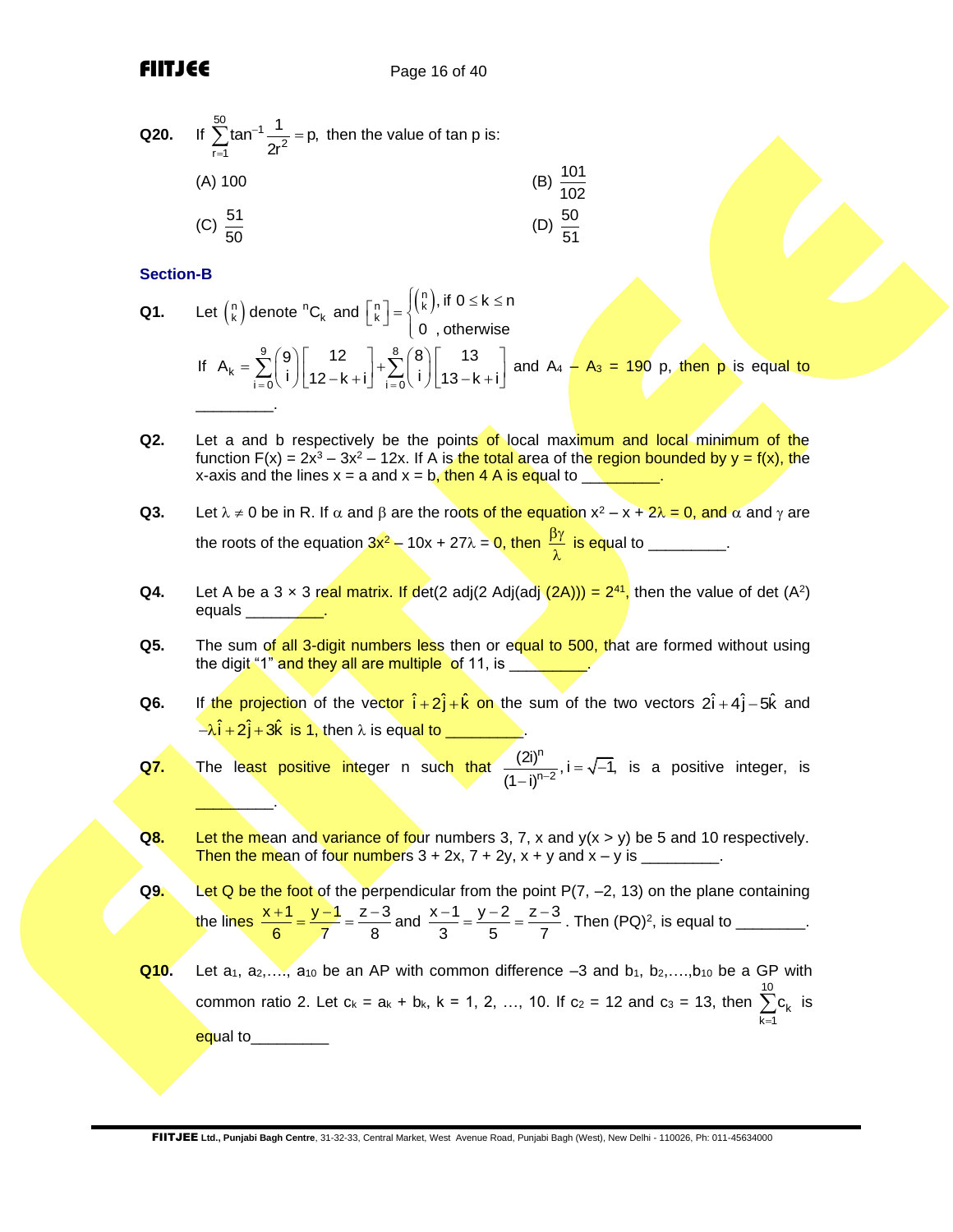| ANSWER: JEE Main- 26-08-2021-Evening |                                      |                    |  |  |  |  |  |
|--------------------------------------|--------------------------------------|--------------------|--|--|--|--|--|
| <b>PHYSICS</b>                       | <b>CHEMISTRY</b>                     | <b>MATHEMATICS</b> |  |  |  |  |  |
| <b>Section-A</b>                     | <b>Section-A</b>                     | <b>Section-A</b>   |  |  |  |  |  |
| Ans1. D                              | Ans1. A                              | Ans1. D            |  |  |  |  |  |
| Ans2. A                              | Ans2. D                              | Ans $2. B$         |  |  |  |  |  |
| Ans3. A                              | Ans3. B                              | Ans3. D            |  |  |  |  |  |
| Asn4. A                              | D<br>Ans4.                           | Ans4. A            |  |  |  |  |  |
| Ans5. C                              | Ans $5. B$                           | Ans5. B            |  |  |  |  |  |
| Ans6. D                              | Ans6. A                              | Ans6. B            |  |  |  |  |  |
| Ans7. D                              | Ans7. B                              | Ans7. D            |  |  |  |  |  |
| Ans8. C                              | Ans8. D                              | Ans8. B            |  |  |  |  |  |
| Ans9. B                              | Ans9. C                              | Ans9. C            |  |  |  |  |  |
| <b>Ans10. A</b>                      | <b>Ans10. A</b>                      | <b>Ans10. D</b>    |  |  |  |  |  |
| <b>Ans11. A</b>                      | <b>Ans11. C</b>                      | <b>Ans11.</b> D    |  |  |  |  |  |
| <b>Ans12. A</b>                      | <b>Ans12. B</b>                      | <b>Ans12. A</b>    |  |  |  |  |  |
| <b>Ans13. C</b>                      | <b>Ans13.</b> D                      | <b>Ans13. D.</b>   |  |  |  |  |  |
| <b>Ans14.</b> B                      | <b>Ans14.</b> D                      | <b>Ans14. A</b>    |  |  |  |  |  |
| <b>Ans15. D</b>                      | <b>Ans15. D</b>                      | <b>Ans15. D</b>    |  |  |  |  |  |
| <b>Ans16. B</b>                      | <b>Ans16. A</b>                      | <b>Ans16. A</b>    |  |  |  |  |  |
| <b>Ans17. C</b>                      | <b>Ans17. D</b>                      | <b>Ans17. D</b>    |  |  |  |  |  |
| <b>Ans18. B</b>                      | <b>Ans18. B</b>                      | <b>Ans18. D</b>    |  |  |  |  |  |
| <b>Ans19. C</b>                      | <b>Ans19.</b> D                      | <b>Ans19. D</b>    |  |  |  |  |  |
| <b>Ans20.</b> B                      | <b>Ans20.</b> B                      | <b>Ans20.</b> D    |  |  |  |  |  |
| <b>Section-B</b>                     | <b>Section-B</b>                     | <b>Section-B</b>   |  |  |  |  |  |
| <b>Ans1. 15</b>                      | <b>Ans1.</b> 38                      | <b>Ans1. 49</b>    |  |  |  |  |  |
| <b>Ans2. 30</b>                      | <b>Ans2. 269</b>                     | Ans2. 114          |  |  |  |  |  |
| Ans3. 543                            | <b>Ans3. 42</b>                      | 18<br>Ans3.        |  |  |  |  |  |
| <b>Ans4. 14</b>                      | <b>Ans4.</b> 5                       | <b>Ans4. 4</b>     |  |  |  |  |  |
| <b>Ans5. 50</b>                      | <b>Ans5. 182</b>                     | Ans5. 7744         |  |  |  |  |  |
| Ans6.<br>$\overline{2}$              | 0.02 (But NTA answer is 50)<br>Ans6. | <b>Ans6. 5</b>     |  |  |  |  |  |
| 60<br>Ans7.                          | 109<br>Ans7.                         | Ans7.<br>6         |  |  |  |  |  |
| Ans8.<br>3                           | <b>Ans8. 3</b>                       | Ans8.<br>12        |  |  |  |  |  |
| Ans9. 7                              | Ans9. 5                              | Ans9. 96           |  |  |  |  |  |
| Ans10.120                            | Ans10.50                             | Ans10, 2021        |  |  |  |  |  |

### **ANSWER- KEY**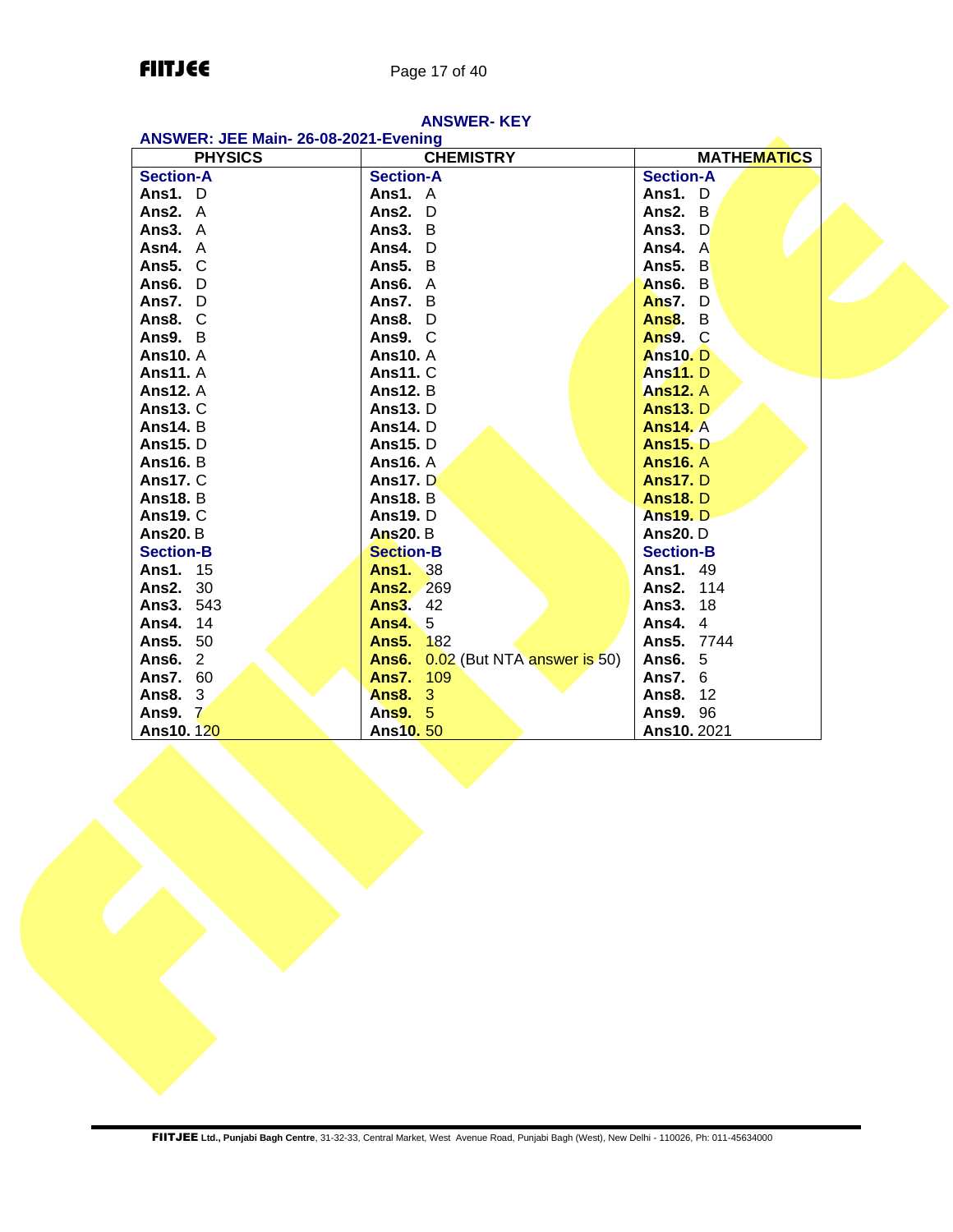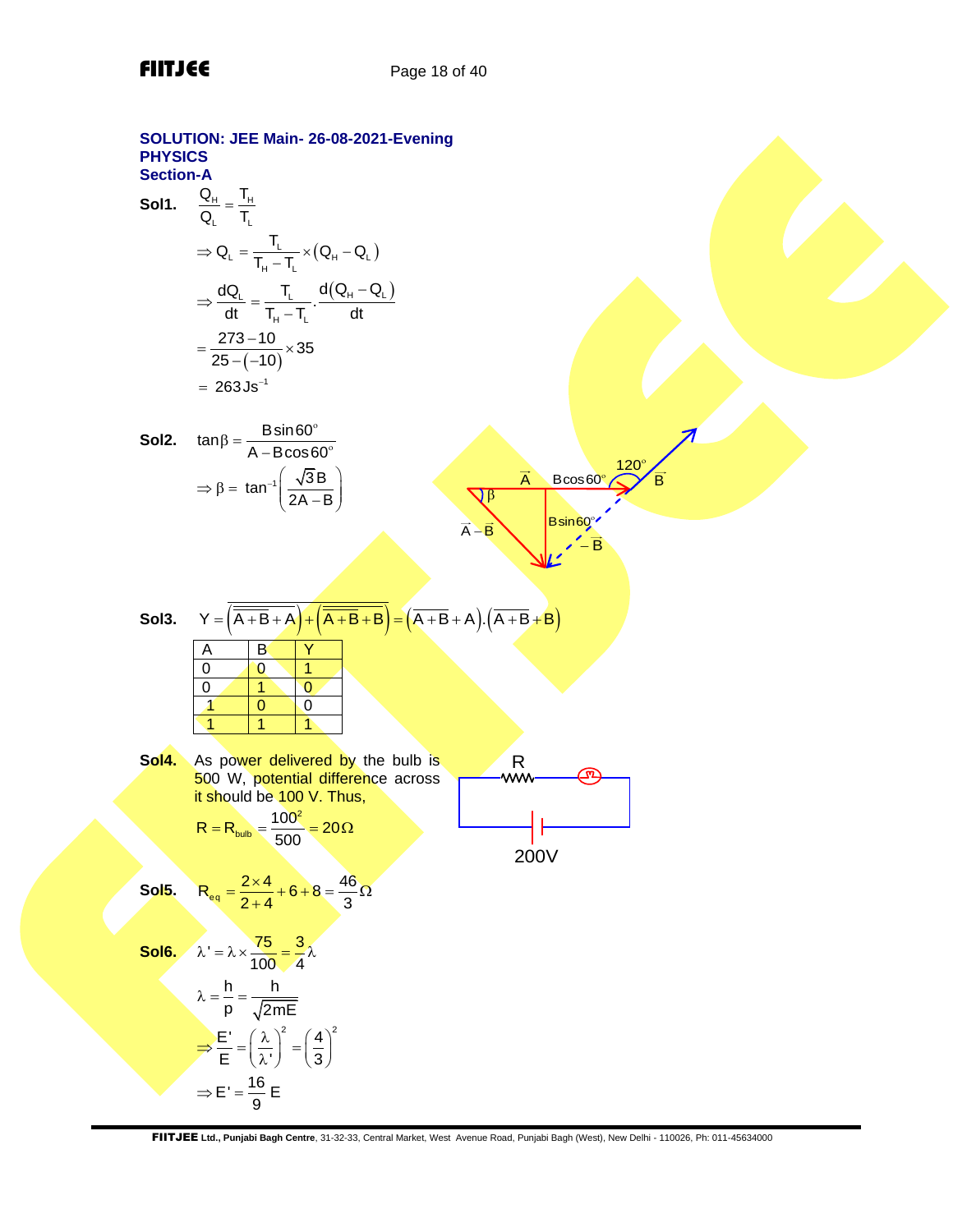Extra energy required,

$$
\Delta E = E' - E = \frac{7}{9}E
$$

**Sol7.**  $[B] = MT^{-2}A^{-1}$  $[\phi] = ML^2T^{-2}A^{-1}$  $[\mu] = \mathsf{MLT}^{-2} \mathsf{A}^{-2}$  $[M] = M^0 L^{-1} A$ 

Sol8. 
$$
P = {nRT \over V} = {(1+2) \times 8.3 \times 400 \over 4.0 \times 10^{-3}} = 24.9 \times 10^{5} Pa
$$

Sol9. Let, current through inductor,  
\ni. = l<sub>1</sub> sin(ωt + φ<sub>1</sub>)  
\nl<sub>1</sub> = 
$$
\frac{200\sqrt{2}}{\sqrt{50^2 + (100 \times 0.50)^2}}
$$
 = 4 A  
\nφ<sub>1</sub> = tan<sup>-1</sup>  $\left(\frac{-100 \times 0.50}{50}\right)$  =  $-\frac{\pi}{4}$   
\nLet, current through capacitor,  
\ni<sub>c</sub> = l<sub>c</sub> sin(ωt + φ<sub>2</sub>)  
\ni<sub>c</sub> =  $\frac{200\sqrt{2}}{\sqrt{100^2 + \left(\frac{1}{100 \times 100 \times 10^{-6}}\right)^2}}$  = 2A  
\nφ<sub>2</sub> = tan<sup>-1</sup>  $\left(\frac{100 \times 100 \times 10^{-6}}{100}\right)$  =  $\frac{\pi}{4}$   
\nAs φ<sub>2</sub> = φ<sub>1</sub> =  $\frac{\pi}{2}$ ,  
\nl =  $\sqrt{(l_1)^2 + (l_0)^2}$   
\n=  $\sqrt{4^2 + 2^2}$  = 4.47A  
\nSo110. sin θ =  $\frac{I}{L} = \frac{1}{\sqrt{2}}$  ⇒ θ = 45°  
\nT sin θ =  $\frac{mv^2}{rg}$   
\n⇒ v =  $\sqrt{rg}$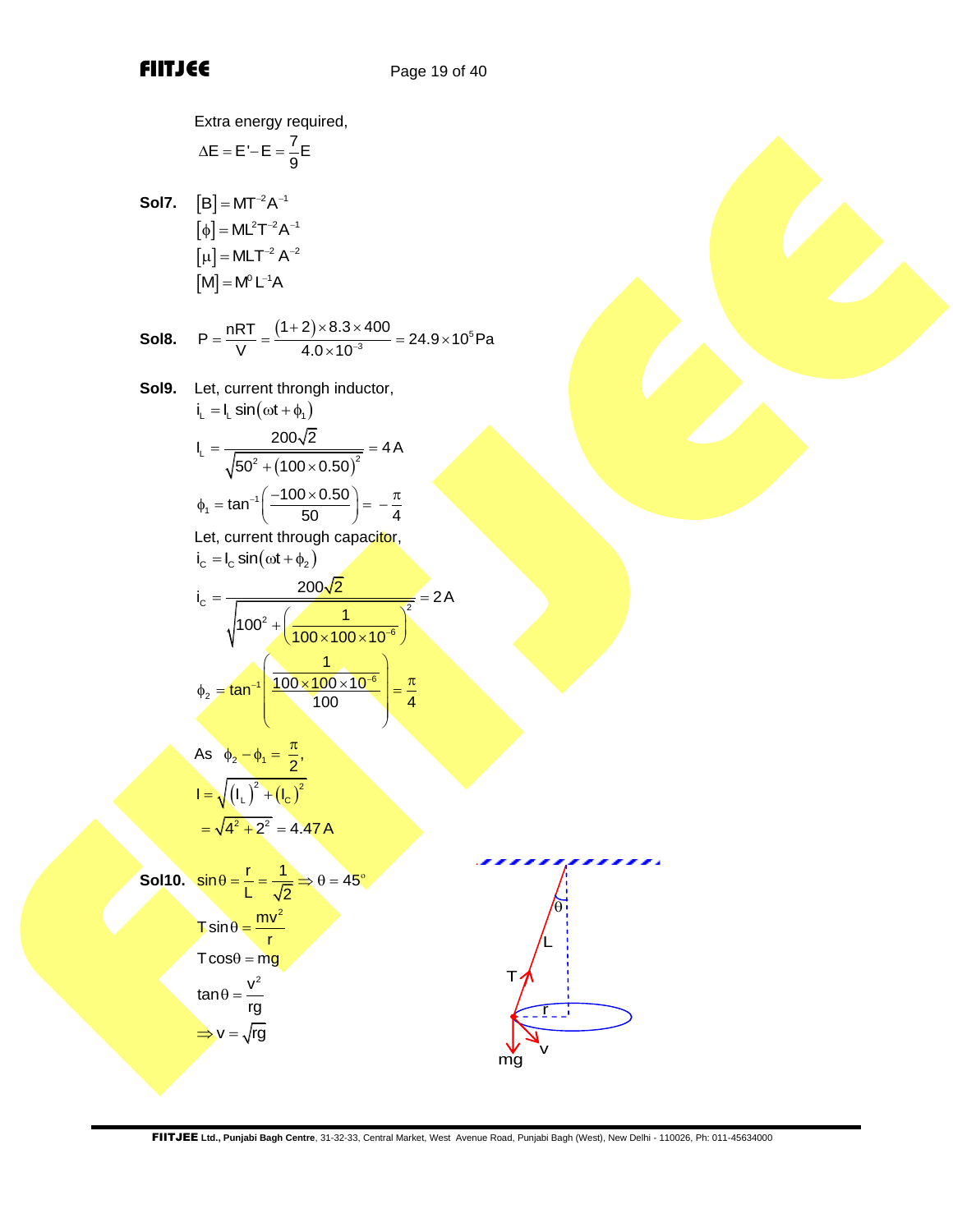**Sol11.** 
$$
\frac{dN_{B}}{dt} = \lambda N_{A} - \lambda N_{B} = 2\lambda N_{B} (0).e^{-\lambda t} - \lambda N_{B}
$$
\n
$$
\Rightarrow \frac{dN_{B}}{dt} + \lambda N_{B} = 2\lambda N_{B} (0)e^{-\lambda t}
$$
\nSolving it,  $N_{B} (t) = N_{B} (0)(1 + 2\lambda t)e^{-\lambda t}$   
\n $N_{B} (t)$  is maximum when,  
\n
$$
\frac{dN_{B}}{dt} = 0 \Rightarrow t = \frac{1}{2\lambda}
$$
\n**Sol12.**  $V_{A} = \frac{1}{4\pi\epsilon_{0}} \left[ \frac{1}{a} - \frac{1}{\sqrt{a^{2} + s^{2}}} \right]$   
\n $V_{B} = \frac{-1}{4\pi\epsilon_{0}} \left[ \frac{1}{a} - \frac{1}{\sqrt{a^{2} + s^{2}}} \right]$   
\n $V_{A} - V_{B} = \frac{1}{2\pi\epsilon_{0}} \left[ \frac{1}{a} - \frac{1}{\sqrt{a^{2} + s^{2}}} \right]$ 

Sol13. Horizontal component of velocity of bomb equals to the velocity of plane. So, bomb and plane are in same vertical line always.

a

s

**Sol14.** 
$$
I_{CD} = \frac{1}{2}Mr^{2} + M\left(\frac{L}{2}\right)^{2}
$$
  
\n
$$
\Rightarrow 2.7 = M\left(\frac{0.2^{2}}{2} + \frac{0.8^{2}}{4}\right)
$$
  
\n
$$
\Rightarrow M = 15kg
$$
  
\nDensity,  $\rho = \frac{M}{\pi r^{2}L} = \frac{15}{3.14 \times 0.2^{2} \times 0.8} = 1.49 \times 10^{2} kg/m^{3}$   
\n**Sol15.**  $B_{0} = \frac{E_{0}}{c} = \frac{800}{3 \times 10^{8}}T$   
\n
$$
F_{max} = evB_{0} = 1.6 \times 10^{-19} \times 3 \times 10^{7} \times \frac{800}{3 \times 10^{8}} = 12.8 \times 10^{-18} N
$$
  
\n**Sol16.** 
$$
\frac{\Delta T}{T} = \frac{1}{2} \frac{\Delta l}{l}
$$
  
\n
$$
\Rightarrow \Delta T = \frac{1}{2} \times \frac{0.1}{100} \times 24 \times 60 \times 60 = 43.2 s
$$
  
\n**Sol17.** Tension in wire,  $T = \frac{2 \times 3 \times 5 \times 10}{3 + 5} = \frac{75}{2} N$   
\n
$$
\frac{T}{\pi r_{min}^{2}} = \frac{24}{\pi} \times 10^{2}
$$
  
\n
$$
\Rightarrow r_{min} = \frac{5}{4} \times 10^{-1} m = 12.5 cm
$$

FIITJEE **Ltd., Punjabi Bagh Centre**, 31-32-33, Central Market, West Avenue Road, Punjabi Bagh (West), New Delhi - 110026, Ph: 011-45634000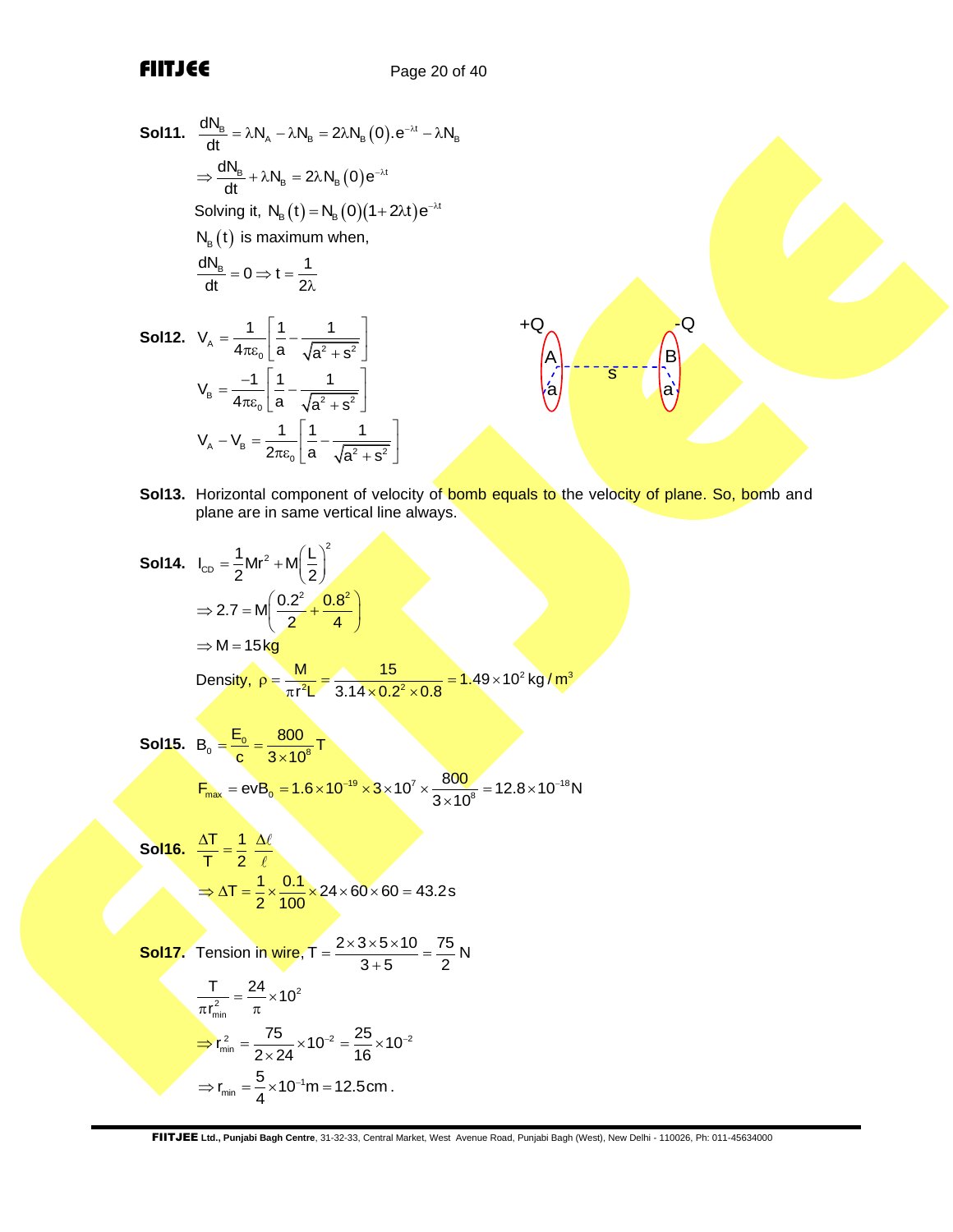$h_R$ 

 $d_1$   $d_2$ 

 $R^2$  / R

C

 $\overline{C}_1$   $\overline{C}_2$ 



**Sol19.** 
$$
C_{eq} = C + \frac{C_{1} \cdot C_{2}}{C_{1} + C_{2}}
$$
  
\n
$$
= \frac{\kappa_{1} \epsilon_{0} A_{2}}{d} + \frac{\frac{k_{1} \epsilon_{0} A_{2}}{d}}{\frac{k_{1} \epsilon_{0} A_{2}}{d}} + \frac{\frac{k_{2} \epsilon_{0} A_{2}}{d}}{\frac{d}{2}}
$$
\n
$$
= \frac{\epsilon_{0} A}{d} \left( \frac{1}{2} + \frac{k_{1} k_{2}}{k_{1} + k_{2}} \right)
$$

**Sol20.** ms<sub>x</sub> (16 – 10) = ms<sub>y</sub> (20 – 16)

$$
\Rightarrow \frac{s_x}{s_y} = \frac{2}{3}
$$
  
\n
$$
ms_y (26 - 20) = ms_z (30 - 26)
$$
  
\n
$$
\Rightarrow \frac{s_y}{s_z} = \frac{2}{3}
$$
  
\n
$$
\frac{s_x}{s_z} = \frac{s_x}{s_y} \times \frac{s_y}{s_z} = \frac{2}{3} \times \frac{2}{3} = \frac{4}{9}
$$
  
\n
$$
ms_x (T - 10) = ms_z (30 - T)
$$
  
\n
$$
\Rightarrow 4(T - 10) = 9(30 - T)
$$
  
\n
$$
\Rightarrow T = 23.84^{\circ}C
$$

### **Section-B**

Sol1. 
$$
\frac{F_{\text{max}}}{1+2} = 0.5 \times 10 \Rightarrow F_{\text{max}} = 15 \text{N}
$$

\nSol2. 
$$
\frac{1}{2} \cos^{2} \theta = \frac{3!}{8}
$$

\n
$$
\Rightarrow \cos \theta = \frac{\sqrt{3}}{2}
$$

\n
$$
\Rightarrow \theta = 30^{\circ}
$$

\nSol3. 
$$
2nqV = \frac{1}{2}mv^{2}
$$

FIITJEE **Ltd., Punjabi Bagh Centre**, 31-32-33, Central Market, West Avenue Road, Punjabi Bagh (West), New Delhi - 110026, Ph: 011-45634000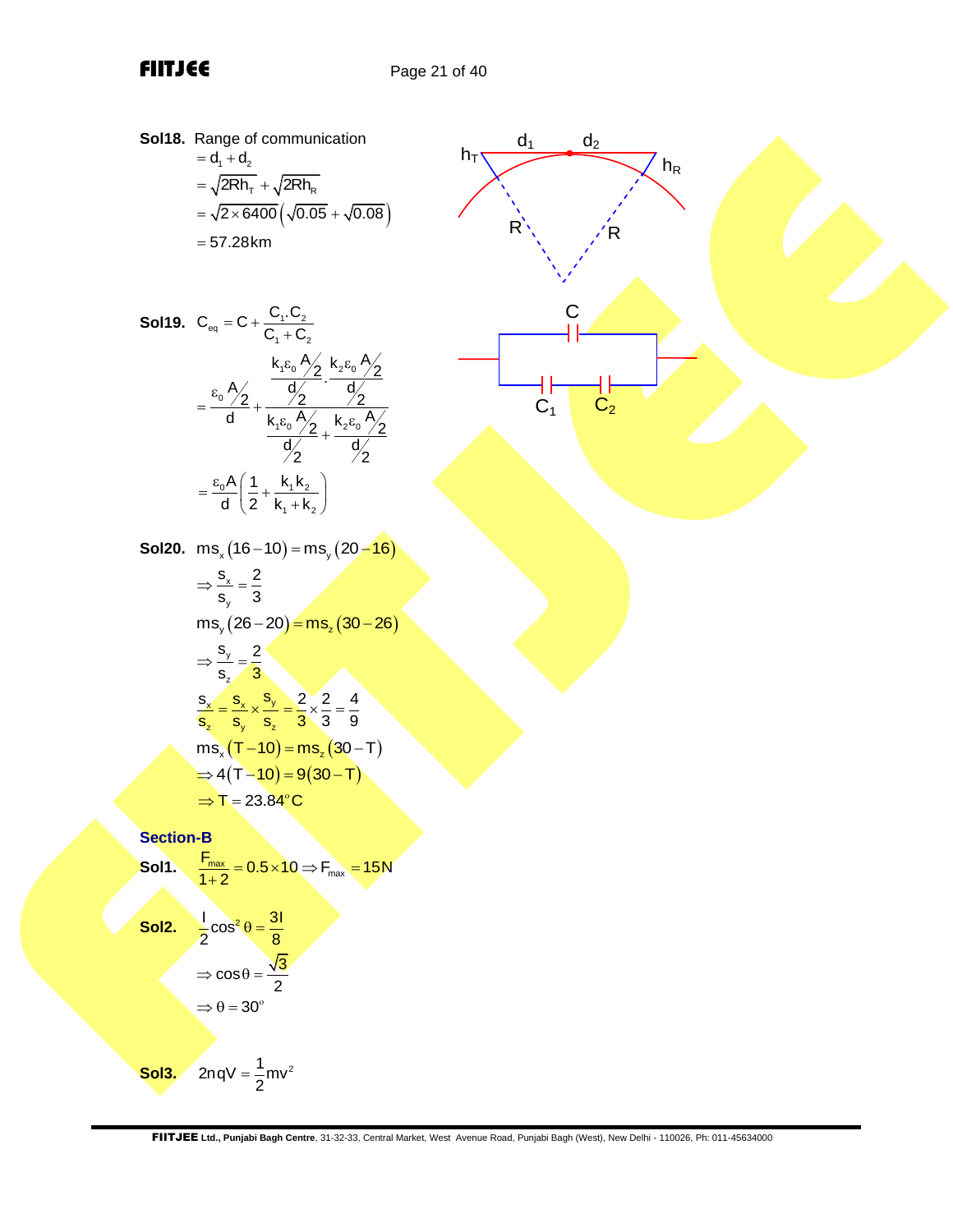n = 
$$
\frac{mv^2}{4qV}
$$
  
=  $\frac{1.67 \times 10^{-27} \times (0.5 \times 10^8)^2}{4 \times 1.6 \times 10^{-19} \times 12 \times 10^3}$  = 543

FIITHE LH, PUNJABI BAG<sub>1</sub> (0.5 x<sup>-17</sup> - 10026)<sup>2</sup> - 124-32<br>
- 44-16 - 124-3<sup>7</sup> - <sup>13</sup> - 14-17<sup>-1</sup> <sup>- 1</sup><sup>-</sup> - <sup>2</sup> - 14-2-33<br>
- 14-12-4 - <sup>2</sup> - - 14-17<sup>-1</sup> <sup>- 1</sup><br>
- 20-1 - 12-102 - 24-2 - 24-2 - 25-14<br>
- 20-1 - 20-12-4 - **Sol4.** Let,  $E \propto m^a g^b T^c$ So,  $[E] = [m]^a [g]^b [T]^c$  $\Rightarrow$  ML<sup>2</sup>T<sup>-2</sup> = M<sup>a</sup>  $(LT^{-2})^b$  T<sup>o</sup>  $\Rightarrow$  a = 1, b = 2 and c = 2 Thus,  $E = kmg^2T^2$  $\frac{\Delta E}{E} = 2.\frac{\Delta g}{g} + 2.\frac{\Delta T}{T}$  $\frac{\Delta E}{\Sigma}$  = 2.  $\frac{\Delta g}{\Sigma}$  + 2.  $\frac{\Delta T}{T}$ Percentage error in  $E = 2 \times 4 + 2 \times 3 = 14\%$ 

**Sol5.** As image coincides with the object, image formed by convex lens should be at the centre of curvature of the convex mirror. If the convex mirror is removed, then, also, image formed the convex lens is at the same location. Distance of image from object  $= 12 + 8 + 2 \times 15 = 50$  cm

**Sol6.** 
$$
x_1 = 5\sin\left(2\pi t + \frac{\pi}{4}\right)
$$
  
\n $x_2 = 5\sqrt{2}(\sin 2\pi t + \cos 2\pi t)$   
\n $= 10\sin\left(2\pi t + \frac{\pi}{4}\right)$   
\n $x_{2,max} = 2.x_{1,max}$ 

 $Sol7.$   $\varepsilon_{\text{max}} = nBA\omega$ 

 $= 20 \times 3.0 \times 10^{-2} \times 3.14 \times (0.08)^2 \times 50$  $= 60.3 \times 10^{-2}$  V

**Sol8.**  $\tau = MB \sin \theta$ 

$$
= 0.2 \times \frac{\sqrt{3}}{4} \times (0.1)^2 \times 20 \times 10^{-3} \times \sin 90^\circ
$$
  
=  $\sqrt{3} \times 10^{-5}$  Nm

**Sol9.** Phase difference between the two waves,  $\phi = kx_0 = 6.28 \times 3.5 = 7\pi$  rad Amplitude of resulting wave,  $A = \sqrt{A_1^2 + A_2^2 + 2A_1A_2\cos\phi}$  $=\sqrt{12^2+5^2+2\times12\times5\times\cos(7\pi)}$ 

**Sol10.** Current through zener diode,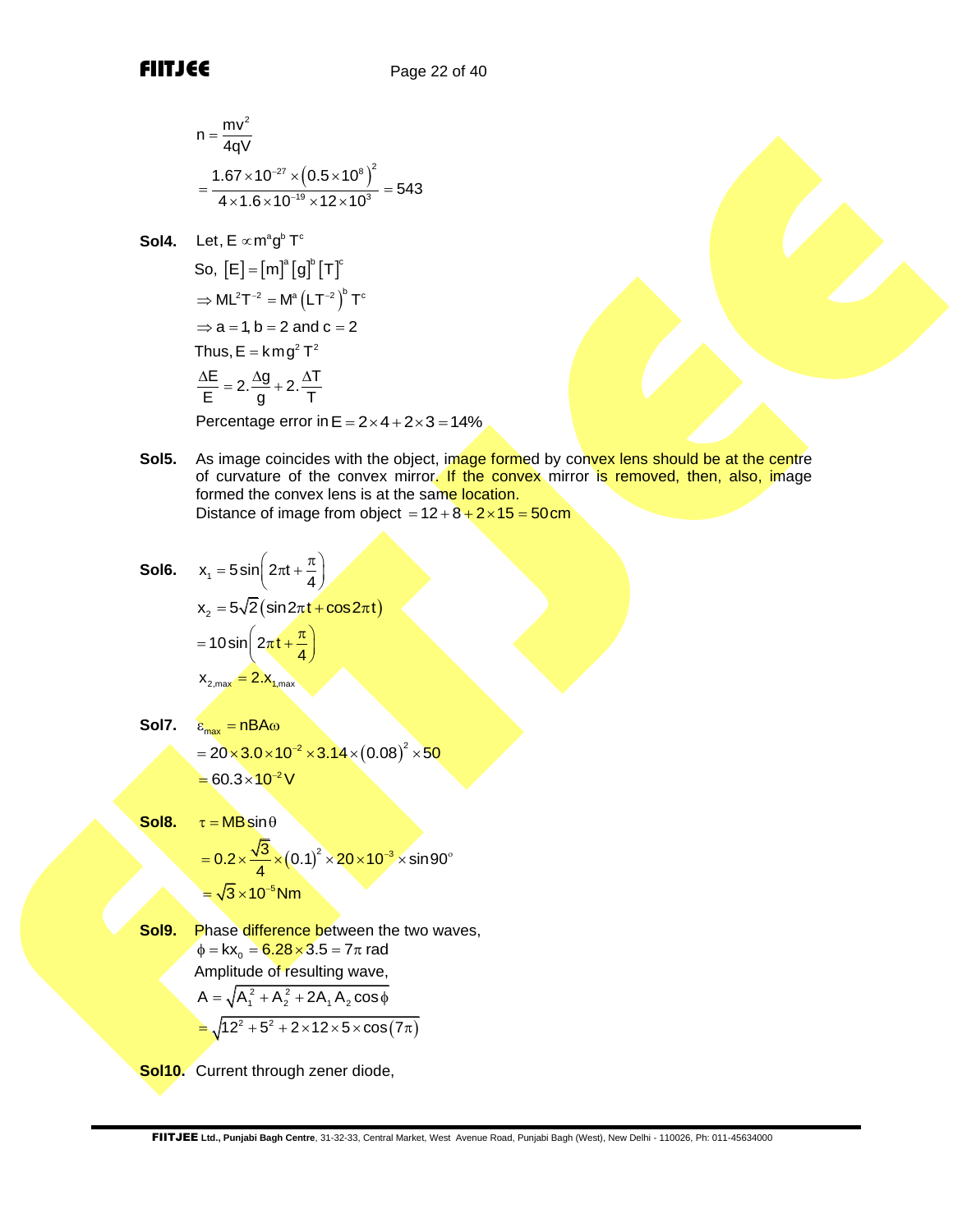$I_z = \frac{24-10}{1} - \frac{10}{5}$  mA = 12mA Power across zener diode,<br> $P_z = V_z.l_z = 10 \times 12 = 120$  mW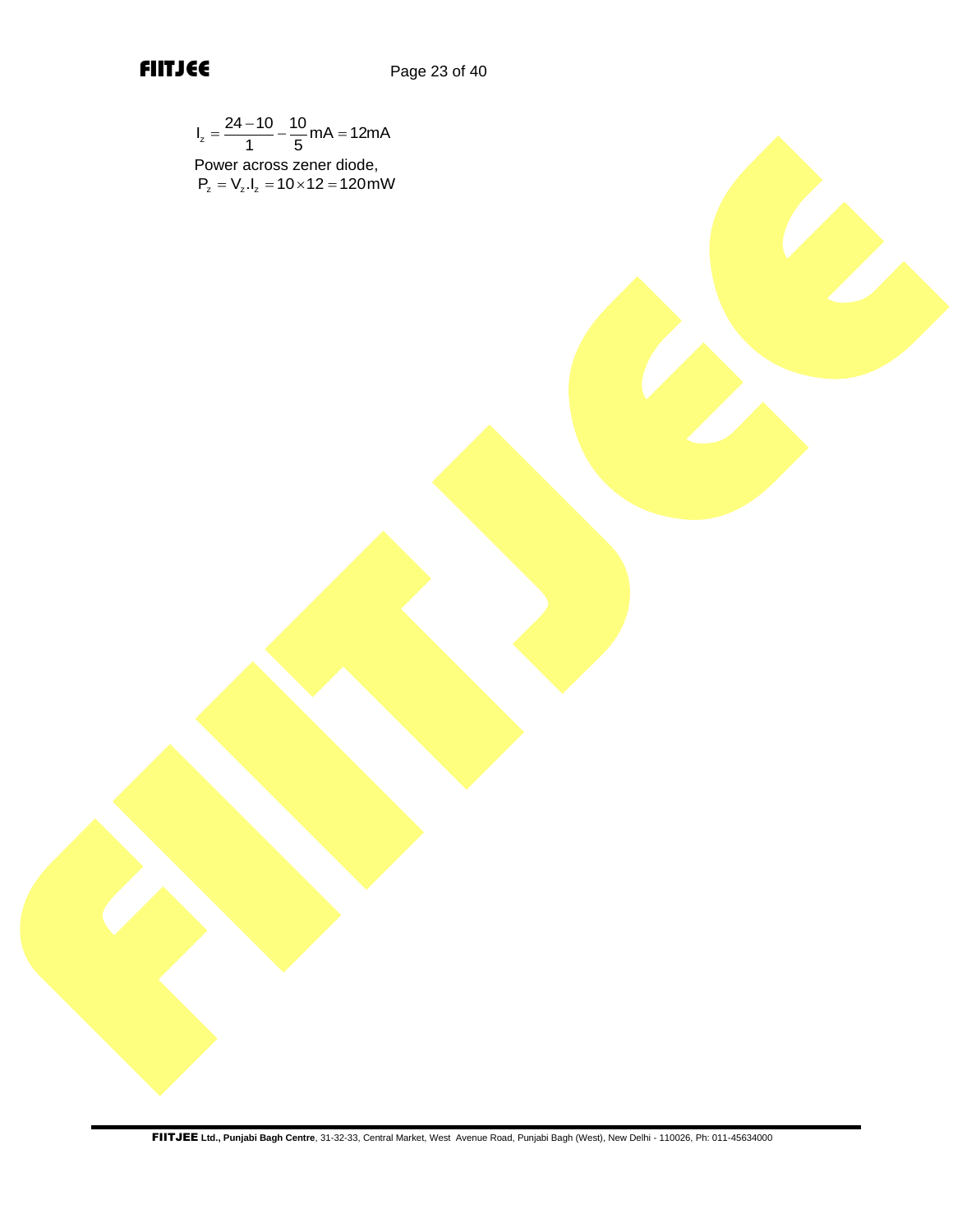### **CHEMISTRY Section-A**

**Sol1.**



- **Sol2.** In alkaline earth metals cationic size increases down the groups, hence thermal stability of carbonates increases down the group. Therefore both assertion and reason are correct and reason is correct explanation of assertion.
- **Sol3.** The interaction energy of L<mark>ondon forces;E</mark>  $\propto$   $\frac{1}{\tau_{6}}$  $E \propto \frac{1}{6}$ r  $\propto$   $\frac{1}{6}$  or  $\overline{E}$   $\propto$  r<sup>−6</sup>. Hence x = -6.
- **Sol4.** In given following phenol and its derivaties only para- methyl phenol does not produce any colour with phthalic anhydride in the presence of conc. H<sub>2</sub>SO<sub>4</sub>.
- **Sol5.** Sucrose is the disaccharides which is a non- reducing sugar, but if forms glycosidic linkage between C<sub>1</sub> of α- glucose and C<sub>2</sub> of β- fructose. Hence Assertion is correct, but Reason is incorrect.
- **Sol6.** CFSE  $\infty$  strength of ligand And order of strength of ligand is en > NH<sub>3</sub> > H<sub>2</sub>O > F<sup>−</sup>
- **Sol7.** Chlordiazepoxide is an example of tranquilizer.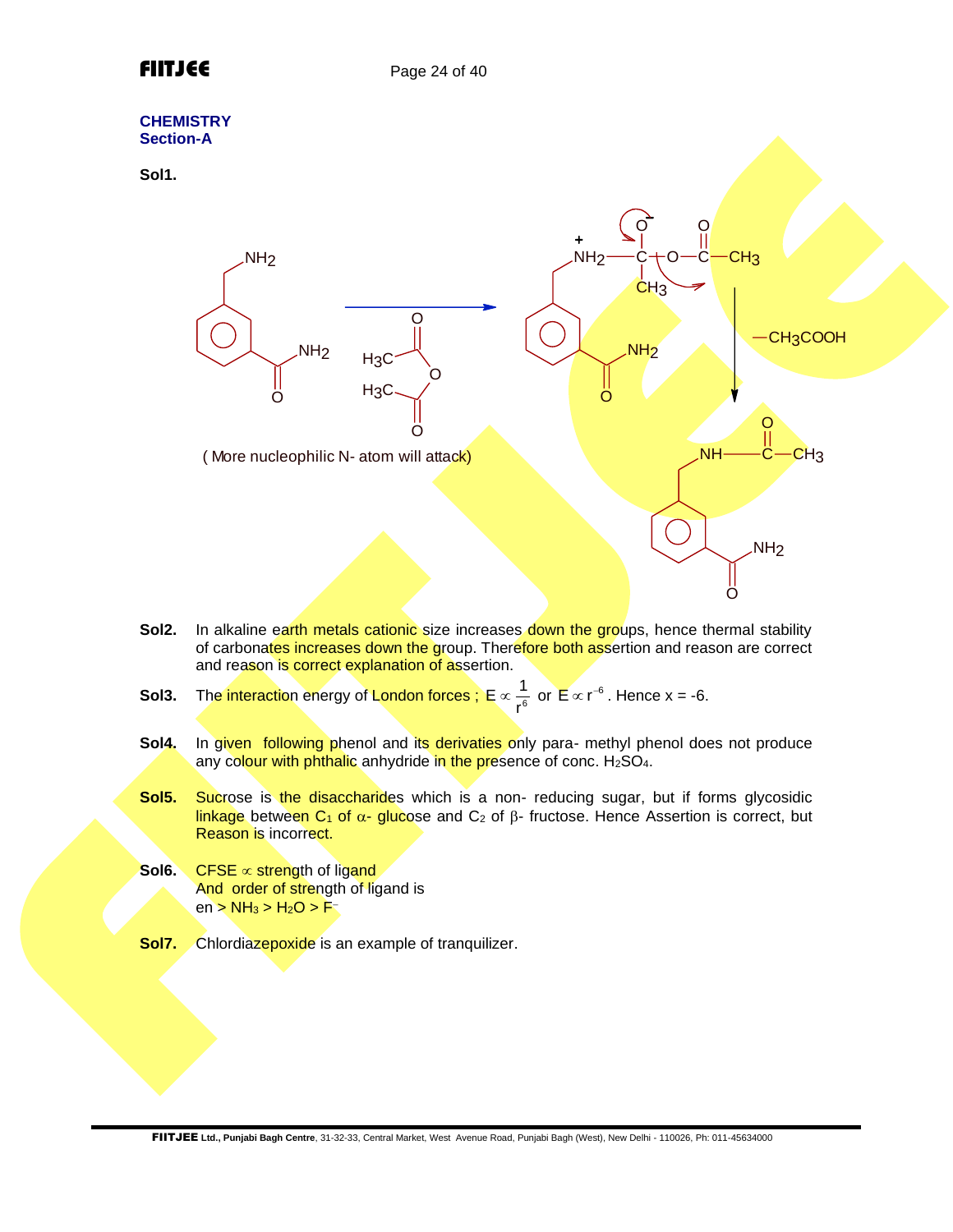**Sol8.**

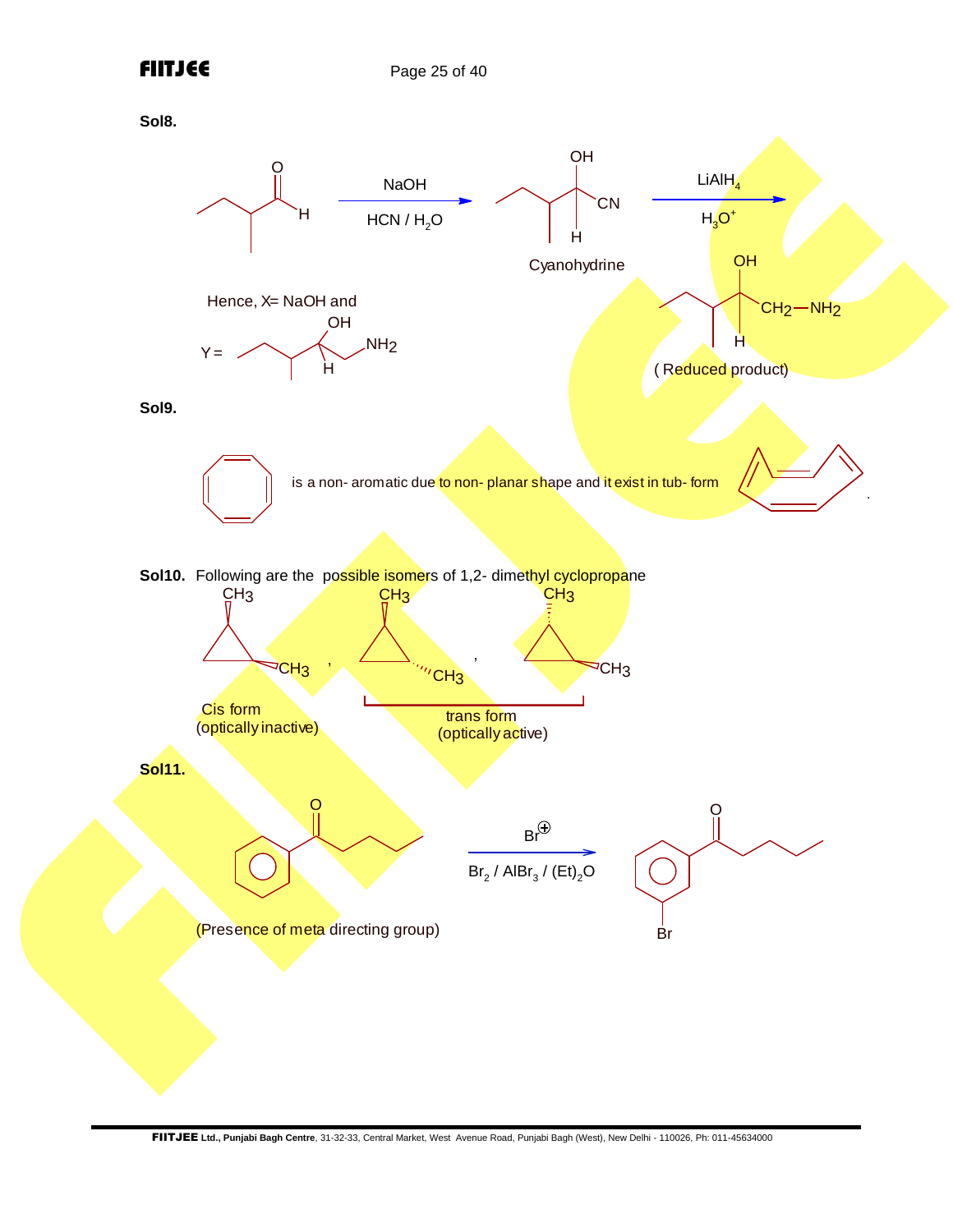**Sol12.**

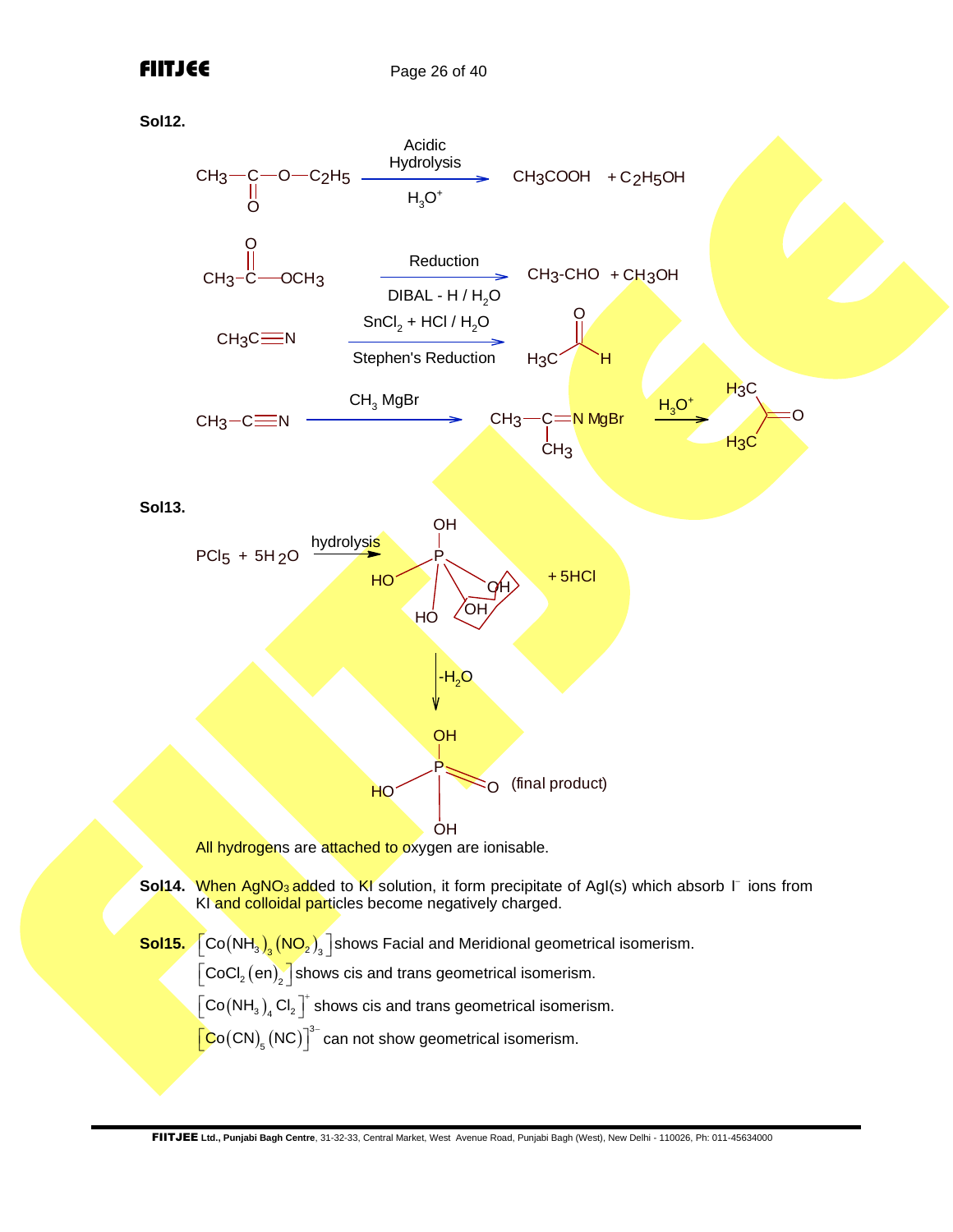- **Sol16.** Heavy water (D<sub>2</sub>O) is used to study reaction mechanism. O-H bond energy is less than O-D, hence it will produce fast reaction than O-D. Here assertion is true but Reason is false.
- 

**Sol17.** Electronic configuration of 
$$
O_2^-
$$
 anion is;  
\n
$$
(\sigma \text{1s})^2 (\sigma_{\text{1s}}^*)^2 (\sigma_{\text{2s}}^*)^2 (\sigma_{\text{2s}}^*)^2 (\sigma \text{2pz})^2 (\pi \text{2px})^2 = (\pi \text{2py})^2 (\pi \text{2px})^2 = (\pi \text{2py})^1
$$

In O<sub>2</sub> anion total 10 e<sup>−</sup> resides in Bonding Molecular Orbitals and 7e<sup>−</sup> r<mark>esides in anti-</mark> Bonding Molecular orbitals. Hence bond order

$$
=\frac{10-7}{2}=\frac{3}{2}=1.5.
$$

It is paramagnetic due to one unpaired electron.

- **Sol18** Photo-chemical smog is the mixture of various component like, O<sub>3</sub>, NO, acrolein formaldehyde and peroxyacetyl nitrate and other oxidizing agents, which causes the cracking of rubber.
- **Sol19.** Elements of oxygen family are called chalcogens, so Se, Te and Po are chalcogens.
- **Sol20.** Sphalerite is the sulphide ore of zinc (ZnS) and copper glance Cu<sub>2</sub>S is the sulphide ores of copper. Two sulphide ores can be separated by adjusting proportion of oil to water or by using depressant in froth flotation method.

### **Section-B**

**Sol1.**  $\Delta H_{\text{vap}} = 41$ KJmol<sup>-1</sup>  $\Delta H = \Delta E + \Delta nRT$ <br>  $H_2 O_{\text{(r)}} \longrightarrow H_2 O_{\text{(vap)}}$  $\Delta n = 1$  $R = 8.3$ JK $^{-1}$ mol $^{-1}$  $T = 373K$  $\Delta \mathsf{E}$  (Change of internal energy) =  $\Delta H - \Delta nRT$ = <mark>373K</mark><br> **: (Change of internal energy) = ∆H** − ∆nRT<br>∆E = 41 – <sup>1×8.3×373</sup> kJmol<sup>-1</sup> = 41 – 3.09kJmol<sup>-1</sup> = 37.91kJmol<sup>-1</sup> Nearest integer = 38. **Sol2.**  $\Delta T_i = i \times K_i \times m$ **{for ethylene glycol**  $i = 1$ **, due to non- ionisable}**  $\frac{1 \times 1.86 \times \frac{83 \times 1000}{62 \times 625}K}{\end{math}}$  $=1\times1.86\times\frac{83\times1}{62\times1}$  $=$  3.984K  $\approx$  4K (nearest integer) Hence, freezing point of solution =  $273 K - 4K = 269 K$ . **Sol3.** Molar weight of BaSO<sub>4</sub> = 233 gram 233 gm of  $BaSO<sub>4</sub>$  has 32 gm of S content Hence 1.44 gm of BaSO<sub>4</sub> has  $\left(\frac{32\times1.44}{200}\right)$ 233  $(32\times1.44)$  $\left(\frac{Q_2 \wedge \cdots \wedge Q_n}{233}\right)$  g of S content = 0.1977 gm of 'S' Weight of sulphur  $= 0.2$  gram (nearest) Weight of organic sample =  $0.471$  gram % of Sulphur =  $\frac{0.2 \times 100}{0.471}$  = 42.46%  $\frac{\times 100}{\sqrt{21}}$  =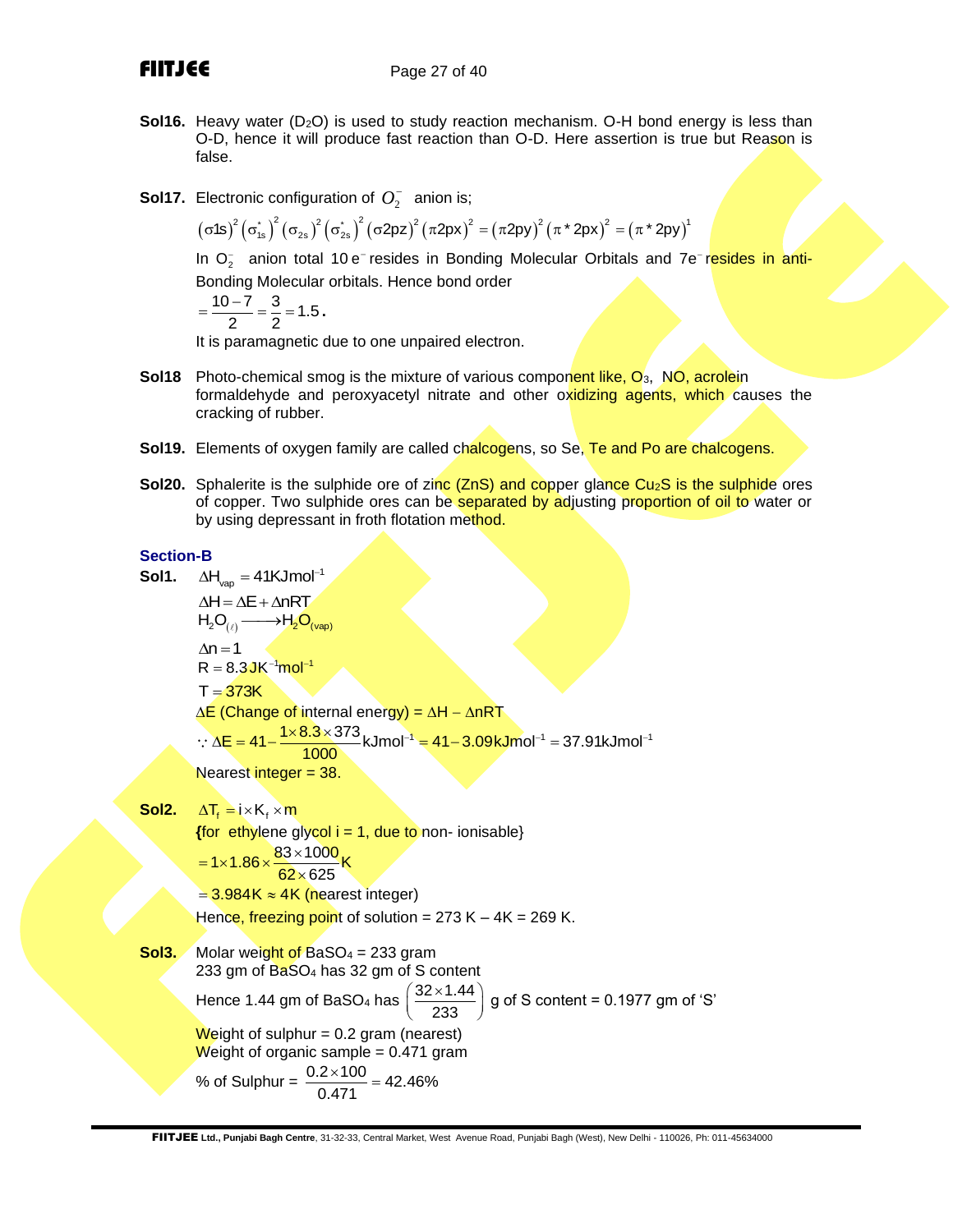Nearest =  $42%$ Sol4. In photo- electric effect;  $\frac{hc}{\lambda} = hv_0 + \frac{1}{2}mv^2$  $(6.63\times10^{-34}\times4.3\times10^{14})$  $\frac{120 \times 10^{-34} \times 3 \times 10^8}{6.63 \times 10^{-34} \times 3 \times 10^8} = (6.63 \times 10^{-34} \times 4.3 \times 10^{14}) + \frac{1}{2} \times 9.0 \times 10^{-31} \times V^2$ − hv<sub>0</sub> +  $\frac{1}{2}$ mv<sup>2</sup><br>  $\frac{\times 10^{-34} \times 3 \times 10^8}{500 \times 10^{-9}} = (6.63 \times 10^{-34} \times 4.3 \times 10^{14}) + \frac{1}{2} \times 9.0 \times 10^{-31} \times v^2$  $3.978 \times 10^{-19} = 2.85 \times 10^{-19} + 4.5 \times 10^{-31} \times v^2$  $\frac{(3.978 \times 10^{-19} - 2.85 \times 10^{-19})}{(3.978 \times 10^{-19} - 2.85 \times 10^{-19})}$  $\frac{\times 10^{-19} = 2.85 \times 10^{-19} + 4.5 \times 10^{-31} \times v^2}{3.978 \times 10^{-19} - 2.85 \times 10^{-19}} = \sqrt{25 \times 10^{10}} = 5 \times 10^5$  $v = \sqrt{\frac{(3.978 \times 10^{-19} - 2.85 \times 10^{-19})}{4.5 \times 10^{-31}}} = \sqrt{25 \times 10^{10}} = 5 \times 10^{5} \text{ m/s}$  $\frac{-19}{-19}$  – 2.85 × 10<sup>-19</sup>  $\frac{=2.85\times10^{-19}+4.5\times10^{-19}-2.85\times10^{-19}}{4.5\times10^{-31}}$  $=\sqrt{\frac{(3.978\times10^{-19}-2.85\times10^{-19})}{4.5\times10^{-31}}}\ = \sqrt{25\times10^{10}} = 5\times10^{5} \text{ m/s}$ Ans.  $= 5$ **Sol5.** For equation  $A + B \rightleftharpoons C + D$  $|C||D|$  $\circ$  [A][B]  $K_c = \frac{[C][D]}{[A][B]} = 100$  at 298K  $=\frac{[C][D]}{[A][D]}=10$ Here;  $A + B \rightleftharpoons C + D$ t = 0 1M 1M 1M 1M eq. (1-x) (1-x) (1+x) (1<mark>+x)</mark>  $(1 + x) \times (1 + x)$  $(1 - x) \times (1 - x)$  $Kc = \frac{(1+x)\times(1+x)}{(1-x)\times(1-x)}$  $=\frac{(1+x)\times(1+x)}{(1-x)\times(1-x)}$  $(1 + x)^2$  $(1 - x)^2$ 2 2  $100 = \frac{(1 + x)^2}{x^2}$  $1 - x$  $\therefore 100 = \frac{(1 +$ −  $\frac{1+x}{1-x} = 10$  $\therefore \frac{1+x}{1-x} =$  $1 + x = 10 - 10x$  $x = \frac{9}{11}$  $\therefore$  X  $=$ At equilibrium, concentration of D is =  $1 + \frac{9}{11} = \frac{11+9}{11} = \frac{20}{11}$  $11$  11  $-$  11  $+\frac{9}{11} = \frac{11+9}{11} = \frac{2}{7}$ =1.8<mark>18 =181.8×10<sup>-2</sup>M</mark> Ans. = 182 (Nearest integer) **Sol6.**  $[PLCI_4]^2$ <sup>-</sup> + H<sub>2</sub>O  $\rightleftharpoons$   $[Pt(H_2O)Cl_3]$ <sup>-</sup> + Cl<sup>-</sup> +  $H_2O \rightleftharpoons [Pt(H_2O)Cl_3]^{T}$  + Cl<sup>-</sup> 2  $\overline{\mathsf{PtCl}_4\big]^{\!2^-}} + \mathsf{H}_2\mathsf{O} \rightleftharpoons \overline{\big[\mathsf{Pt}\big(\mathsf{H}_2\mathsf{O}\big)\mathsf{Cl}_3\big]}^+ + \mathsf{Cl}$ At equilibrium  $\frac{dx}{dt} = 0$  $= 0$  , hence  $|PtCl<sub>4</sub>|$  $|PtCl_4|^{\epsilon^-}$   $|-2.4\times10^{-3}|$   $|Pt(H_2O)$  $4 \frac{1^{2}}{2}$  = 4.8 × 10<sup>-5</sup>  $\left[$   $\left[$  PtCl<sub>4</sub>  $\right]^{2}$   $\left[$   $-$  2.4 × 10<sup>-3</sup>  $\left[$   $\left[$  Pt $\left($  H<sub>2</sub>O $\right)$  Cl<sub>3</sub> uilibriu<mark>n</mark><br>d<sup>[</sup>[PtCl  $0 = \frac{-d[[PtCl_4]^2]}{dt} = 4.8 \times 10^{-5} [[PtCl_4]^2]^{-} - 2.4 \times 10^{-3} [[Pt(H_2O)Cl_3]^{-}] [Cl_4]^{-}$ − − − − − − equilibrium  $\frac{dx}{dt} = 0$ , hence<br> $= \frac{-d [[PtCl_4]^2]}{dt} = 4.8 \times 10^{-5} [[PtCl_4]^2]^{-} - 2.4 \times 10^{-3} [[Pt(H_2O)Cl_3]^{-}] [Cl^{-}]$  $f_c = \frac{K_f}{K_b} = \frac{4.8 \times 10^{-5}}{2.4 \times 10^{-3}}$  $K_c = \frac{K_f}{K} = \frac{4.8 \times 10}{2.4 \times 10^{-4}}$  $\overline{K_{b}}$  - 2.4×10 − −  $=\frac{K_f}{K_b}=\frac{4.8 \times 10^{-11} \text{ J s}}{2.4 \times 10^{-11} \text{ J}}$  $= 2 \times 10^{-2}$  $= 0.02$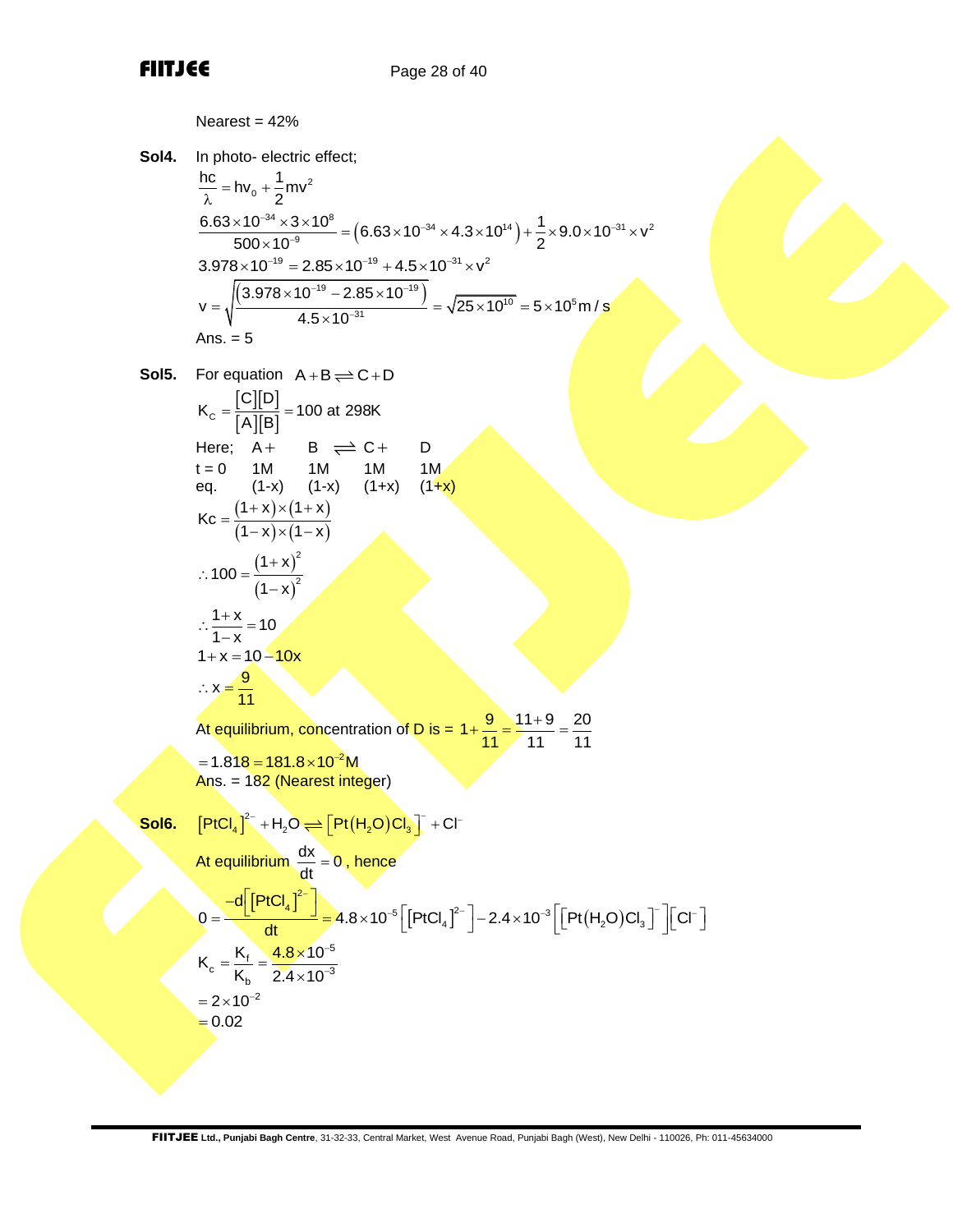**Sol7.** 
$$
E_{cell} = (E_{RHS}^{\circ} - E_{LHS}^{\circ})_{RP} - \frac{0.0591}{n} \log_{10} Q
$$
  
\n $Q = \frac{[Zn^{++}]}{[Cu^{++}]} = \frac{0.04}{0.02}$  and  $n = 2$   
\n $\therefore E_{cell} = (0.34 + 0.76) - \frac{0.0591}{2} \log_{10} \frac{0.04}{0.02}$   
\n $= 1.1 - \frac{0.0591}{2} \times 0.3010 = 1.091V = 109 \times 10^{-2} V$ 

**Sol8.**

Sol9.

A  
\n
$$
(1) O_3
$$
\n
$$
(2) H_2O
$$
\n
$$
(2) H_2O
$$
\n
$$
(2) H_2O
$$
\n
$$
(2) H_2O
$$
\n
$$
(2) H_2O
$$
\n
$$
(2) H_2O
$$
\n
$$
(2) H_2O
$$
\n
$$
(2) H_2O
$$
\n
$$
(2) H_2O
$$
\n
$$
(2) H_2O
$$
\n
$$
(2) H_2O
$$
\n
$$
(2) H_2O
$$
\n
$$
(2) H_2O
$$
\n
$$
(2) H_2O
$$
\n
$$
(2) H_2O
$$
\n
$$
(2) H_2O
$$
\n
$$
(2) H_2O
$$
\n
$$
(2) H_2O
$$
\n
$$
(2) H_2O
$$
\n
$$
(2) H_2O
$$
\n
$$
(2) H_2O
$$
\n
$$
(2) H_2O
$$
\n
$$
(2) H_2O
$$
\n
$$
(2) H_2O
$$
\n
$$
(2) H_2O
$$
\n
$$
(2) H_2O
$$
\n
$$
(2) H_2O
$$
\n
$$
(2) H_2O
$$
\n
$$
(2) H_2O
$$
\n
$$
(2) H_2O
$$
\n
$$
(2) H_2O
$$
\n
$$
(2) H_2O
$$
\n
$$
(2) H_2O
$$
\n
$$
(2) H_2O
$$
\n
$$
(2) H_2O
$$
\n
$$
(2) H_2O
$$
\n
$$
(2) H_2O
$$
\n
$$
(2) H_2O
$$
\n
$$
(2) H_2O
$$
\n
$$
(2) H_2O
$$
\n
$$
(2) H_2O
$$
\n
$$
(2) H_2O
$$
\n
$$
(2) H_2O
$$
\n
$$
(2) H_2O
$$
\n
$$
(2) H_2O
$$
\n
$$
(2) H_2O
$$
\n
$$
(2) H
$$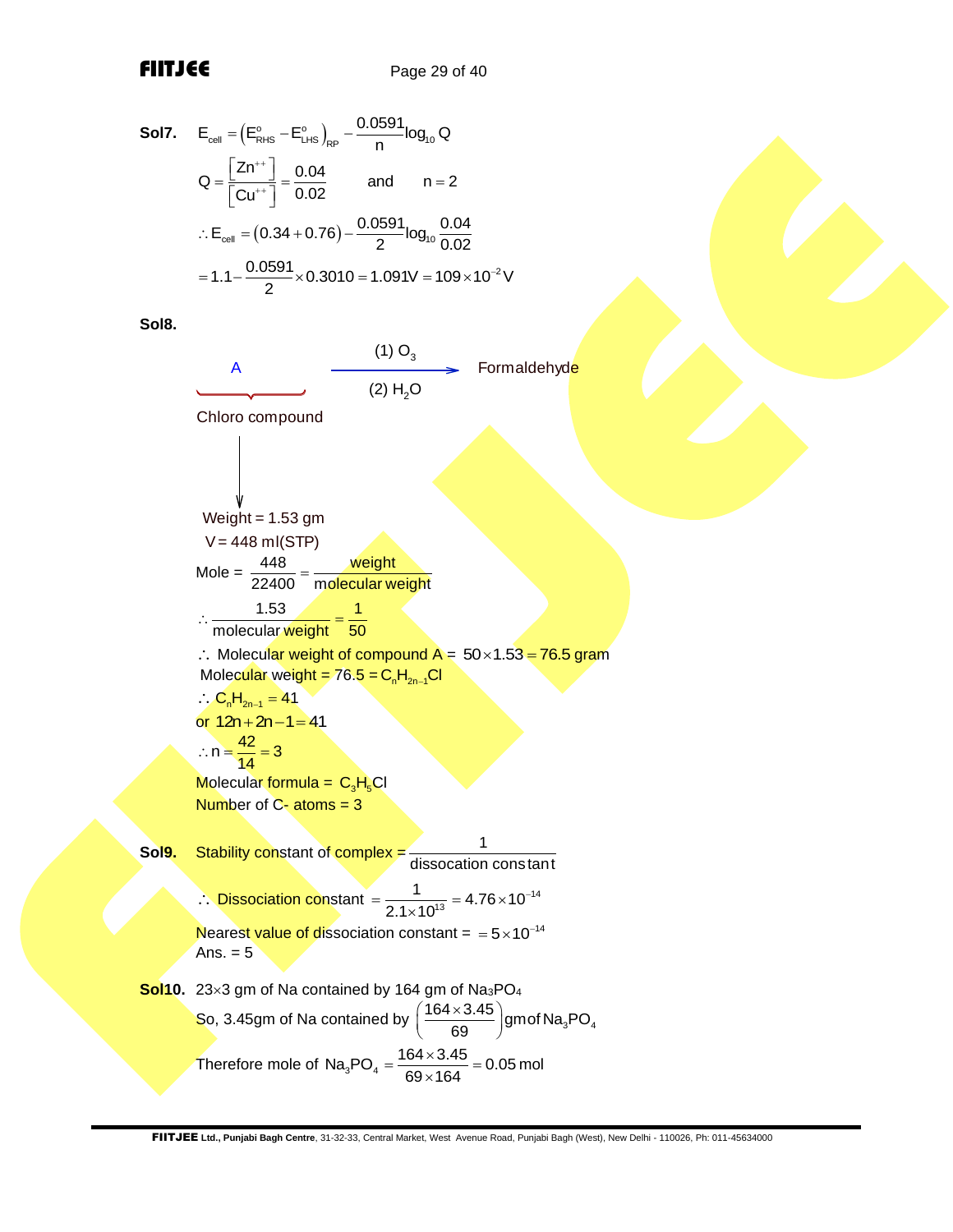

FIX JUNGARIY = <sup>0</sup> 0.05 - 10<sup>03</sup> M<br>= 50.0 - 10<sup>-7</sup> M<br><sup>21</sup>-32-33, Centre <sup>21</sup>-30<br><sup>21</sup>-32-34-34, Centre Road, Punjabi Bagh (West Avenue Road, Punjabi Bagh (West), New Delhi - 110026, Ph: 011-4563400<br><sup>21</sup>-4563400 0.05 1000 Mo 100  $=\frac{0.05 \times 1000}{100}$ M = 0.5  $= 50.0 \times 10^{-2}$ M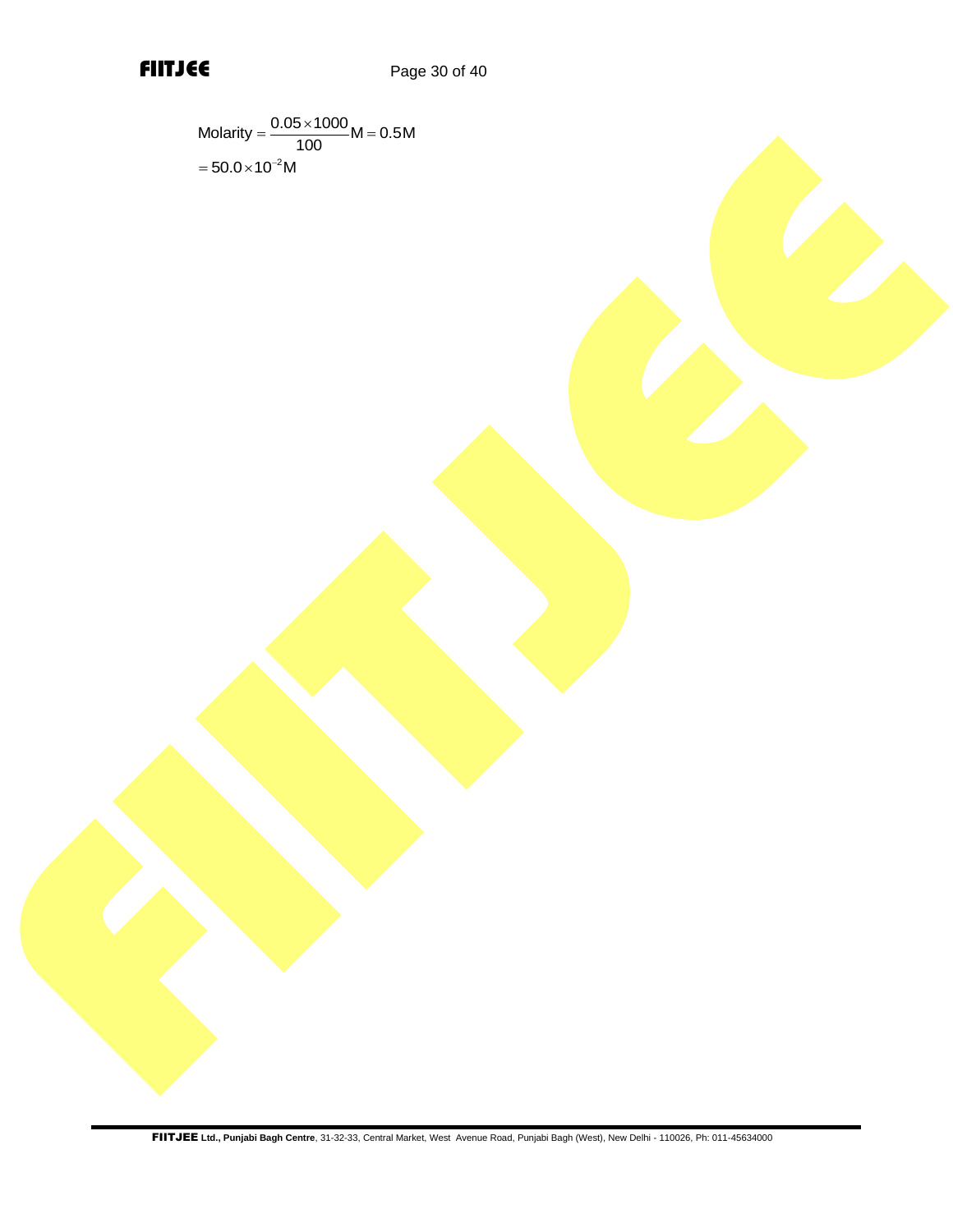### **MATHEMATICS Section-A**

**Sol1.** Equation of required plane Equation of required plane<br> $\big($ x + y + 4z –16 $\big)$ + $\lambda (-$ x + y + z – 6 $\big)$  = 0 it passes  $\big($ 1,2,3 $\big)$  $\Rightarrow -1 + \lambda(-2) = 0$ 1 2  $\Rightarrow \lambda = -$  Equation of plane  $(1 - \lambda)x + (1 + \lambda)y + (4 + \lambda)z - 16 - 6\lambda = 0$  $\frac{3}{2}x + \frac{1}{2}y + \frac{7}{2}z - 13 = 0$  $\Rightarrow$  3x + y + 7z = 26 (4,2,2) not satisfying the plane

SoI2. 
$$
P\left(\frac{x \ge 5}{x > 2}\right) = \frac{P(x \ge 5 \cap x > 2)}{P(x > 2)} = \frac{P(x \ge 5)}{P(x > 2)}
$$
  
= 
$$
\frac{1-P(x \le 4)}{1-P(x \le 2)}
$$
  
= 
$$
\frac{1-\left[\left(\frac{5}{6}\right)^3 \times \frac{1}{6} + \left(\frac{5}{6}\right)^2 \times \frac{1}{6} + \left(\frac{5}{6}\right)\frac{1}{6} + \frac{1}{6}\right]}{1-\left[\frac{5}{6} \times \frac{1}{6} + \frac{1}{6}\right]}
$$
  
= 
$$
\frac{1-\frac{1}{6} \times \frac{1}{1-\frac{5}{6}}}{1-\frac{1}{6} \times \frac{11}{6}} = \frac{1-\left(1-\left(\frac{5}{6}\right)^4\right)}{\frac{25}{36}}
$$
  
= 
$$
\left(\frac{5}{6}\right)^4 \times \left(\frac{6}{5}\right)^2 = \left(\frac{5}{6}\right)^2 = \frac{25}{36}
$$
  
SoI3. 
$$
\tan^{-1}2 = \theta
$$
  
⇒ 
$$
\tan \theta = 2
$$
  
sin(\theta, \alpha) = 1

$$
\sin(\theta - \alpha) = \frac{1}{\sqrt{5}}
$$
  
\n
$$
\tan(\theta - \alpha) = \frac{\frac{1}{\sqrt{5}}}{\frac{2}{\sqrt{5}}} = \frac{1}{2}
$$
  
\n
$$
\frac{\tan \theta - \tan \alpha}{\frac{1 + \tan \theta \tan \alpha}{2}} = \frac{1}{2}
$$
  
\n
$$
\frac{2 - \tan \alpha}{1 + 2 \tan \alpha} = \frac{1}{2}
$$

 $\theta$  $\alpha$  1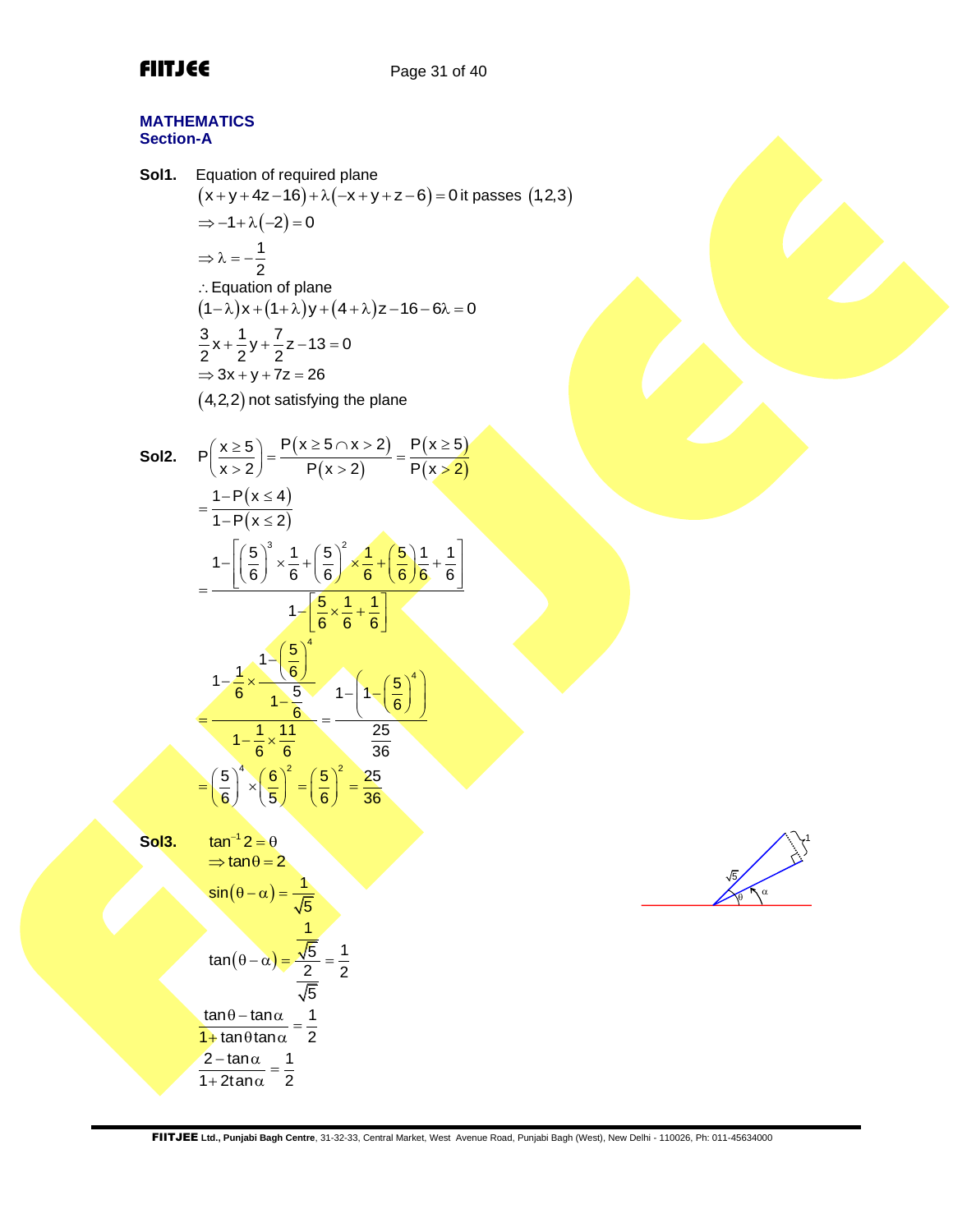$$
\Rightarrow 4 - 2 \tan \alpha = 1 + 2 \tan \alpha = \tan \alpha = \frac{3}{4}
$$

$$
\alpha = \tan^{-1} \frac{3}{4}
$$

 $\Rightarrow$  4 - 2 han α = 1 + 2 han α = 1 an α =  $\frac{3}{4}$ <br>  $\alpha$  = tan  $\frac{3}{4}$ <br>  $\alpha$  = tan  $\frac{3}{4}$ <br>  $\left(\begin{array}{c|c} 1 & 1 \ 1 & 3 \end{array}\right) \begin{array}{c} x \\ y \\ z \end{array}\right) = \begin{pmatrix} 0 \\ y \\ y \\ z \end{pmatrix}$ <br>  $\left(\begin{array}{c|c} 1 & 1 \ 1 & 1 \end{array}\right) \begin{array}{c} x \\ y \\ z \end{array}\right)$ **Sol4.** System of equations can be written as  $(1 \ 1 \ 1)(x)$   $(5)$ 1 2  $3$  | y 1 3  $\lambda$  $\vert z \rangle$   $\vert 1$  $\begin{pmatrix} 1 & 1 & 1 \\ 1 & 2 & 3 \end{pmatrix} \begin{pmatrix} x \\ y \end{pmatrix} - \begin{pmatrix} 5 \\ y \end{pmatrix}$  $\begin{pmatrix} 1 & 2 & 3 \\ 1 & 3 & \lambda \end{pmatrix} \begin{pmatrix} y \\ z \end{pmatrix} = \begin{pmatrix} \mu \\ 1 \end{pmatrix}$  $R_3 - R_2$ ,  $R_2 - R_1$ 1 1 1  $|(x)$  (5 0 1 2  $\|y\| = \mu - 5$  $0$  1  $\lambda - 3$  $\left| \begin{matrix} 2 \\ 2 \end{matrix} \right|$   $\left| \begin{matrix} 1 \\ 1 \end{matrix} \right|$  $\begin{pmatrix} 1 & 1 & 1 \\ 0 & 1 & 2 \end{pmatrix} \begin{pmatrix} x \\ y \end{pmatrix} = \begin{pmatrix} 5 \\ y = 5 \end{pmatrix}$  $\begin{pmatrix} 0 & 1 & 2 \\ 0 & 1 & \lambda - 3 \end{pmatrix} \begin{pmatrix} y \\ z \end{pmatrix} = \begin{pmatrix} \mu - 5 \\ 1 - \mu \end{pmatrix}$  $R_3 - R_2$ ,  $R_2 - R_1$  $1 \quad 1 \quad 1 \quad |x| \quad 5$ 1 0 1  $\|y\| = \mu - 10$ 0 0  $\lambda - 5$  $\begin{pmatrix} 2 \\ 2 \end{pmatrix}$   $\begin{pmatrix} 6 \\ -2 \end{pmatrix}$  $\begin{pmatrix} 1 & 1 & 1 \\ -1 & 0 & 1 \end{pmatrix} \begin{pmatrix} x \\ y \end{pmatrix} = \begin{pmatrix} 5 \\ y -10 \end{pmatrix}$  $\begin{pmatrix} -1 & 0 & 1 \\ 0 & 0 & \lambda - 5 \end{pmatrix} \begin{pmatrix} y \\ z \end{pmatrix} = \begin{pmatrix} \mu - 10 \\ 6 - 2\mu \end{pmatrix}$ For unique solution  $\lambda \neq 5$ ,  $\mu \in R$ .  $P = \frac{5}{6}$ For no solution  $\lambda = 5$ ,  $\mu \neq 3$  $\lambda = 5, \mu \neq 3$   $q = \frac{1}{6} \times \frac{5}{6} = \frac{5}{36}$  $=\frac{1}{2} \times \frac{6}{2} =$ Sol<sub>5</sub>. P(h, k) be the mid point of the chord  $x^2 - y^2 = 4$ ∴ its equation is  $xh - yk = h^2 - k^2$ Or,  $y = \left(\frac{h}{k}\right) x + \frac{k^2 - h^2}{k}$  $=\left(\frac{h}{k}\right)x + \frac{k^2 - h^2}{k}$  if this line is tangent to  $y^2 = 8x$  then  $\frac{k^2 - h^2}{k} = \frac{2}{h/k} = \frac{2k}{h}$  $k$  h/k h  $\frac{-h^2}{h} = \frac{2}{h} = \frac{2}{h}$  $\mathsf{h}\big(\mathsf{k}^2-\mathsf{h}^2\big)$  =  $2\mathsf{k}^2$ ∴ Required locus is  $2y^2 = x(y^2 - x^2)$  $\Rightarrow$   $x^3 = y^2 (x-2)$ **Sol6.**  $f(x) = e^{x^2 \ln(\frac{2}{x})} = e^{x^2(\ln(2 - \ln x))}$  $f'(x) = e^{x^2(\ln 2 - \ln x)} [2x(\ln 2 - \ln x) - x]$  $(ln2 - ln x)$  $\left(\frac{2}{x}\right)^{x^2}$  x  $\left[2(\ln 2 - \ln x) - 1\right]$  $=\left(\frac{2}{x}\right)^{x^2} x \left[2(\ln 2 - \ln x) - 1\right]$ <br>f'(x) = 0  $\Rightarrow$  2(ln2 - ln x) - 1 = 0  $2\ln x = \ln \frac{4}{e} \Rightarrow x^2 = \frac{4}{e}$  $= \ln \frac{4}{7} \Rightarrow x^2 = \frac{4}{7}$  $x > \frac{2}{\sqrt{n}}$ , f'(x) < 0 e  $>\frac{2}{\sqrt{2}}$ , f'(x) < 0  $x < \frac{2}{\sqrt{2}}$ , f'(x) > 0 e  $\lt \frac{2}{\sqrt{2}}$ , f'(x) > 0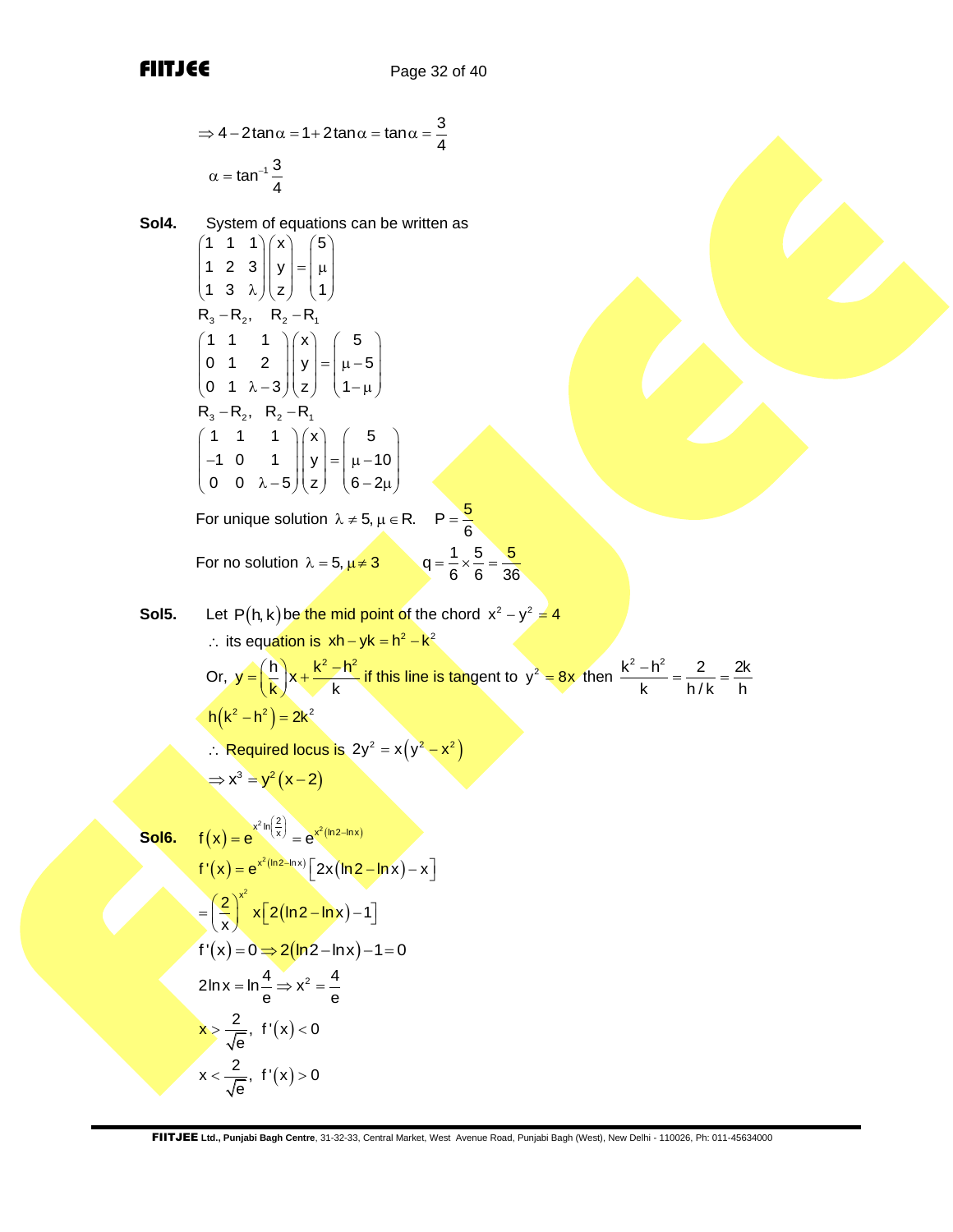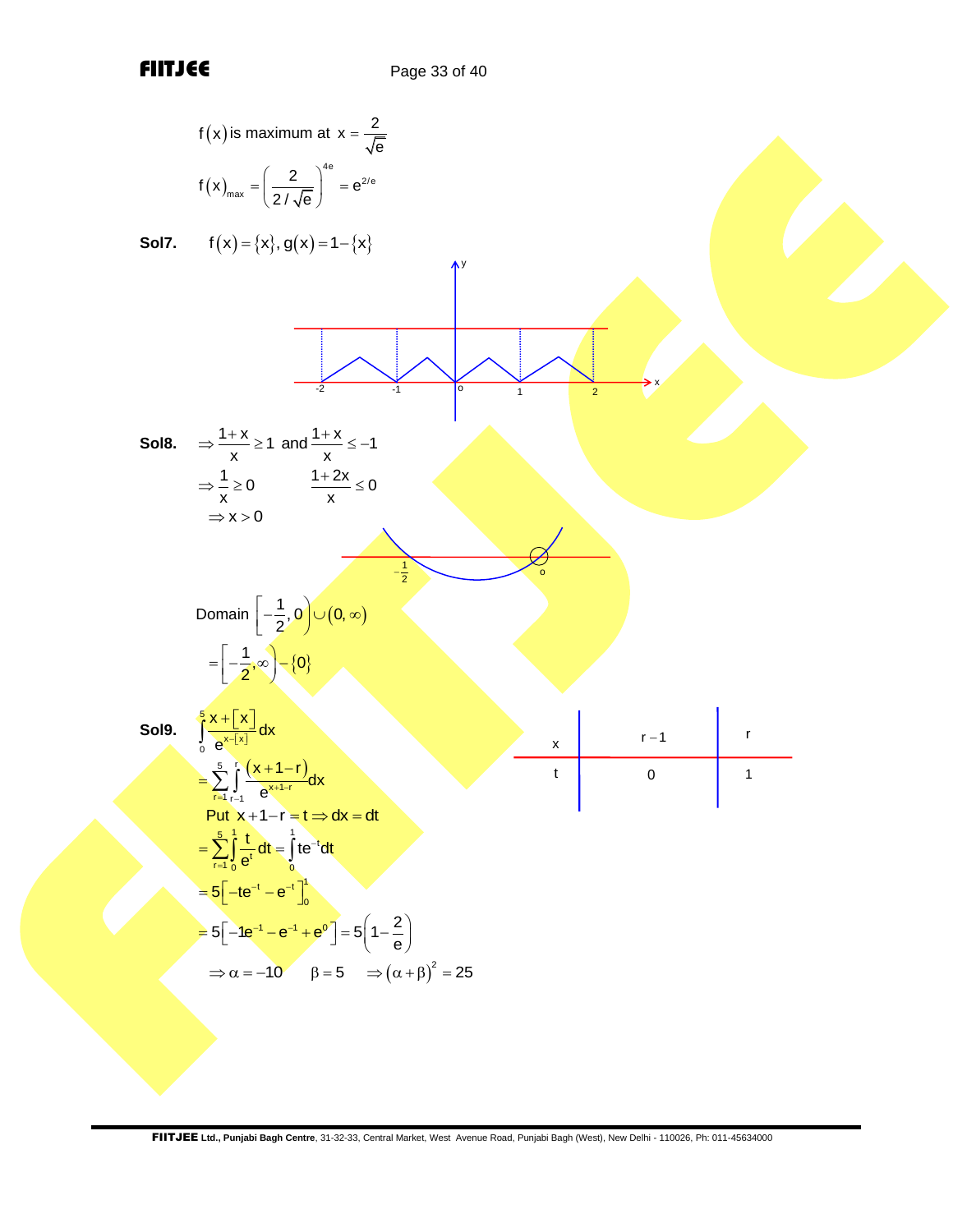**Sol10.** 
$$
2\sin\frac{\pi}{8}\sin\frac{2\pi}{8}\tan\frac{3\pi}{8}\sin\left(\pi-\frac{5\pi}{8}\right)\sin\left(\pi-\frac{6\pi}{8}\right)\sin\left(\pi-\frac{7\pi}{8}\right)
$$
  
\n
$$
=2\sin^2\frac{\pi}{8}\sin^2\frac{2\pi}{8}\sin^2\frac{3\pi}{8}
$$
\n
$$
=\left(\frac{1}{\sqrt{2}}\right)^2 \cdot 2\sin^2\frac{\pi}{8}\sin^2\frac{3\pi}{8}
$$
\n
$$
=\frac{1}{4}\cdot\left(2\sin\frac{\pi}{8}\sin\frac{3\pi}{8}\right)^2
$$
\n
$$
=\frac{1}{4}\left[\cos\frac{\pi}{4}-\cos\frac{\pi}{2}\right]^2=\frac{1}{4}\times\left(\frac{1}{\sqrt{2}}\right)^2=\frac{1}{8}
$$

**Sol11.**

|  |  | $\neg$ p | $-a$ |  |  | $p \rightarrow q$   ~q $\rightarrow p$   $(p \rightarrow q) \vee (q \rightarrow p)$ |
|--|--|----------|------|--|--|-------------------------------------------------------------------------------------|
|  |  |          |      |  |  |                                                                                     |
|  |  |          |      |  |  |                                                                                     |
|  |  |          |      |  |  |                                                                                     |
|  |  |          |      |  |  |                                                                                     |
|  |  |          |      |  |  | (Tautology)                                                                         |
|  |  |          |      |  |  |                                                                                     |

|           |  | $\neg p$ | $-q$ | $ p \wedge - q $ | $\neg p \lor q$ | $(p \wedge \neg q) \wedge (\neg p \vee q)$ |
|-----------|--|----------|------|------------------|-----------------|--------------------------------------------|
|           |  |          |      |                  |                 |                                            |
|           |  |          |      |                  |                 |                                            |
|           |  |          |      |                  |                 |                                            |
|           |  |          |      |                  |                 |                                            |
| (Fallacy) |  |          |      |                  |                 |                                            |

**Sol12.** Equation of required circle  $C: (x-2)^2 + (y-1)^2 + \lambda(2y-x) = 0 \dots (i)$ Intersect  $C_1 x^2 + y^2 + 2y - 5 = 0$  ..........(ii) : Equation of radical axis  $-4x - 4y + 10 + λ(2y - x) = 0$  ........(ii) Centre of  $C_1(0,-1)$  lies on ………(ii)  $\Rightarrow$  4 + 10 - 2 $\lambda$  = 0  $\Rightarrow$   $\lambda$  = 7 **Equation of circle C is**  $x^{2} + y^{2} - 11x + 12y + 5 = 0$ Diameter =  $\sqrt{245}$  = 7 $\sqrt{5}$ **Sol13.**  $A^2 = \begin{pmatrix} 1 & 0 & 0 \\ 0 & 1 & 1 \end{pmatrix} \begin{pmatrix} 1 & 0 & 0 \\ 0 & 1 & 1 \end{pmatrix} = \begin{pmatrix} 1 & 0 & 0 \\ 1 & 1 & 1 \end{pmatrix}$  $A^2 = \begin{bmatrix} 1 & 0 & 0 \\ 0 & 1 & 1 \end{bmatrix} \begin{bmatrix} 1 & 0 & 0 \\ 0 & 1 & 1 \end{bmatrix} = \begin{bmatrix} 1 & 0 & 0 \\ 1 & 1 & 1 \end{bmatrix}$  $\begin{pmatrix} 0 & 1 & 1 \\ 1 & 0 & 0 \end{pmatrix} \begin{pmatrix} 0 & 1 & 1 \\ 1 & 0 & 0 \end{pmatrix} = \begin{pmatrix} 1 & 1 & 1 \\ 1 & 0 & 0 \end{pmatrix}$  $\begin{pmatrix} 1 & 0 & 0 \\ 0 & 1 & 1 \end{pmatrix} \begin{pmatrix} 1 & 0 & 0 \\ 0 & 1 & 1 \end{pmatrix} = \begin{pmatrix} 1 & 0 & 0 \\ 1 & 1 & 1 \end{pmatrix}$  $=\begin{pmatrix} 1 & 0 & 0 \\ 0 & 1 & 1 \\ 1 & 0 & 0 \end{pmatrix} \begin{pmatrix} 1 & 0 & 0 \\ 0 & 1 & 1 \\ 1 & 0 & 0 \end{pmatrix} = \begin{pmatrix} 1 & 0 & 0 \\ 1 & 1 & 1 \\ 1 & 0 & 0 \end{pmatrix}$  $\begin{bmatrix} 1 & 0 & 0 \\ 1 & 1 & 1 \end{bmatrix} \begin{bmatrix} 1 & 0 & 0 \\ 0 & 1 & 1 \end{bmatrix} \begin{bmatrix} 1 & 0 & 0 \\ 0 & 1 & 1 \end{bmatrix}$  $A^3 = \begin{bmatrix} 1 & 0 & 0 \\ 1 & 1 & 1 \end{bmatrix} \begin{bmatrix} 1 & 0 & 0 \\ 0 & 1 & 1 \end{bmatrix} = \begin{bmatrix} 1 & 0 & 0 \\ 2 & 1 & 1 \end{bmatrix}$  $\begin{pmatrix} 1 & 1 & 1 \\ 1 & 0 & 0 \end{pmatrix} \begin{pmatrix} 0 & 1 & 1 \\ 1 & 0 & 0 \end{pmatrix} = \begin{pmatrix} 2 & 1 & 1 \\ 1 & 0 & 0 \end{pmatrix}$  $\begin{pmatrix} 1 & 0 & 0 \\ 1 & 1 & 1 \\ 0 & 1 & 1 \end{pmatrix}$   $\begin{pmatrix} 1 & 0 & 0 \\ 0 & 1 & 1 \\ 0 & 1 & 1 \end{pmatrix}$   $\begin{pmatrix} 1 & 0 & 0 \\ 0 & 1 & 1 \\ 0 & 1 & 1 \end{pmatrix}$  $=\begin{pmatrix} 1 & 0 & 0 \\ 1 & 1 & 1 \\ 1 & 0 & 0 \end{pmatrix} \begin{pmatrix} 1 & 0 & 0 \\ 0 & 1 & 1 \\ 1 & 0 & 0 \end{pmatrix} = \begin{pmatrix} 1 & 0 & 0 \\ 2 & 1 & 1 \\ 1 & 0 & 0 \end{pmatrix}$  $A^{2025} - A^{2020}$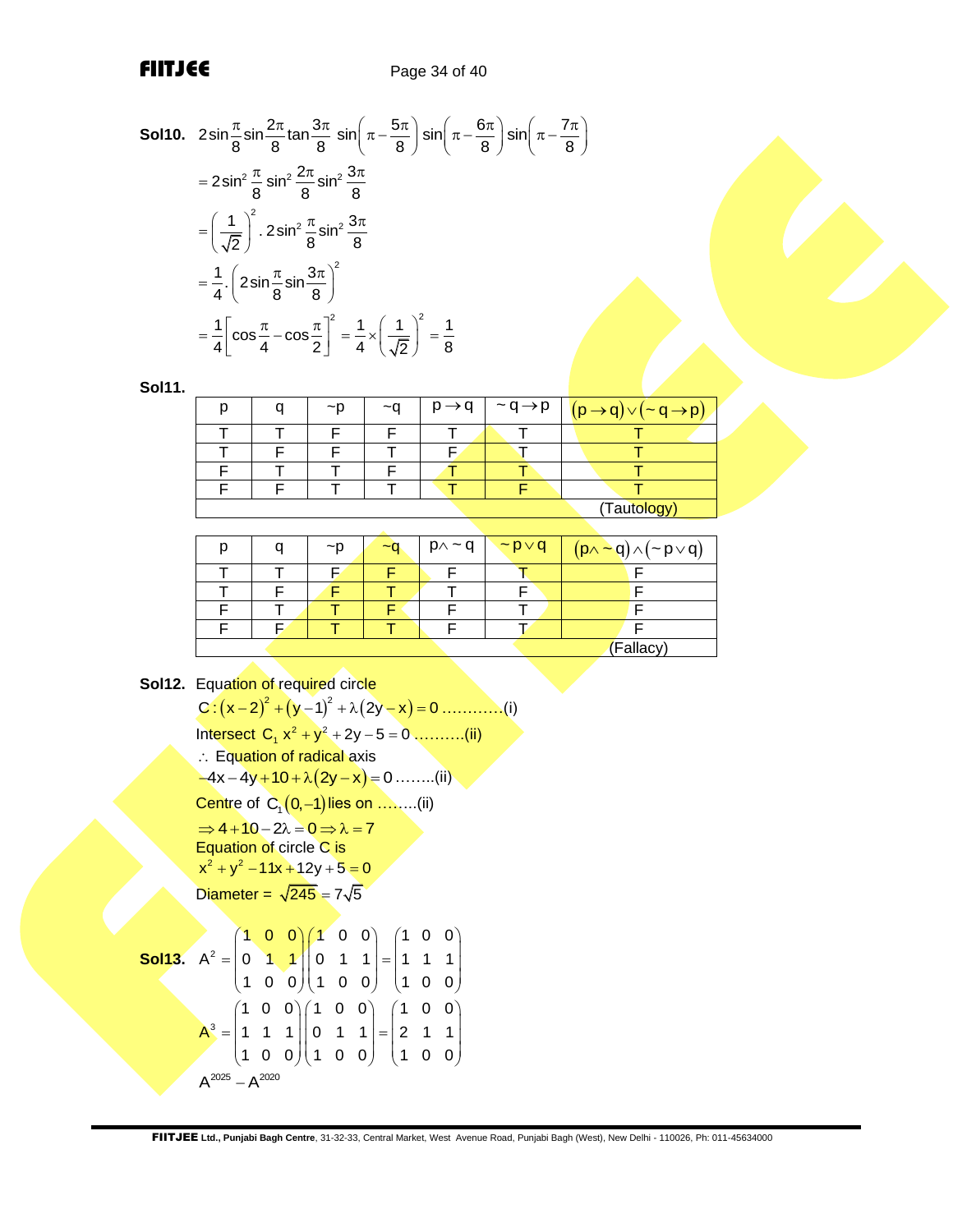$$
= \left( \begin{array}{ccc} 1 & 0 & 0 \\ 2024 & 1 & 1 \\ 1 & 0 & 0 \end{array} \right) - \left( \begin{array}{ccc} 1 & 0 & 0 \\ 2019 & 1 & 1 \\ 1 & 0 & 0 \end{array} \right) = \left( \begin{array}{ccc} 1 & 0 & 0 \\ 5 & 0 & 0 \\ 1 & 0 & 0 \end{array} \right) = A^6 - A
$$
  
\n**Sol14.** 
$$
= \int_{0}^{\frac{\pi}{2}} \left( \frac{1 + \sin^2 x}{1 + \pi^{\sin x}} + \frac{1 + \sin^2 x}{1 + \pi^{\frac{\pi}{\sin x}}} \right) dx
$$
  
\n
$$
= \int_{0}^{\frac{\pi}{2}} (1 + \sin^2 x) dx = \frac{\pi}{2} + \frac{1}{2} \int_{0}^{\frac{\pi}{2}} (1 - \cos 2x) dx
$$
  
\n
$$
= \frac{\pi}{2} + \frac{1}{2} \left[ x - \frac{\sin 2x}{2} \right]_{0}^{\frac{\pi}{2}}
$$
  
\n
$$
= \frac{\pi}{2} + \frac{\pi}{4} = \frac{3\pi}{4}
$$
  
\n**Sol15.**  $(\sqrt{3} + i)^{100} = 2^{100} \left( \frac{\sqrt{3}}{2} + i \frac{1}{2} \right)^{100}$   
\n
$$
= 2^{100} \left( \cos \frac{\pi}{6} + i \sin \frac{\pi}{6} \right)^{100}
$$
  
\n
$$
= 2^{100} \left( -\frac{1}{2} + i \frac{\sqrt{3}}{2} \right)
$$
  
\n
$$
= 2^{90} \left( -1 + i\sqrt{3} \right) = 2^{99} \left( p + iq \right)
$$
  
\n
$$
\therefore p = -1 & q = \sqrt{3}
$$
  
\n
$$
\therefore \text{ Required equation } x^2 - (\sqrt{3} - 1)x - \sqrt{3} = 0
$$
  
\n**Sol16.**  $n(n + 1)x^2 + 2(2n + 1)x + 4$   
\n
$$
= n(n + 1)x^2 + \{(2n + 2) + 2n\}x +
$$

$$
= (n+1)x(nx+2)+2(nx+2)
$$
\n
$$
= (nx+2)((n+1)x+2)
$$
\n
$$
\sum_{n=1}^{9} \frac{x}{(nx+2)((n+1)x+2)}
$$
\n
$$
= \sum_{n=1}^{9} \left[ \frac{1}{nx+2} - \frac{1}{(n+1)x+2} \right]
$$
\n
$$
\left[ \left( \frac{1}{x+2} - \frac{1}{2x+2} \right) + \left( \frac{1}{2x+2} - \frac{1}{3x+2} \right) + \dots + \left( \frac{1}{9x+2} - \frac{1}{10x+2} \right) \right]
$$
\n
$$
= \frac{1}{x+2} - \frac{1}{10x+2} = \frac{9x}{(10x+2)(x+2)}
$$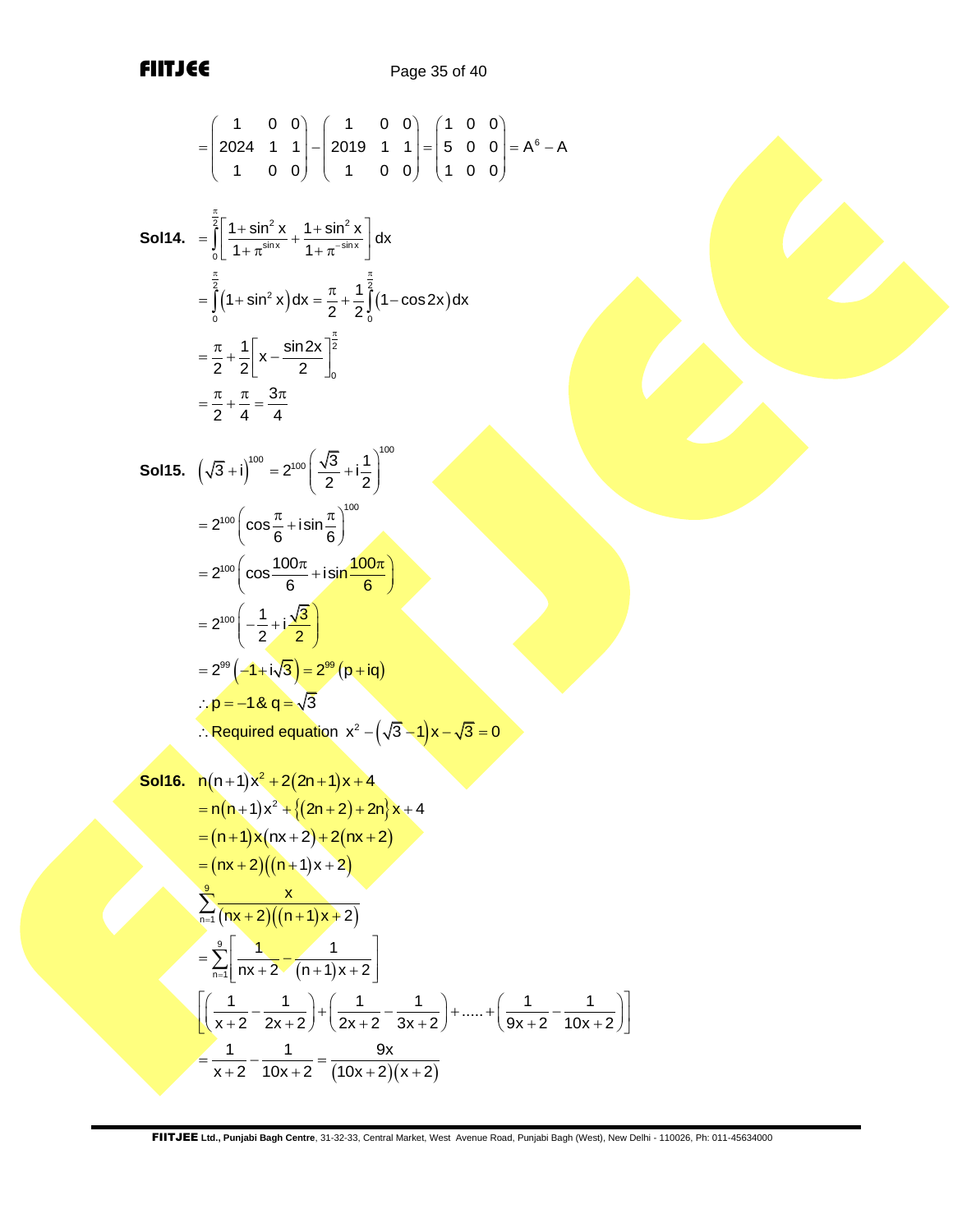$$
\therefore \mathsf{Lt} \frac{9x}{(10x+2)(x+2)} = \frac{9}{44}
$$

**Sol17.** Let height of the wall = h than  $A(0,0,0) G(10,10,h)$ 

$$
\overrightarrow{AG} = 10\hat{i} + 10\hat{j} + h\hat{k}
$$
\n
$$
B(10,0,0) A(0,10,h)
$$
\n
$$
\overrightarrow{BH} = -10\hat{i} + 10\hat{j} + h\hat{k}
$$
\n
$$
\cos\theta = \frac{1}{5} = \frac{\overrightarrow{BH} \cdot \overrightarrow{AG}}{|\overrightarrow{BH}||\overrightarrow{AG}|}
$$
\n
$$
= \frac{-100 + 100 + h^2}{(200 + h^2)}
$$
\n
$$
5h^2 = 200 + h^2 \Rightarrow h^2 = 50
$$
\n
$$
h = 5\sqrt{2}
$$

**Sol18.** P
$$
\left(-2\sqrt{6}, \sqrt{3}\right)
$$
 lies on  $\frac{x^2}{a^2} - \frac{y^2}{b^2} = 1$   
\n $\Rightarrow \frac{24}{a^2} - \frac{3}{b^2} = 1$ ........(i)  
\n $\frac{5}{4} = 1 + \frac{b^2}{a^2} \Rightarrow \frac{b^2}{a^2} = \frac{1}{4}$   
\n $b^2 = \frac{a^2}{4}$ ........(ii)

Solving (i) & (ii)  $a^2 = 12 \Rightarrow b^2 = 3$  hyperbola  $\frac{x^2}{12} - \frac{y^2}{3} = 1$ 

 $P(-2\sqrt{6},\sqrt{3})$ 

Equation of tangent  $\frac{x(-2\sqrt{6})}{12} - \frac{y\sqrt{3}}{2} = 1$ 12 3  $\frac{-2\sqrt{6}}{12}$  –  $\frac{y\sqrt{3}}{2}$  = 1 cuts conjugate axis at Q(0, –  $\sqrt{3}$ )

Equation of normal at P

$$
\frac{12x}{-2\sqrt{6}} + \frac{3y}{\sqrt{3}} = a^2 e^2 = 15
$$

Cuts conjugate axis at  $R(0, 5\sqrt{3})$ 

 $\therefore$  QR = 6 $\sqrt{3}$ 

y

 $+\frac{e^y-2x}{2^2}=0$ 

$$
Sol19. \quad \frac{dy}{dx} + \frac{e^y - 2x}{2x^2} = 0
$$

$$
\frac{dy}{dx} + \frac{e^{y}}{2x^{2}} - \frac{1}{x} = 0
$$
  

$$
e^{-y} \frac{dy}{dx} - \frac{e^{-y}}{x} = -\frac{-1}{2x^{2}}
$$
  
Put  $e^{-y} = t \Rightarrow -e^{-y} \frac{dy}{dx} = \frac{dt}{dx}$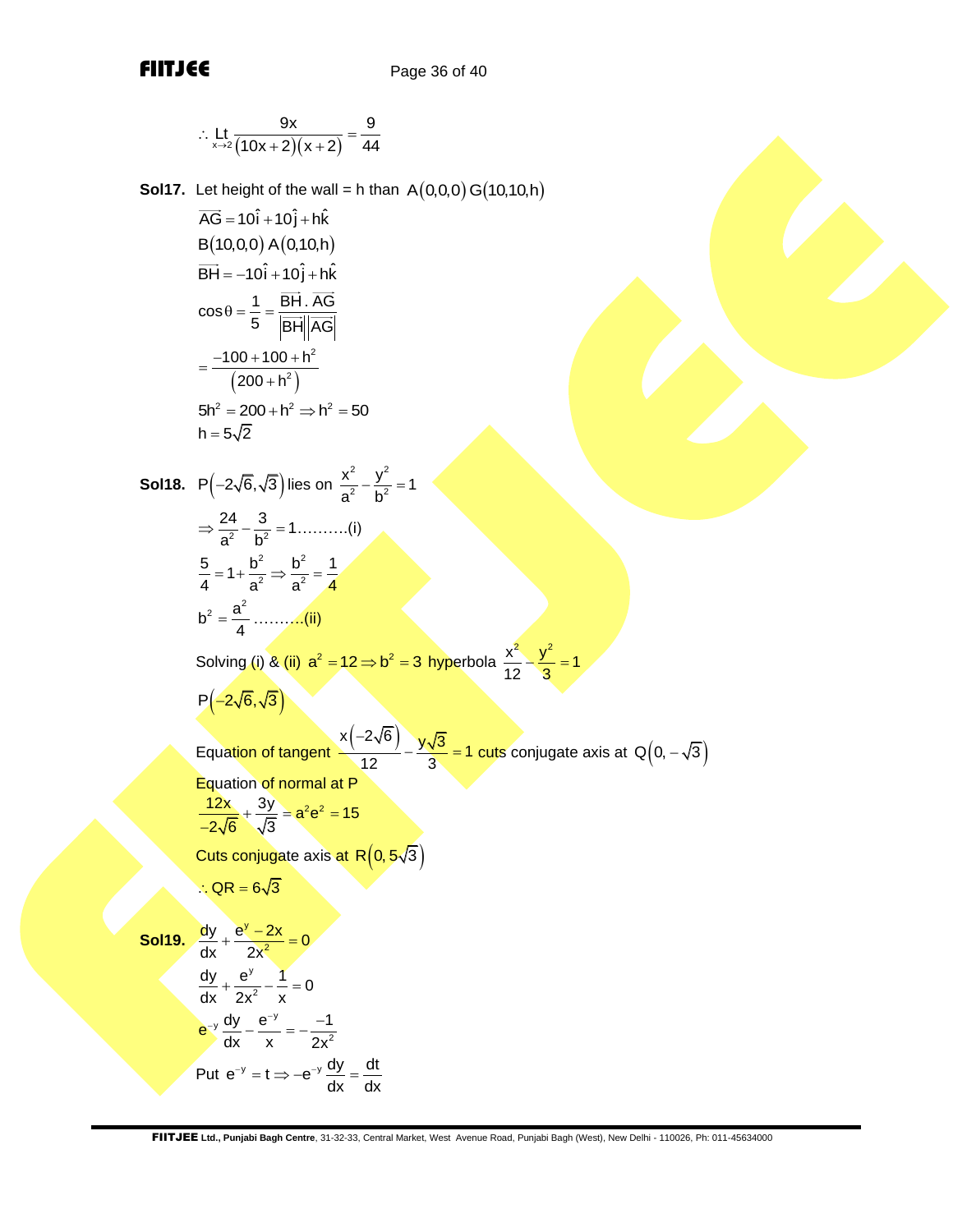$$
\frac{dt}{dx} + \frac{t}{x} = \frac{1}{2x^2}
$$
\n  
\nI.F. =  $e^{\int \frac{dx}{x}} = e^{\ln x} = x$   
\n  
\nSoln.  $tx = \int \frac{x}{2x^2} dx = \frac{1}{2} \ln x + c$   
\n $xe^{-y} = \frac{1}{2} \ln x + c$   
\n $x = e, y = 1 \Rightarrow e \times e^{-1} = \frac{1}{2} + c \Rightarrow c = \frac{1}{2}$   
\n $\Rightarrow xe^{-y} = \frac{1}{2} \ln x + \frac{1}{2}$   
\n $x = 1 \Rightarrow e^{-y} = \frac{1}{2} \Rightarrow y = \ln 2$ 

Sol20. 
$$
\tan^{-1} \frac{1}{2r^2} = \tan^{-1} \frac{2}{1 + (4r^2 - 1)}
$$
  
\n
$$
= \tan^{-1} \frac{(2r + 1) - (2r - 1)}{1 + (2r + 1)(2r - 1)}
$$
\n
$$
= \tan^{-1} (2r + 1) - \tan^{-1} (2r - 1)
$$
\n
$$
\sum_{r=1}^{50} [\tan^{-1} (2r + 1) - \tan^{-1} (2r - 1)]
$$
\n
$$
\therefore P = \sum_{r=1}^{50} \tan^{-1} \frac{1}{2r^2} = (\tan^{-1} 3 - \tan^{-1} 1) + (\tan^{-1} 5 - \tan^{-1} 3) + .... + (\tan^{-1} 101 - \tan^{-1} 99)
$$
\n
$$
= \tan^{-1} 101 - \tan^{-1} 1 = \tan^{-1} \frac{100}{102}
$$
\n
$$
\Rightarrow \tan P = \frac{100}{102} = \frac{50}{51}
$$

**Section-B**

Section-B  
\n**Sol1.** 
$$
A_{k} = \sum_{i=0}^{9} {}^{9}C_{i} \times {}^{12}C_{k-i} + \sum_{i=0}^{8} {}^{8}C_{i} \times {}^{13}C_{k-i}
$$
\n
$$
A_{4} = \sum_{i=0}^{9} {}^{9}C_{i} \times {}^{12}C_{4-i} + \sum_{i=0}^{8} {}^{8}C_{i} \times {}^{13}C_{4-i}
$$
\n= coefficient of x<sup>4</sup> in  $(1+x)^{21}$  + coefficient of x<sup>4</sup> in  $(1+x)^{21}$   
\n
$$
= {}^{21}C_{4} + {}^{21}C_{4} = 2.{}^{21}C_{4}
$$
\n
$$
A_{3} = \text{coefficient of } x^{3} \text{ in } (1+x)^{21} + \text{coefficient of } x^{3} \text{ in } (1+x)^{21}
$$
\n
$$
= {}^{21}C_{3} + {}^{21}C_{3} = 2.({}^{21}C_{3})
$$
\n
$$
A_{4} - A_{3} = 2[^{21}C_{4} - {}^{21}C_{3}] = 190P
$$
\n
$$
P = 49
$$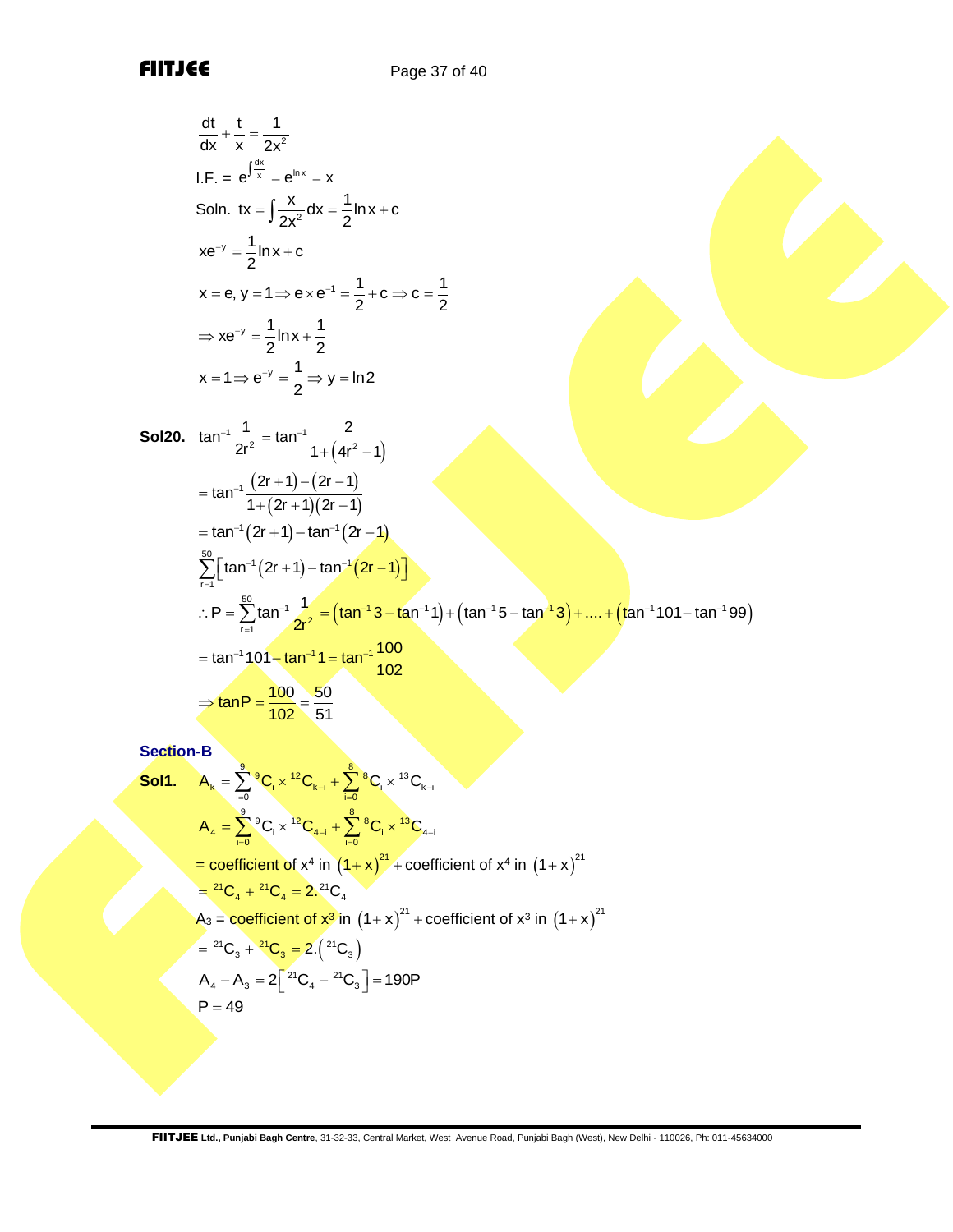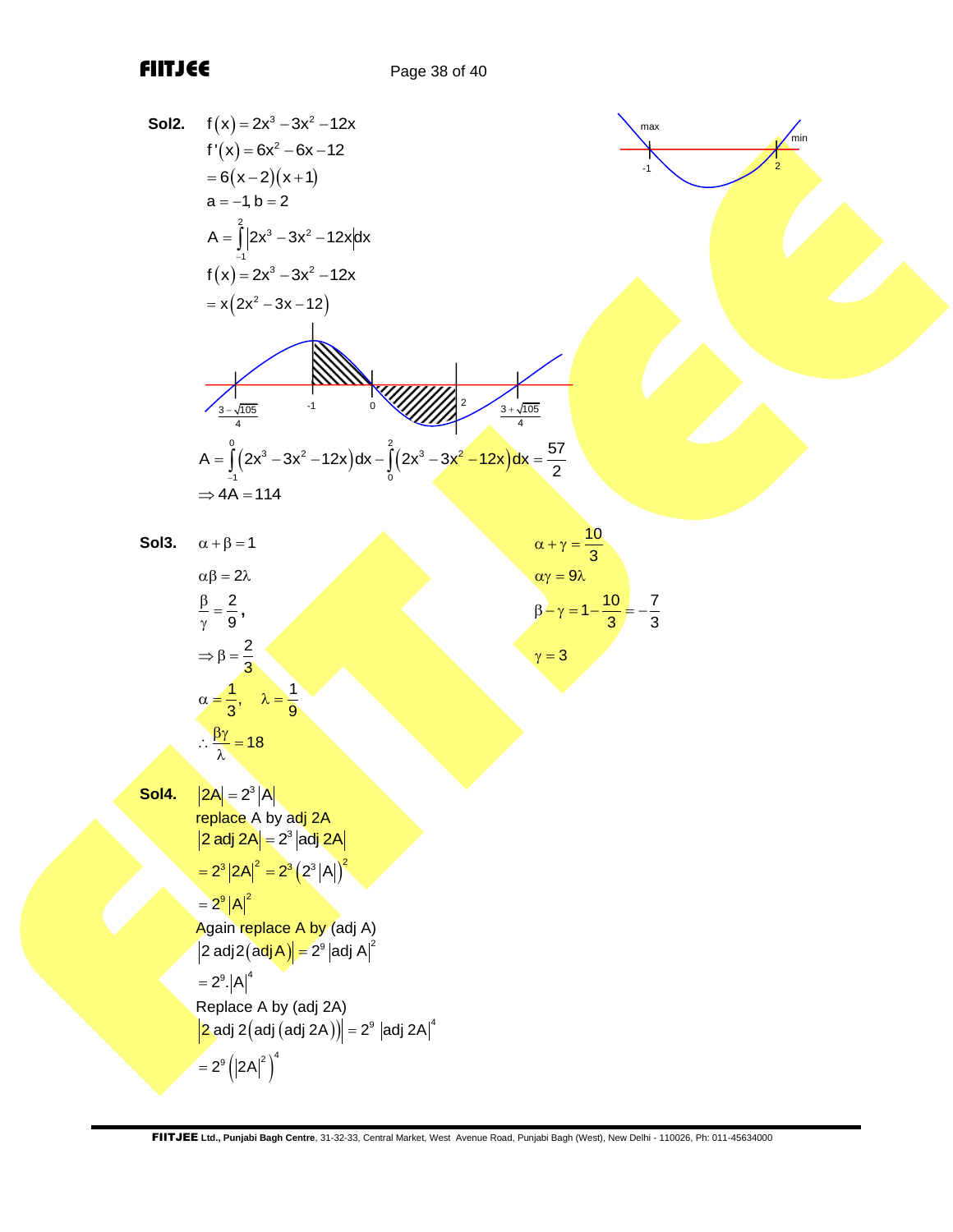$$
= 29 (23 |A|)8
$$
  
= 2<sup>9+24</sup> |A|<sup>8</sup> = 2<sup>41</sup>  

$$
\Rightarrow 233 |A|8 = 241
$$
  

$$
\Rightarrow |A|8 = 28
$$
  

$$
\Rightarrow |A| = 2
$$
  

$$
\Rightarrow |A2| = 4
$$

**Sol5.** The 1<sup>st</sup> such digit is  $11 \times 19 = 209$ Sum = such digit is 11 x 19 = 209<br>[209 + 220 + 231 + ..... + 495 ] – [231 + 319 + 341 <mark>+ 418 + 451 ]</mark> = 7744

Sol6. 
$$
\vec{a} = \hat{i} + 2\hat{j} + \hat{k}
$$

\n
$$
\vec{b} = 2\hat{i} + 4\hat{j} - 5\hat{k}
$$

\n
$$
\vec{b} + \vec{c} = (2 - \lambda)\hat{i} + 6\hat{j} - 2\hat{k}
$$

\n
$$
1 = \frac{\vec{a} \cdot (\vec{b} + \vec{c})}{|\vec{b} + \vec{c}|}
$$

\n
$$
= \frac{2 - \lambda + 12 - 2}{\sqrt{(2 - \lambda)^2 + 36 + 4}}
$$

\n
$$
\Rightarrow (12 - \lambda)^2 = (2 - \lambda)^2 + 40
$$

\n
$$
\Rightarrow \lambda = 5
$$

**Sol7.**

 $(2i)^n$ 

$$
\frac{(1-i)^{n-2}}{2} = \frac{(2i)^n (1+i)^{n-2}}{(1+1)^{n-2}}
$$
  
= 
$$
\frac{2^n \cdot i^2 (i+i^2)^{n-2}}{2^{n-2}}
$$
  
= 
$$
-4(-1+i)^{n-2}
$$
  
now  $(-1+i)^2 = -2i$   

$$
(-1+i)^4 = (-2i)^2 = -4
$$
  
∴ 
$$
-4(-1+i)^{n-2} \in (+)
$$
ve integer for n – 2 = 4  
⇒ n = 6

**Sol8.**

$$
\frac{3+7+x+y}{4} = 5
$$
  
\n
$$
\Rightarrow x+y = 10 \dots \dots \dots (i)
$$
  
\n
$$
\frac{1}{4}(9+49+x^2+y^2) - 25 = 10
$$
  
\n
$$
x^2 + y^2 = 82 \dots \dots \dots (ii)
$$